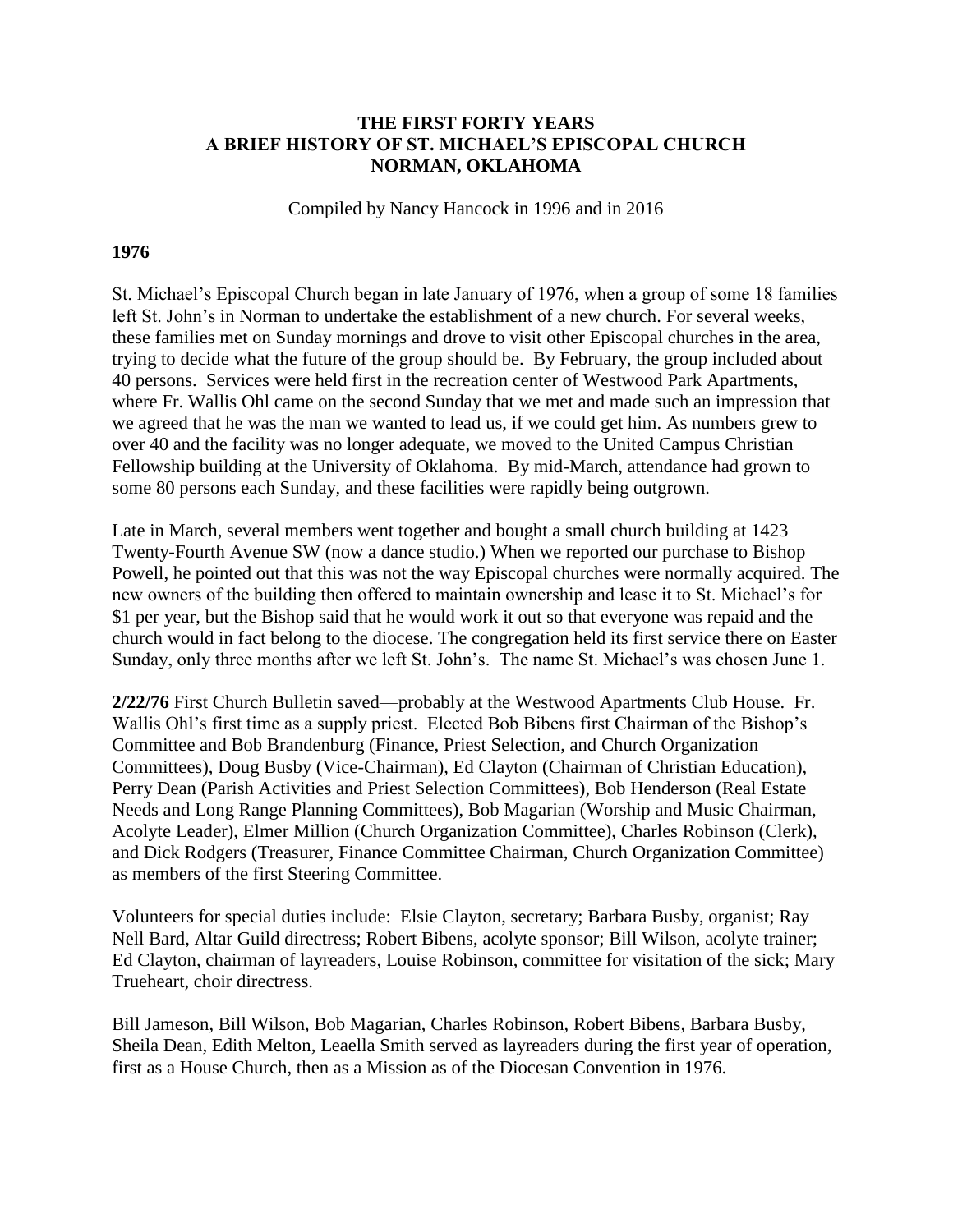Acolytes included Eric Melton, Jim Hancock, Bobby Magarian, William Paden, Frances Morris, Heather Million, Sharon Busby, Rob Brandenburg, Melissa Tharp, Mike Tharp.

Bob and Doris Morris lent their piano for services, and Bob Morris designed and made the Processional Cross, used for the first time on Palm Sunday, April 11, 1976.

First service in the newly-acquired church building on 24<sup>th</sup> St. was on Easter Sunday, April 18, 1976, followed by an Easter Egg Hunt and pot-luck lunch at Louise and Charles Robinson's.

Celebrants in 1976 in addition to Fr. Ohl were Fr. William Komstedt, Fr. Walter Hoskin, Dr. Curtis Junker, Fr. James Bradley, Fr. Sidney Pratt, Bishop Powell, Fr. Charles Wood, Fr. Dick Virtue, Fr. Dale Rogers, Canon Grover Fulkerson.

Graduating seniors in May, 1976: Edi Melton, Leslie Robinson, and Todd Waldeck.

Lucille Hammons lent her organ to the church, and also served when needed as organist, as did Bob Bibens. In October, Alice Seifert began as our organist. Helen Ardrey had two trees planted in front of the church.

The Brandenburgs donated a flag set to St. Michael's on July 4, 1976. Bicentennial Celebration at Deacon Gary and Jaci Williams.

Organizational meeting for the women's organization scheduled for July 8. Nancy Hancock was elected president; Posey Warmker, vice-president; Gerry Mayes, secretary; and Carol Jameson, treasurer. The Women of St. Michael's held a garage sale at OEC on September 10 and 11, with Ray Nell Bard, Jaci Williams, and Posey Warmker as coordinators.

Delegates to the October convention in Tulsa were Bob Bibens, Jonell Luttrell, and Bob Magarian; alternates were Bob Busch, Carl Melton, Jim Warmker, and Dick Rodgers. At this time St. Michael's was admitted into the diocese as a mission, the fastest progression from House Church to Mission that anyone at the Conference cound remember.

The Priest Search Committee announced in October that it was soliciting names of prospective priests. The committee included Pat Mayes, Chairman, and Ray Nell Bard, Bob Bibens, Bob Busch, Cleta Dillard, Lucille Hammons, Dick Hancock, and Jim Warmker. Fr. Wallis Ohl was selected as St. Michael's first Vicar.

At the December 5 Annual Meeting, all 8 serving vestry persons were reelected for staggered terms. In addition, Jaci Williams was elected for one year, Pat Mayes for three. Bob Bibens was reelected Sr. Warden for one year, Jim Warmker as Jr. Warden for two years.

Charter Members of St. Michael's: Many more joined during the course of the first year, but those that were present from the very beginning, in January and February of 1976, were:

Mary Jane Argentos\* Helen Ardrey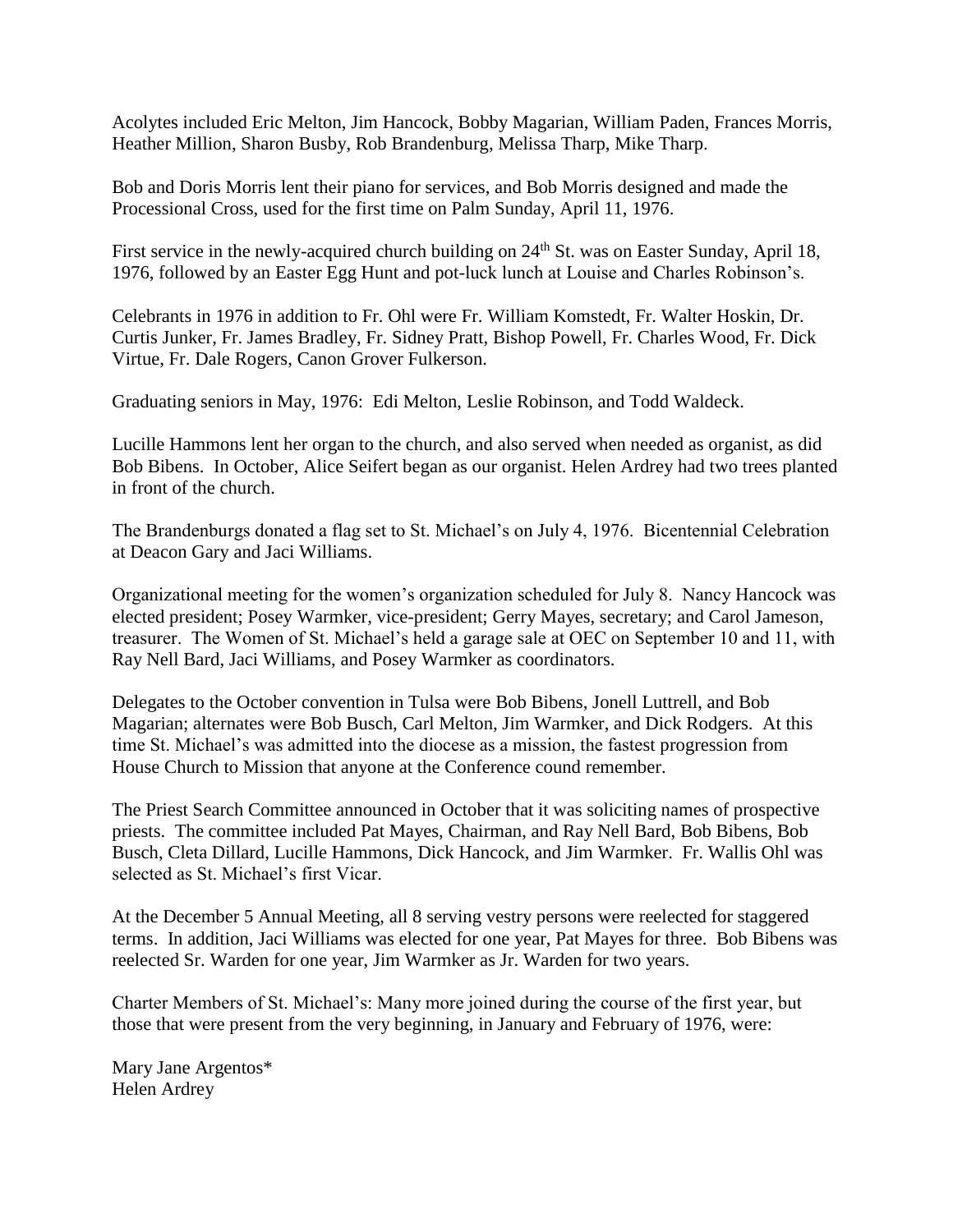Bob and RayNell Bard, Sally Bob and Chris\* Busch, Cathy Busch Brown\* Bob and Evelyn Bibens, Robert and Missy Bob and Heidi\* Brandenberg, John Doug & Barbara Busby, Sharon, Stephanie, and Suzanne Francis and Mildred Cella Francis Coleman Whitman (mother of Chris Busch) Perry and Sheila Dean, Caroline, Melanie Guy and Dorothy Dellinger Neil and Virginia Dikeman Cleta Dillard Margaret Gibson Irene Gorham Lucille Hammons Dick\* and Nancy\* Hancock, Jim, Susan, Jenny\* Leonard and Joan Harper, Karen Bob and Bileta Henderson, Melanie Helen Hill Bill and Carol Jameson, Lisa Jim and Muriel Johnson, Lisa Ruby Little Grant and Dorothy Lower, Ellen Bob\* and Charmain\* Magarian, Leslie, Paula\*, Cindy, Bob Pat and Gerry Mayes, Suzanne, Cynthia Carl and Joanne Melton, Edi, Eric, Matt Elmer and Anne\* Million, Heather, Stephen Coral McCallister Mary Nolan Jan Olinghouse Wyatt Paden, William Francis and Shirley Pierce Inez Price Miriam Ray Giles and Beryl Rhode Charles and Louise Robinson, Ann, Harriet, Leslie, Marian Dick and Linda Rodgers Leaella Smith Paul and Elaine Tharp, Melissa, Michael Robert\* and Octavia\* Trueheart, Sarah Earl and Betty Waldeck, Todd, Chris Jim and Posey Warmker, Susan, Bill Jaci\*Williams

Of that number, 14 (marked with an asterisk) are still participating members of St. Michael's.

Statistics: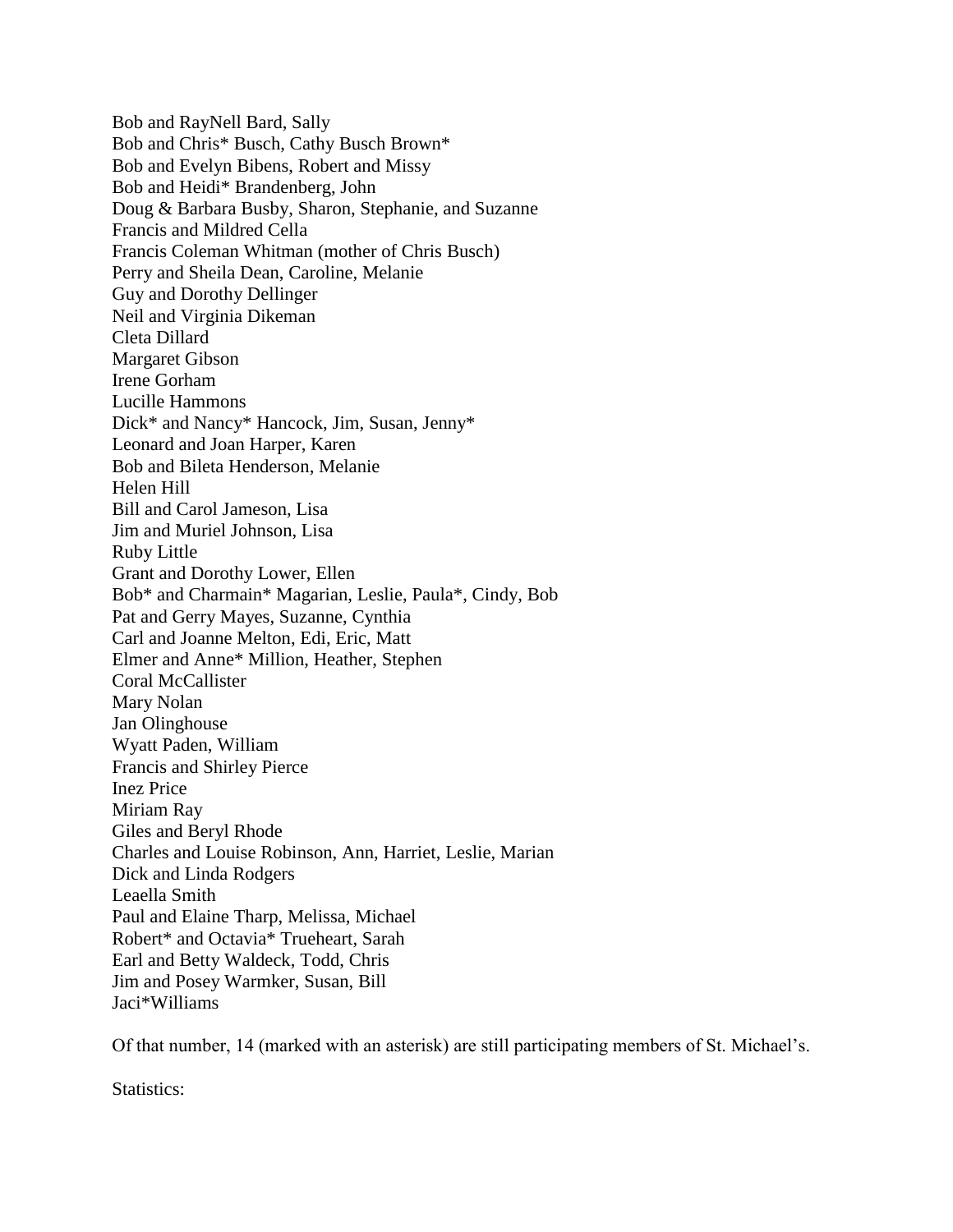1 adult baptism: David LeRoy McGee 0 marriages. 1 funeral: Kathleen Norman. 0 confirmations.

## **1977**

Fr. Ohl assumed his duties as Vicar of St. Michael's on January 16. On January 23, Bishop Powell confirmed the first Confirmation Class at St. Michael's, including Elmer Million, Mark Smith, Rob Brandenburg, Melanie Dean, Jenny Hancock, Melanie Henderson, David McGee, and Stephen Million. A reception was held afterwards at the home of Heidi and Bob Brandenburg.

In March, a 7:30 service was added to the Sunday schedule, along with adult study class at the Sunday School hour and an evening Lenten Study Program. Maundy Thursday was observed with a Jewish Passover Seder. A celebration including an egg hunt and picnic was held after the Easter service at Louise and Charles Robinson's.

Rummage sales were held by the Women of the Church in March and in October.

The first issue of MIKE'S MISSAL, "the Sometimes Newsletter of St. Michael's," went out on May 10, 1977, with Nancy Hancock as editor.

In late August the interior of the church building (and the top of Bob Bibens' head) received a new coat of paint at the hands of more than 30 volunteers.

St. Michael's began a fund drive in 1977 to buy property on which to build at some time in the future, but the very generous Price family Living Memorial to Inez Price made it urgent that we move ahead quickly. \$30,000 of the needed \$50,000 was subscribed within a few months. Bishop McAllister gave St. Michael's a gift of \$20,000 from the Diocese so that we could concentrate our efforts on the Building Fund. In mid-September, Bishop McAllister, the executive committee of the Diocesan Council, and representatives of the Standing Committee heard a presentation on the property acquisition by Pat Mayes, Bob Bibens, Jim Warmker, Bob Busch, Jack Luttrell, Bob Brandenburg, Dick Hancock, Earl Waldeck, Perry Dean, Gary Williams and Dick Rodgers. After visiting the proposed site, the Bishop entertained a motion from Malcolm Diesenroth to accept the property; the motion passed unanimously and the property was bought. Initial plans were drawn up for the new building. After considerable revision and restructuring of plans so that the work could proceed in stages, the design was accepted. Tentative plans were to begin construction in the fall of 1980.

# *Inez Price, Major Benefactor to St. Michael's*

*In 1976, the first year of our existence, first as a House Church and then as a Mission, Inez's three sons, Calvin, Bill and King, told her that they wanted to do something special for her 75th birthday, which was coming up soon, and asked if she would like a donation made to the OU football program, which was very dear*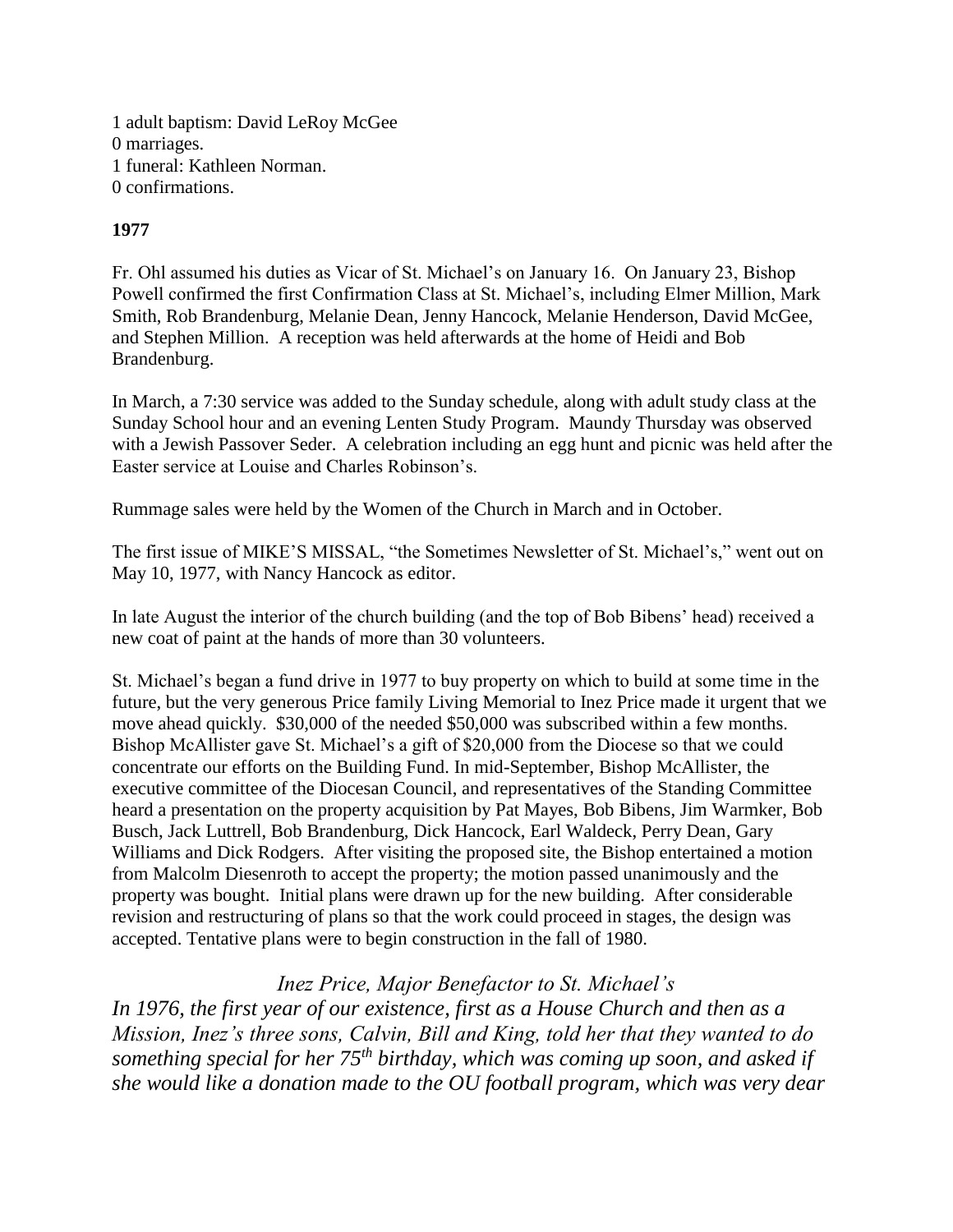*to her heart. She suggested instead thet they give something to her little church, St. Michael's. The donation of \$350,000 by the Price family was what made it possible for us to move forward with our dreams and build the church we occupy now. Thanks to her family's generosity, ground was broken on the new church on July 2, 1980, and we moved in on July 1, 1981.*

*Inez was born in Pawnee, Indian Territory, on November 27, 1902. Her father took part in the Land Run in 1889. She lived in Stillwater and Fairview before moving to Norman to study at OU, when there were only 900 students on campus. There she met Kingsford Price, who was a star football player at OU while she was head "Yell Leader." They married and lived in Norman, building a southwestern-style home on Highway 77 south of Norman.* 

*Her husband died suddenly at the age of 45, and Inez began her professional career. She was a social worker, working for Sunbeam Family Services in Oklahoma City for several years, then became District Supervisor with the Oklahoma Department of Child Welfare, operating out of Norman.*

*A Charter Member of St. Michael's, Inez participated in every part of our life together, from teaching Sunday School to cooking wonderful food, leading the Daughters of the King, supporting activities of the ECW, but always, at her request, as a worker and not a designated leader.*

*Inez loved St. Michael's and was very proud of what we did together. We are very fortunate to have been chosen by her as the recipient of her Living Memorial, and for her membership and life among us. The Price family is represented at St. Michael's now by her daughter-in-law Jean (Calvin's widow,) Jean's son King, and his wife Paula.*

In late September, the Finance Committee, chaired by Miriam Ray, drew up a proposed budget of \$37,500. By October 9, the cut-off day of the Stewardship campaign, \$35,800 had been pledged by 62 pledging units, with several pledges still expected.

The first annual St. Michael's Day celebration was held on September 29<sup>th</sup> at Bob and Evelyn Bibens', with Holy Communion on the patio, followed by a covered dish supper and a kick-off of the Fall Stewardship Campaign.

Bishop Gerald McAllister made his first episcopal visitation to St. Michael's on November 2. Holy Baptism and Communion at 8:00 p.m. were followed by a reception at Lafayette's Restaurant.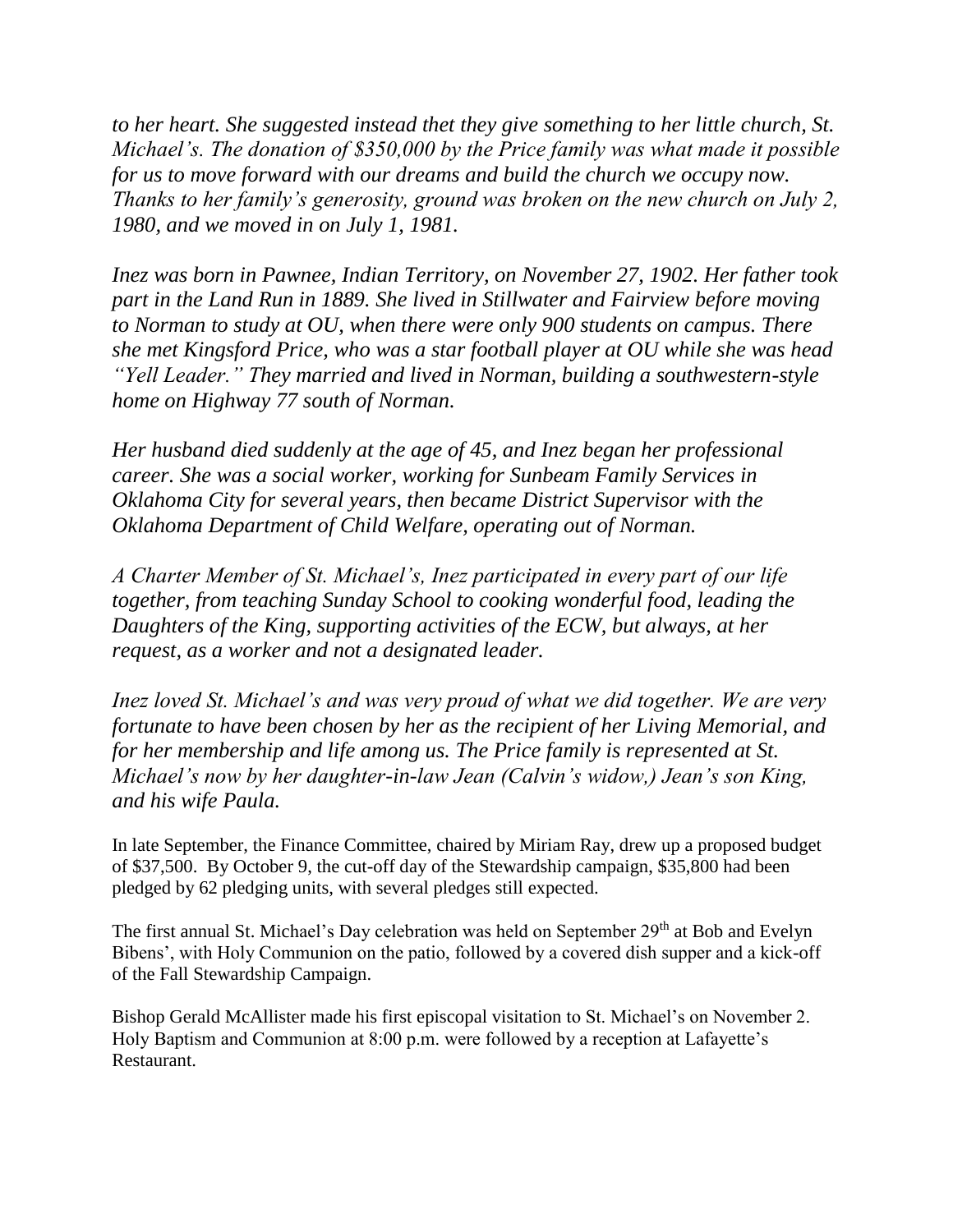The first Advent Event was held on November 27. On Dec. 4, St. Michael's Second Annual Parish Meeting was held. Charles Robinson was elected Sr. Warden, Richard Alexander, Cleta Dillard, and Jim Johnson, Jr. were elected to three-year terms on the Vestry, Elaine Tharp for one year. Delegates to convention were Charles Robinson, Jack Luttrell, and Bob Magarian. The Price family Living Memorial to Inez Price was announced, and the Property Fund Drive, with Nancy Hancock as chairman, was presented and special pledge cards distributed.

Noted watercolor artist Milford Zornes appeared on December 16 to give a painting demonstration and to autograph his new book "A Journey to Nicaragua," which was prepared by VOOM as a money-raiser for our companion diocese of Nicaragua.

The building committee for the new building was instituted by the Vestry in December, and included Bob Busch, Ray Nell Bard, Nelson Ray, Charles Robinson, and Jim Warmker.

New acolyte albs were worn for the first time at the Christmas Eve mass. Seamstresses included Dorothy Lower, Chairman of the Vestment Guild, plus Sheila Dean, Cleta Dillard, Muriel Johnson, JoNell Luttrell, Heather Million, Posey Warmker and Charmaine Magarian. 180 people attended the Christmas Eve Mass!!

As of December 31, 1977, membership was 207. Active communicants totaled some 175 of the total number.

#### Statistics:

4 baptisms: John Thomas Richeson, Khristin Elaine English, Elizabeth Ann Haile, Sara Catherine TeSelle.

4 marriages: Ray Franklin Goldsby and Mary Lou Stokes; Brian Douglas Croom and Cynthia Sue Harrington; John D. Simmons and Ellen Kay Lower; Carrol Whitman and Frances Coleman. 1 burial: Florence Billings Golden-Howes.

8 confirmations

## **1978**

New Bible study groups, one on Tuesday morning, another on Monday evening, began in January, as did adult and youth confirmation classes.

Delegates to the February ECW Annual Conference were Muriel Johnson, Sheila Dean, and Gerry Mayes.

The Vestry spent a day in February in a planning session. Their priorities for 1978 included plans for new growth, outreach to inactive Episcopalians in Norman, communication within and outside the parish, setting a calendar of parish events, and community involvement, whether on a local, national, or international level.

New Altar Guild members as of March 2 were Heidi Brandenburg, Billie Brown, Muriel Johnson, Linda Johnson, Emily Terrell, and Emogene Huslig.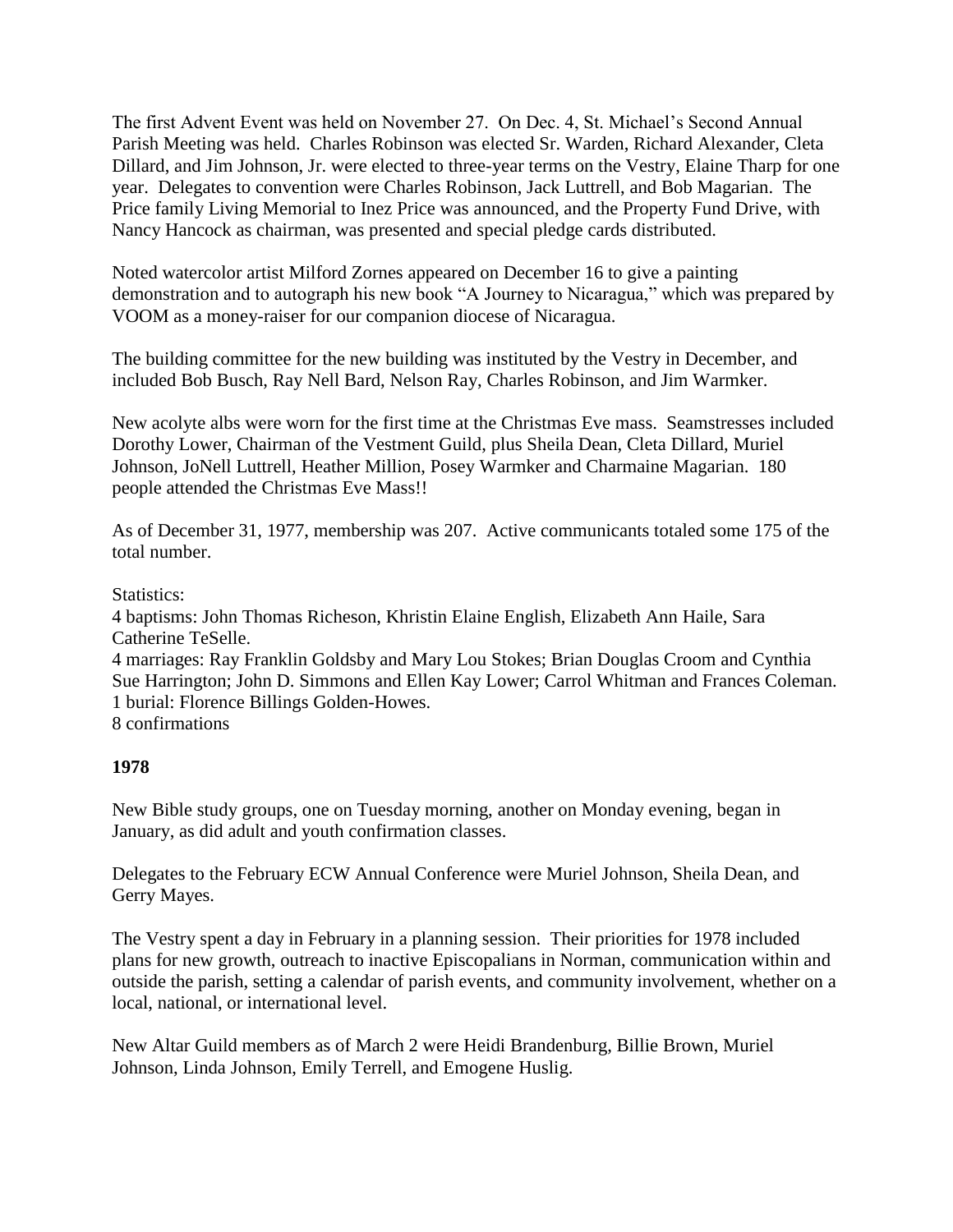There were several graduates this year--from college, Robert Bibens, Nancy Norman, Ann Bevier, and Cherie Howell; from high school, Suzanne Mayes and Bill Warmker. Leslie Magarian and Jay Jameson's names were added, but without an indication of whether it was high school or college.

Nineteen people from St. Michael's attended the ECW Conference in Stillwater in May.

In June Inez Price was installed as President of the Daughters of the King, Margaret Gibson as Vice-President, Mary Ann Price as Secretary, and Muriel Johnson as Treasurer. Joan Spencer was initiated as a new member.

On July 9, the first Ice Cream Social was held on the site of the proposed church.

On July 12, architect Fred Shellabarger presented to the Vestry the initial plans for the new church building. On July 26 at a called meeting of the entire parish, the plan was presented to the membership along with a presentation of the approximate costs of the first phase.

Suzanne Moore became Sunday School Coordinator for the year beginning in September.

The first Party Pantry, with Gerry Mayes, Ray Nell Bard, Joanne Melton and Wyatt Paden in charge, was held on December 6. Profits were over \$2,000, and were to be used for various projects of the Women of the Church.

The proposed budget for 1979 was \$48,000.

During his late-October visitation, Bishop McAllister, with 210 people in attendance, confirmed Daniel Kelly, Nolan Kelly, Millie Kelly, Bryan Norman, Sabrina Roland, John Miles, Anna Gordon Miles, King Price, Terry Nuttall, Gary Neel, Mary Montgomery, Steven Gray, Lawrence Hougland, Sarah TeSelle, Eric Seifert, John Brandenburg, and Matt Melton.

At the Annual Parish Meeting on December 3, Clancy Huslig was elected Jr. Warden, and Bob Bibens, Dan Gibbens, Emily Terrell, Dick Hancock, and Gary Nishmuta were elected to the Vestry.

Statistics:

4 baptisms: Dale Norman, Clair Elizabeth Rollins, Brandy LaDale Henderson, Aaron Michael Cathey.

5 marriages: Robert Keith Austin and Amy Louise Keller; Robert Fielden Kelson and Deborah Kay Baker; Donald Eugene Koehler and Sharon Anne Slater; Gary Lynn Neel and Terry Lynn Nuttall; Steven Howard Gray and Nancy Leigh Norman.

2 burials: Nell Snead, Carolyn Sue Gray.

17 confirmations.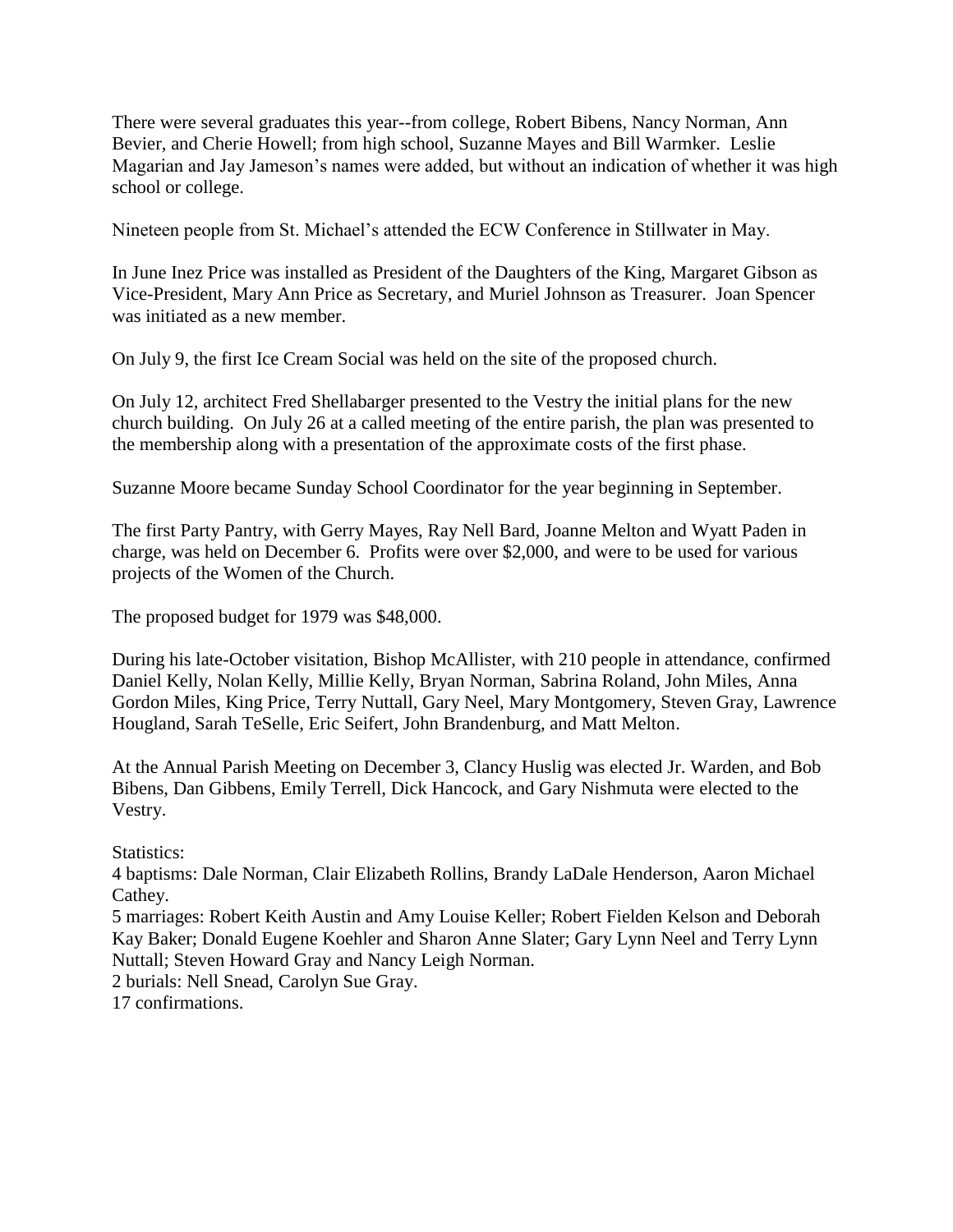#### **1979**

The Building Fund Drive began in January with a meeting attended by Bishop McAllister. He announced that the Diocese had made a gift of \$20,000 to St. Michael's to pay off the land debt. This allowed all attention to be focused on the Building Fund rather than the Property Fund. Committee members were Jim Warmker, Chairman, with Jim Johnson, Jr., Joe Keller, Alan Oehlschlager, Bob Bibens, and Charles Robinson. The \$22,000 annual total was oversubscribed by more than \$7,000.

This year marked the beginning of Venture in Mission, a three-year program of evangelism and fund-raising.

The men of St. Michael's, under the leadership of Carl Melton, put on the Shrove Tuesday Pancake Supper at Andrews Park. Supper was served to more than 100 people.

The banners designed by Coral McCallister were finished and hung in the nave by Easter Sunday. Mary Nolan enlarged the drawings of the seven sacraments of the church, chose the material, and enlisted the volunteers. The women who executed the banners are: **Healing**, Jackie Nishmuta and Louise Robinson; **Penance**, Virginia Dikeman; **Baptism**, Muriel Johnson; **Confirmation**, JoNell Luttrell; **Ordination**, Ann Million and Sheila Dean; **Marriage**, Evelyn Bibens and Sheila Dean; **Communion**, Karen Hulin.

St. Michael's was one of the host churches at the ECW in Stillwater, and 21 of our people attended and oversaw registration, financial arrangements, printing, and a lot more.

High school graduates included Jim Hancock, Heather Million, Coral McCallister, Missy Bibens, Robert Hougland, Sarah Trueheart, Marian Robinson, Caroline Dean, and Eric Melton. Ann Robinson graduated from William and Mary College.

Dirt work at the new church site began in July.

The Women of St. Michael's for the third year running took inventory at the Fashion Conspiracy on Campus Corner, earning more than \$100 for EYC.

In June, the Vestry voted to undertake the program of the Diocese and the national church concerned with the growth of parishes.

Sheila Dean became half-time secretary at St. Michael's in August.

In September, the Vestry endorsed the idea of trying to sponsor a refugee family from Vietnam, Cambodia, or Laos. Janet Catlin was developing the project, and reported that \$1,000 had been received and \$300 more pledged. The Trinh family, father, mother, and six children from Vietnam, arrived in late November. A house was found for them, and the father had a job as a baker by mid-December. Volunteer English teachers were trained by Nancy Hancock in the basic techniques of teaching English as a second language, and teaching schedules were set up.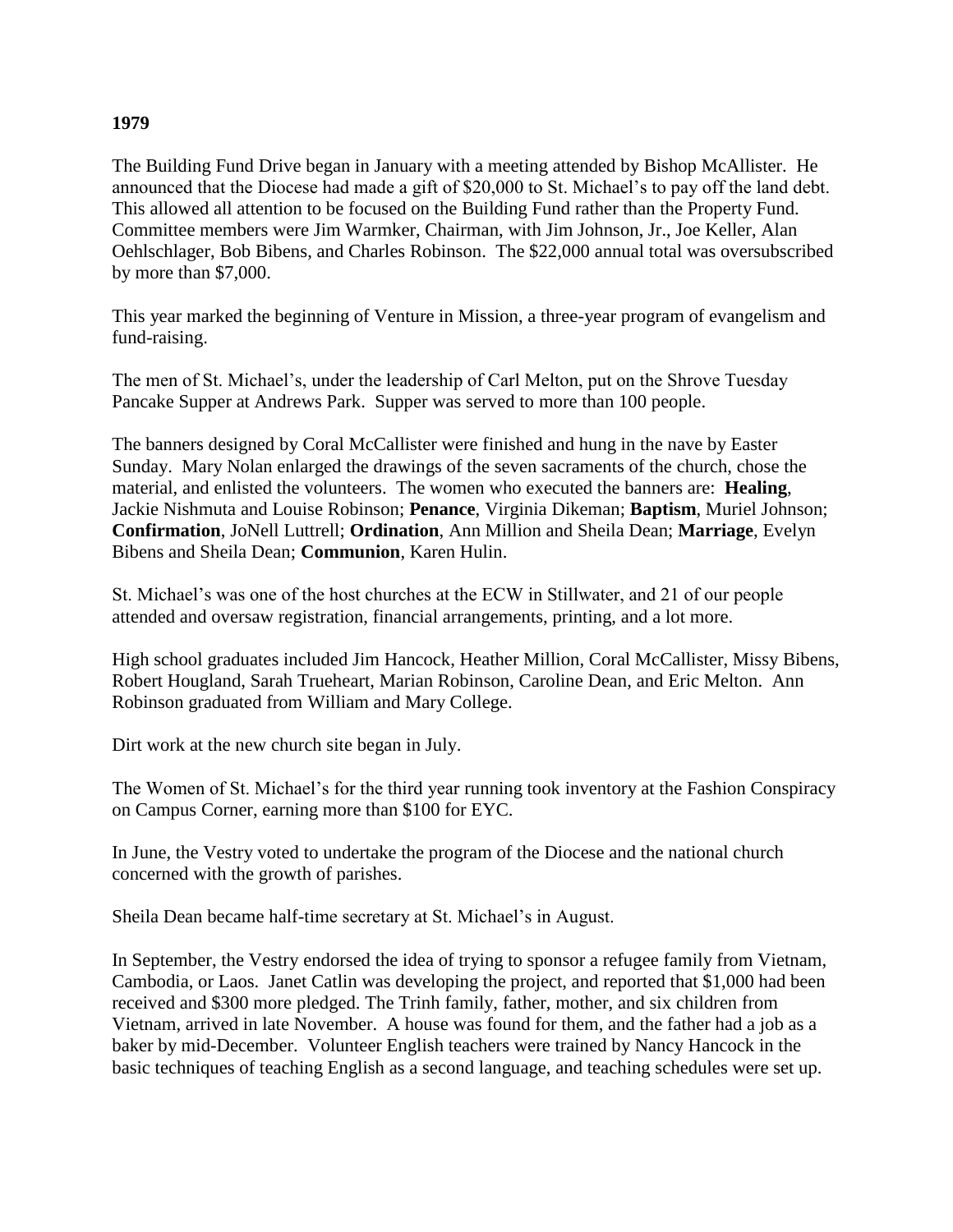The Women of the Church raised \$3,500 from the Party Pantry and the Peddler's Market netted \$410.

At the Annual Meeting in December, Bob Bibens was elected Sr. Warden for two years, Bob Magarian, Jim Warmker, and Dorothy Lower as three-year Vestrypersons, and John Miles for two years to complete Bob Bibens' term.

#### Statistics:

7 baptisms: Jennifer Leigh Stamper, William Lee Shatzer (adult), Jed Jones, Jeff Jones, Christopher Hamilton, Jonathan Hamilton, Oshkie Ure Natani. 6 marriages: Robin Bradley Sellers and Mary Trueheart; Robert Michael Clinton and Karen Gail Harper; Keith Lynn Wells and Karen Jill Collins; Roy D. Carmack and Kristin Waxlax; Dennis Burl Parker and Susan Warmker; Allen H. Oehlschlager and Judith Carol Oehlschlager. 5 burials: Gladys Marguerite Tout (mother of Nancy Hancock); William Vernon Hartman; John Hewett Culp, Jr.; Chester Edwin Waxlax; Catherine Collier. 8 confirmations.

#### **1980**

The construction of the new church was delayed when bids came in considerably above expectations. Parts of the church had to be re-designed to lower construction costs. A new design was presented to the parish in February and approved with enthusiasm. On July 2, 1980, ground was broken for the new church building.

At the end of January, the Presiding Bishop, Bishop of Oklahoma, and Diocesan Council came to St. Michael's for a celebration of the Eucharist, lunch, and to present Venture in Mission (VIM). Dick Hancock was named Parish Committee Chairman. St. Michael's quota over three years was set at \$32,476. During the first two weeks of the campaign, more than 80% of the quota was pledged, and within six weeks the drive was over-subscribed by more than \$5,000.

In June committees were established to consider furnishings. Chairmen named were: Heidi Brandenburg, Altar Furnishings; Allan Oehlschlager, Color Coordination; Pat Mayes, Furniture; Dorothy Dellinger, Kitchen Coordination; Alice Seifert, Organ; Clarence Huslig, Landscaping. Fred Shellabarger, Nelson Ray, Kathy Ray, and Katsi Araneta-Lapus were to serve as resource persons to the committees.

In July, Wyatt Paden began organizing a group to needlepoint kneelers for the altar area. A total of 41 needlepointers included several of Wyatt's family members, Mrs. Mau Trinh, and Betty Powell, Bishop Powell's wife.

On August 9, Guy and Dorothy Dellinger, Evelyn Bibens' parents, celebrated their 50<sup>th</sup> wedding anniversary!

St. Michael's became a parish at the Diocesan Convention in Oklahoma City on November 6 at the opening session, only four years after they began as a House Church. Also, Fr. Ohl and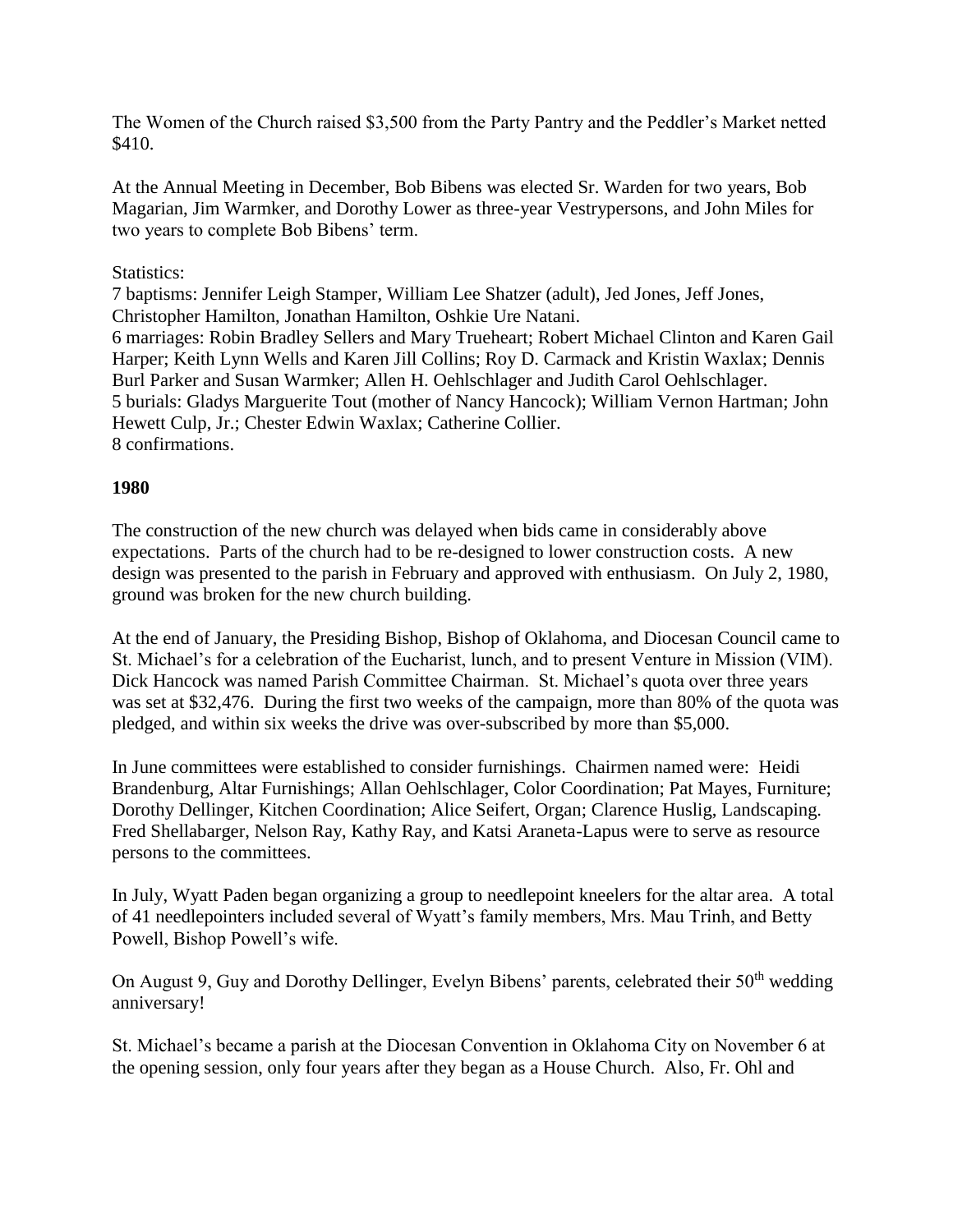Evelyn Bibens were elected to the Standing Committee, Dick Hancock to the Diocesan Council, and Elmer Million to the Ecclesiastical Court.

The budget for 1981 was \$69,000, a 20% increase. The Every Member Canvass, jointly chaired by Pat Mayes and Evelyn Bibens, successfully achieved that figure in pledges.

In December Grant and Dorothy Lower offered the gift of a water well and sprinkler system for the new church.

#### Statistics:

3 baptisms: Robert Howard Beck, Anna Marie Mantooth, David Lynn Phelps. 7 marriages: Charles Russell Freude and Leslie Ann Magarian; Robert Roling Lindley and Janet Price; Harry Hayes Marrs and Janie Lee Barber Silvia; Stephen Barclay Friedman and Judith Ann Bever; Kenton Robert Schmidt and Lisa Margaret Johnson; David Walton Connelly and Inez Elizabeth Price; David James McCallister and Linda Jean Holloway. 4 burials: Eva Appleby (mother of Emogene Huslig), Harriet Lee Thompson, Francis Pierce,

# Ruby Little.

5 confirmations.

#### **1981**

Bob Bibens was Sr. Warden, Clancy Huslig, Jr. Warden, and Vestry included Bob Magarian, Jim Warmker, Emily Terrell, Dan Gibbens, Dorothy Lower, Cleta Dillard, Jan Seifert, Allan Oehlschlager, and John Miles.

Throughout the year, the kneelers for the altar area were blessed and dedicated as they were completed.

Cleta Dillard served as President of VOOM and Dick Hancock as Secretary in that year, when the relationship with Nicaragua was considered to have matured enough so that the Diocese of Oklahoma was ready to undertake a new companion relationship with West Ankole, Uganda.

On March l, Fr. David Egbert was installed as Rector of St. Mary's, Edmond. As Regional Dean, Fr. Ohl officiated at the installation.

On July 1, St. Michael's Episcopal Church was dedicated and consecrated, with full fanfare and the Highlander Pipe Band to lead the procession around the grounds and pipe us into the building. Nancy Hancock served as Dedication Committee Chairman, with committee heads Pat Mayes, JoNell Luttrell, J.C. and Allan Oelschlager, Alice and Jan Seifert, Linda Johnson, RayNell Bard, Evelyn Bibens, Louise Robinson, Miriam Ray, Janie Kirt, Mary Heckendorn, Mary Montgomery, Charmaine and Bob Magarian, Missy Bibens, Emogene Huslig, Posey Warmker, and Mary Anne Price. The Festival Week included a concert by the Cimarron Opera Company, an ice cream social, a Western dance in the parking lot, family bingo night, and an Open House on Sunday afternoon. Architect was Remy Shellabarger Associates, general contractor was Bob Busch's Constructors Company.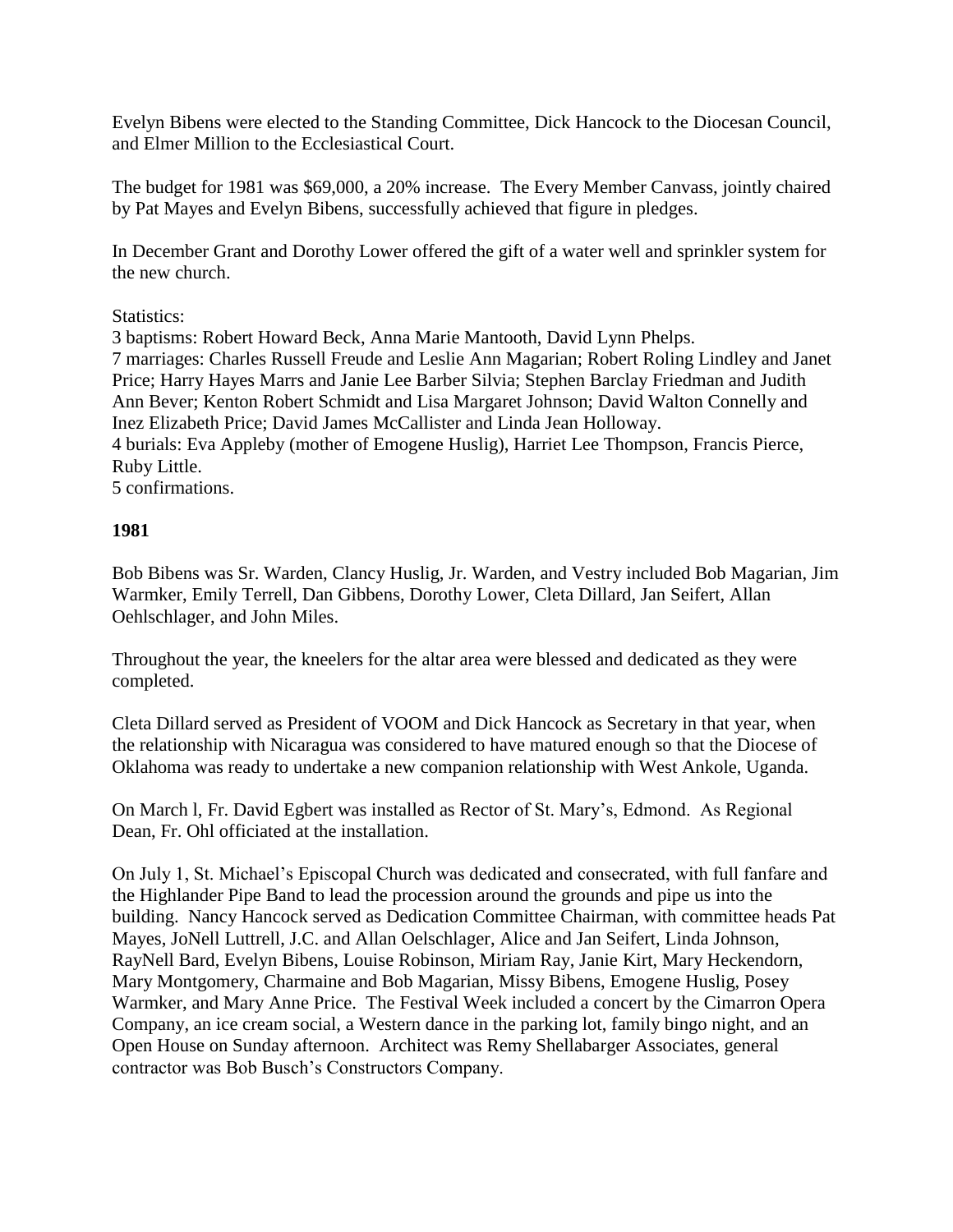On July 5, the first regular service in the newly dedicated church building, a number of important gifts were recognized and blessed: The processional crosses, given by Heidi and Bob Brandenburg; the torches and sanctuary lamp furnished by the Memorial Committee; the aumbry given by RayNell and Bob Bard; the remainder of the kneelers and the organ.

The Budget Committee estimated a budget for 1982 of \$82,114. Gerald Ruffin agreed to serve as Every-Member Canvass Chairman.

In October the Women of the Church voted to spend \$4,600 of the proceeds from the Party Pantry for 200 place settings of dishes and silverware and fabric for table cloths for the church.

On December 6, Bishop William Cox, Assistant Bishop of the Diocese of Oklahoma, confirmed eleven people from St. Michael's, plus eleven from St. Christopher's in Midwest City.

At the Annual Meeting, Nancy Hancock was elected Sr. Warden, Dorothy Lower, Les Spencer, and Jerry Ruffin as new Vestry persons, and Pat Mayes and Dan Gibbens as delegates to Convention.

The former church on 24<sup>th</sup> was sold for \$60,000, effective December 31. The "little church" was de-consecrated after the Annual Meeting with thanks to God for His life as it was manifested and sacramentalized in that place.

At the end of 1981, St. Michael's had a total communicant strength of 243 with an additional number of 84 baptized persons, either children or spouses or those who were members and not yet confirmed.

Statistics:

9 baptisms: Laura Beth Coleman, C. O. Jerrid Rex Stephen Andrew Daniel Parker, James Robert Henderson, Mickey Gene Robnett, Lyndsey Blake Browder, Russell Scott Hohenberger (adult), Fern Capella Lassiter-Cronk, Dustin Hadley Lassiter Cronk, Price William Connelly. 13 marriages: Timothy John Drexler and Terri Anne Williams; Frank Allen Eskridge and Emily Price; Donald F. Coulter and Margaret Ryan; Larry Michael Romine and Jaunita Spencer Wills; David St. John and Edith Melton; Clyde Irwin Foster and Andrea Lynn Dillard; Robert Howard Beck and Caroline Jane Dean; Robert Murphy Gibbens and Suzanne Denise Roland;King Ford Price and Paula Jean Maxwell; Paul Thomas Sickman and Angelique Marie Roland; James Michael McAuley and Catherine Suzanne Mayes; Tommy Charles Fountain and Linda Sue Lehning; Burtin T. Detamore and Caren Lynn Alexander. 4 burials: Charles Luther Jackson, Margaret Gibson, Gladys Ramey Shellabarger, Lois

Bernardine Robnett.

11 confirmations.

# **1982**

St. Michael's Wedding Guild held an organizational meeting in January at the home of Joanne Melton. Their stated purpose is to offer "beautiful receptions for weddings, anniversaries, or any other appropriate occasion."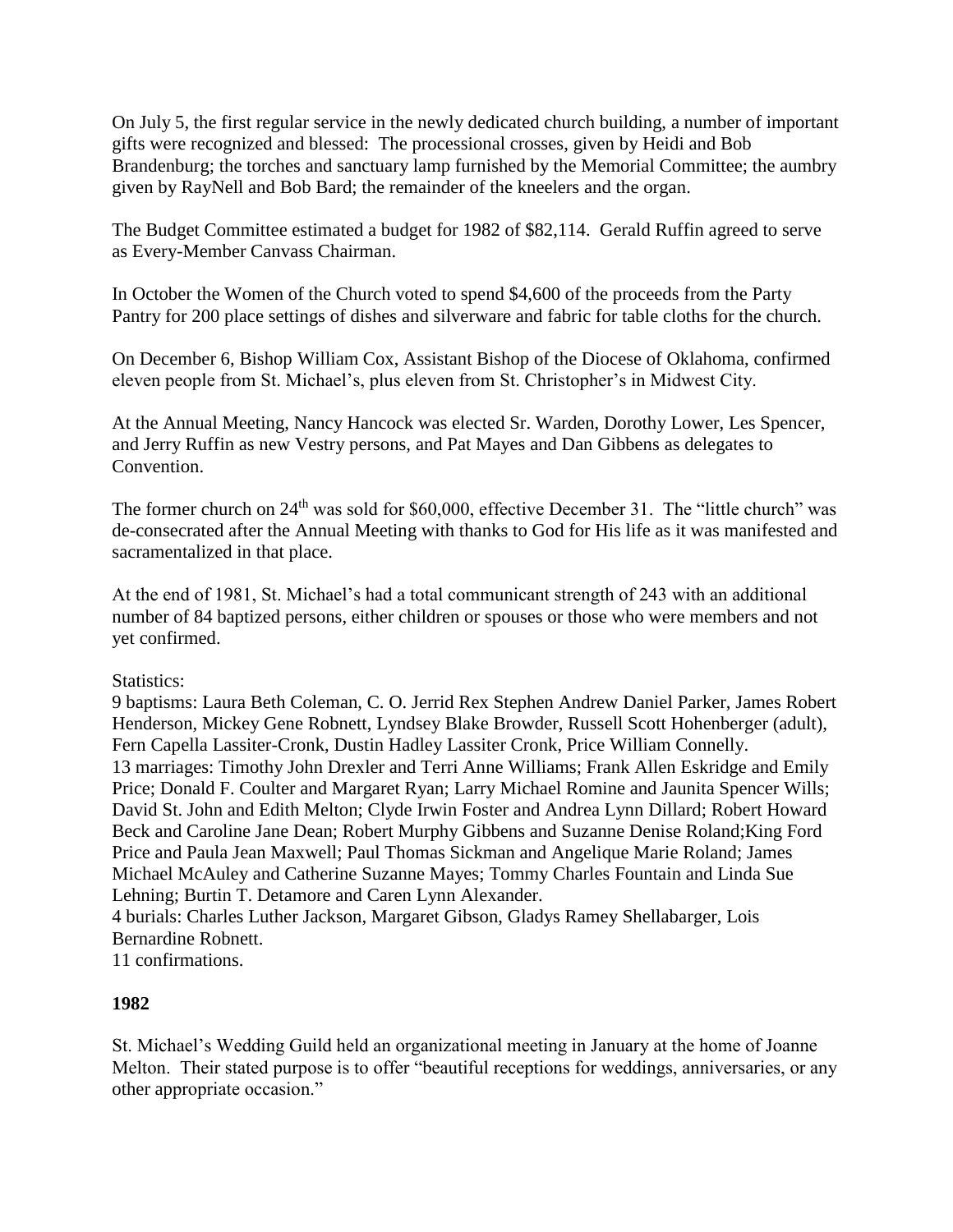On January 17, Joe Ted Miller was installed as Rector of St. John's; Fr. Ohl, as Dean of Region I, was the installing officiant.

In February, new vestments contributed by the Dikemans and a funeral pall and matching vestments given by the Mayes were blessed.

In the spring, many trees were planted on the new property, and plans for the original Gladys Shellabarger Memorial Garden outside the west window of the nave were undertaken. Also the First Annual Fish Fry, hosted by the Men's Group and choreographed by Pat Mayes, took place in April.

In April, St. Michael's was host to the Spring Youth Conference. Some 75 junior-high-aged EYC members from all parts of the state met at St. Michael's for two days, staying with members of the parish.

At Easter, for the first time, children were invited to bring a flower or greenery to "flower the Cross" built especially for this purpose. This was also the first time parishioners heard the new organ, which had just been installed.

The Fourth Annual Rogation Day picnic was held after church at Sheila and Perry Dean's farm in Lexington, with special prayers for crops and for farm animals.

On July 1, the plaque of St. Michael's sword with the balance scales on the hilt, executed by Leonard Logan, a member of St. John's parish, was blessed. To her complete surprise, the Inez Price Educational Wing was dedicated and Inez' portrait in bronze, also the work of Leonard Logan, was unveiled and blessed.

Carol Zerboni opened Southwind Montessori School in the West wing of the building in the fall.

St. James Mission in Purcell, jointly sponsored by St. Michael's and St. John's, began holding services in Purcell in August with Fr. Raymond Ellard as priest. Initially, services were held in the home of Sheila and Perry Dean.

The first joint picnic of St. John's and St. Michael's parishioners took place in the rain at the pavilion at Lake Thunderbird. More than 100 people attended; all of them had a good, wet time.

The first Education for Ministry (EFM) class was formed and began what would be a four-year study of scripture, history and worship.

St. Michael's ECW hosted the Region I ECW meeting, with some 165 women and clergy from throughout the Region. Our ECW served lunch and saw to it that everything ran smoothly.

The proposed budget for 1983, including building, salaries, and program, was \$126,860. Gerry Ruffin agreed to run the Every-Member Canvass again.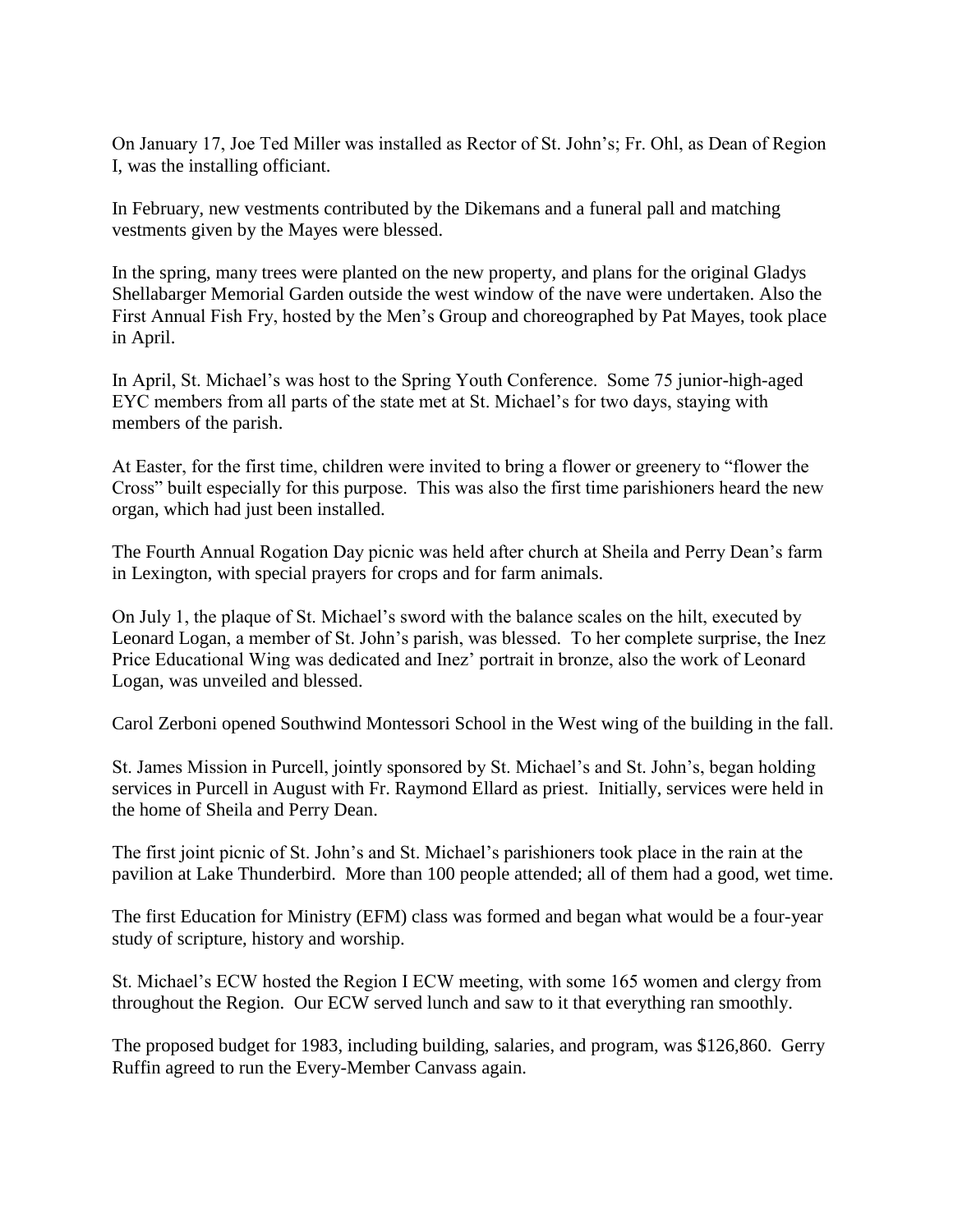At the Annual Parish Meeting, Bill Gilstrap was elected Jr. Warden, Charles Robinson, Charles VanDeman and Neil Dikeman won three-year terms, and Dutch Hoover and Gerry Mayes were elected to one-year terms. Mary Anne Price and Evelyn Bibens were chosen as delegates to Convention. For the first time, the Vestry prepared a lunch of beer stew and cornbread, both much appreciated by parishioners.

#### Statistics:

14 baptisms: Myke Henry Gluck (adult), Charles Graham Whiteside, Melissa Jane Hodges, Megan Evonne Merrill, John Michael Austin, Andrew Byron Kyle, Leighton Strout, Amelia Coulter, Ryan Sharon Smith, Whitney Michelle Smith, Sara Margaret Schmidt, Diane Rose Schrempp, Donna Jean Smalling Kennedy (adult), Amy Lynn Kennedy.

10 marriages: Robert Reynard Long and Donna Kaye Austin; Mark Owen Wilson and Robin Leigh Blyth; Fred D. Shellabarger and Sue W. Little; Marvin Owen Browning, Jr. and Leslie Ferris Robinson; Mark Keuray Williams and Dianna Wren Durkee; Lowell Douglas Kiel and Hope Schumacher; M. L. Henry and Dawn Feronti; Terry Dale Robertson and Joyce Lynne Armstrong; Ronald Attaway Ratliff and Lucinda Ann Hoopes; John Lynn Stephens and Maureen Diluysia McGee Butler.

2 burials: Guy Dellinger, Richard Elmer Kirt. 0 confirmations.

#### **1983**

The Vestry undertook the development of a brochure to be given to visitors to church services and to new members of the congregation, intended to be a look at St. Michael's church, its history, beliefs, facilities and the people involved in its activities.

In February, the Vestry was introduced to the Care Ministry Training Project by Gerry Ruffin and Jan Mills of OU. The project was to include the minister and eight lay people from each of three Norman churches, who would go through a four-week training seminar (some eighteen hours), followed by monthly seminars of three to four hours. These teams would expand the ministry, allowing trained laymen to assume some of the care responsibilities within the parish. Support was enthusiastic.

St. Michael's companion relationship with Rweibare Parish in West Ankole, Uganda, began with an initial correspondence between Fr. Ohl and their rector, the Rev. Nehemiah Nyabwere, with the intent of establishing pen-pal relationships between parishioners in the two parishes.

The Vestry was instructed to send a letter of thanks to Nancy, Dick and Susan Hancock for the gift of their piano.

The creation of a Memorials Committee to function as a sub-committee of the Liturgics Committee was approved. Their responsibility would be to collect, maintain, and report on funds donated, recommend appropriate memorials, prioritize parish needs, publicize gifts received, and provide receipts to donors as appropriate.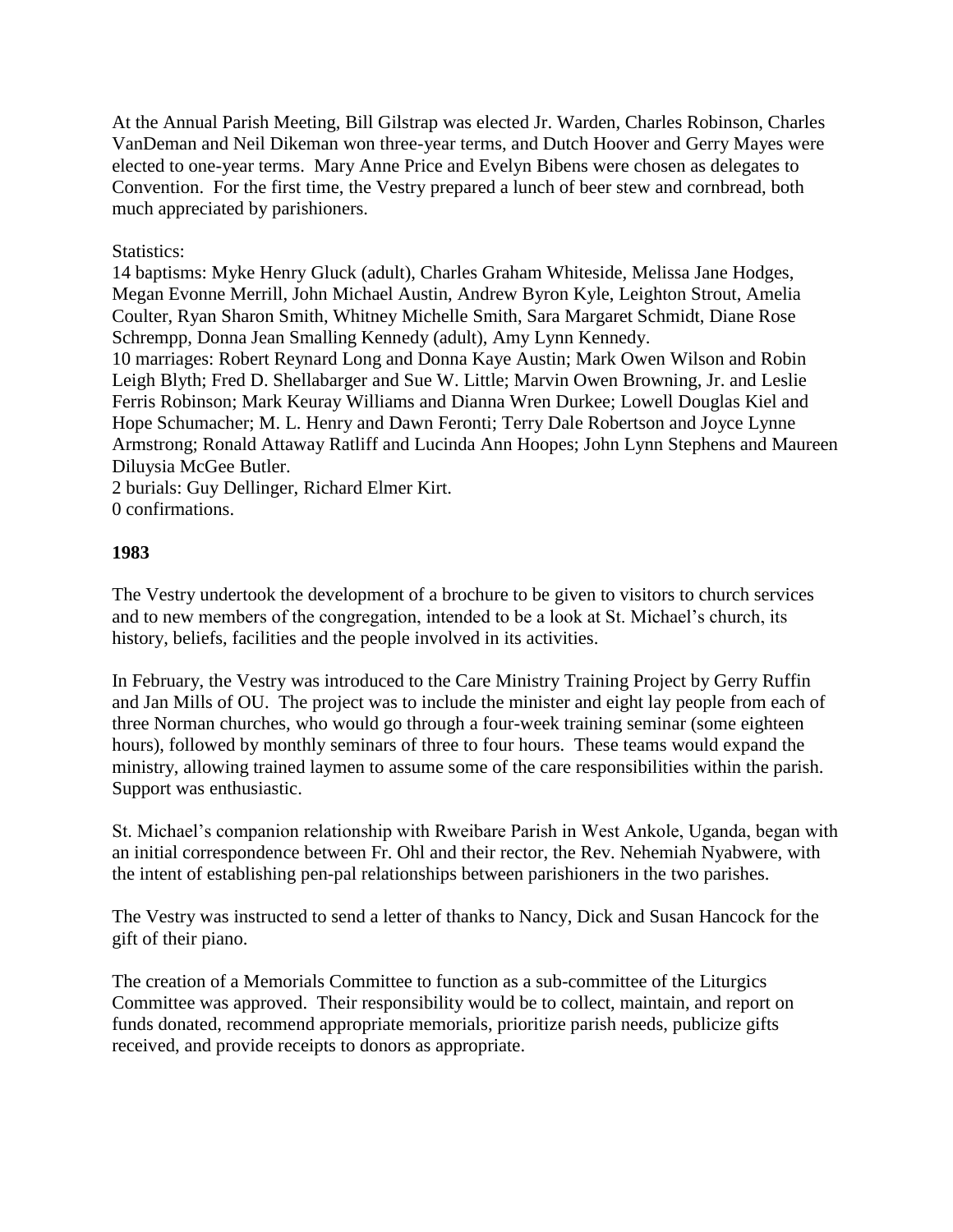Initial plans for the Gladys Shellabarger Memorial Garden were accepted, and the implementation of the A section, west of the nave, was undertaken. The Norman Assistance League donated \$400 to help with the plantings.

Ann Million volunteered to work on the project of starting a library, with books to be purchased with undesignated Memorial funds.

A Hymn Board, donated by Nancy and Mike Gluck, was installed in the nave.

Jon Roberts, a student at OCU, was selected to become our parish organist.

New permanent greenery was purchased for Christmas decoration of the nave, along with wrought-iron stands to use on the retable for a large array of poinsettias.

Bill Bippus, a candidate for the Curacy at St. Michael's, visited St. Michael's in late December to meet with parishioners on an informal basis.

Statistics:

6 baptisms: Paige Marie VanOsdol, Jason Ryan Van Deman, Nathan Charles Van Deman, Amanda Gordon Dunn, Patrick Ian Murrell, Amy Rochelle Tointigh. 6 marriages: Benjamin Brewster and Helen Finley; Myron Henry Gluck and Nancy C. Wellhoner; Mark Steven Broaddus and Carrie Kathleen Grandstaff; Jim Shadawen and Sue Lowery; Robert Leroy Burkett and Donna Jean Smalling Kennedy; Timothy Patrick Kelly and Lisa Joh Zenke. 1 burial: Rebecca Anne Edwards.

31 confirmations.

#### **1984**

The Daughters of the King took over the coordination of "Food for Friends," and the ECW volunteered to fund the program. St. Michael's would be asked to participate twice a year in providing a well-balanced lunch for between 40 and 50 people in need of food and fellowship.

After consultation with the Bishop, Bill Bippus was called as Curate of St. Michael's. He joined us at mid-year, after finishing his courses and graduating from Seabury Western. He was ordained on June 16<sup>th</sup> at St. Paul's Cathedral in OKC.

Martha Hodgden asked the Vestry for its recommendation and approval to proceed with her journey through the Deacon Formation Program. Her request met with unanimous approval and a letter was sent to Bishop McAllister.

Using Memorial funds donated in the name of Helen Hill as well as funds left to St. Michael's by Helen, detachable aisle posts, a lectern and pulpit for the nave, and supports for the torches and crosses were completed and installed. The Daughters of the King also contributed a number of books to the Library in memoriam for Helen Hill.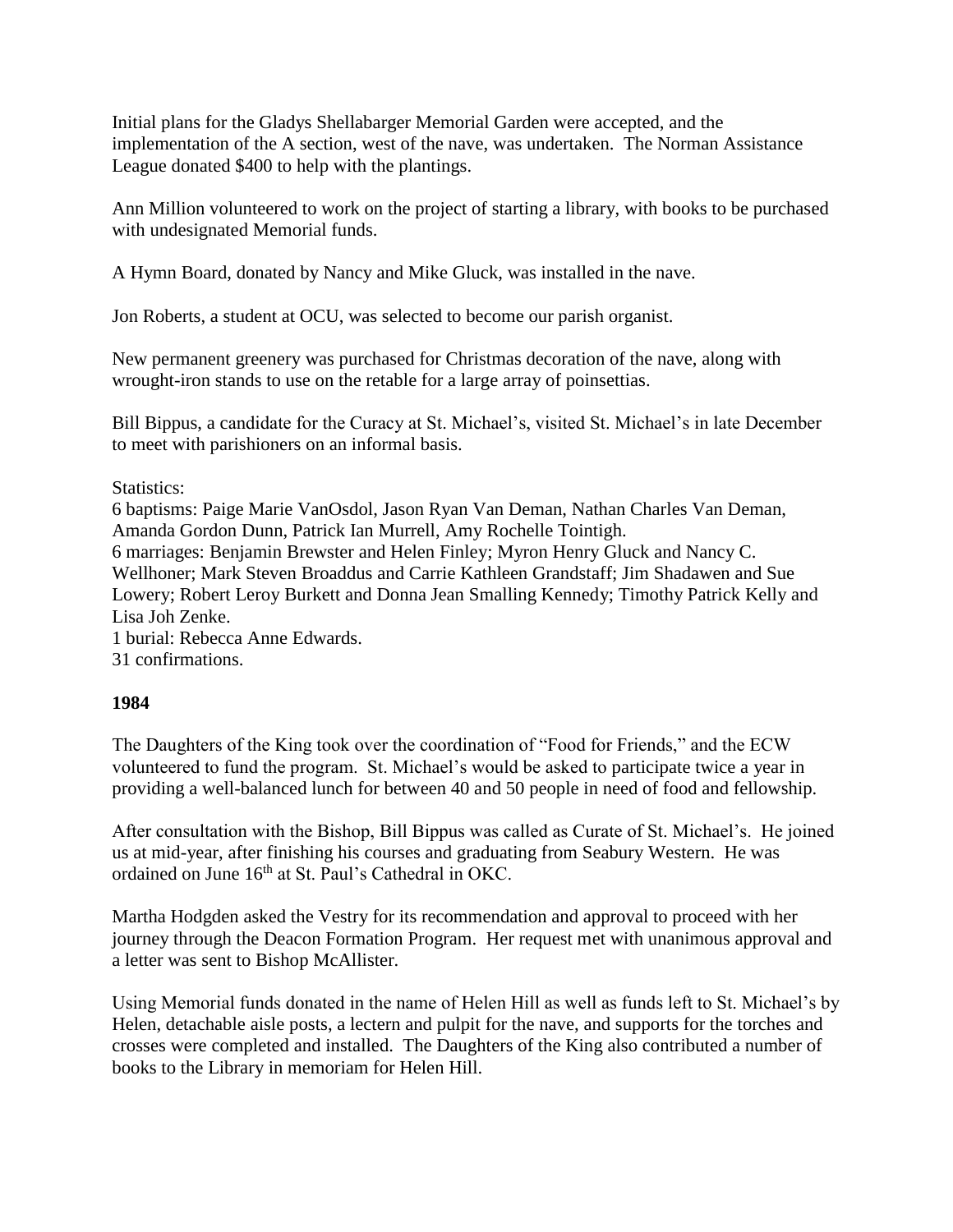#### Statistics:

18 baptisms: Gavin Robert Beck, Paul Michael Hodgden, Brian Michael Holland, Lea Michaelle Gibbens, Sheryl Kay Grimwood Gibbens, William Charles Hathaway, Ginger Lynn Welch, Laurel Lynn Welch, Conner Matthew Williams Drexler, Susan Allyn McBride, Edward Arthur St. John, Royce Lee Jennings III, Gayla Jo Ruth, Thomas Morgan Williams, Duncan Emerick Williams, Edward James Eskridge, Robert Roling Lindley II, Margaret Hogan Connelly. 10 marriages: William Alfred Thomson III and Vicki Lynn Pemberton; Richard Thomas Rishel and Stephanie Ann Melancon; William Warren Uraneck and Rebecca Lee Reynolds; James Marshall Kenderdine and Earlene Sartin; Kenneth Lynn Blood and Anne Marie Smith; Jeffrey Gray Parker and Cindy Lynn Magarian; Arnold Glenn Henderson and Anne Hoover Smith; James Allen Schones and Melissa Lynne Bibens; Christopher Lyle Graham Cowlbeck and Susan Allyn McBride; Laurence W. Green, Jr. and Nancy Kay Bennett. 4 burials: Willie Irene Gorham, Emma F. Siatta Rodriguez, Helen Draper Hill, Charles Berry. 19 confirmations.

## **1985**

John Norvell appeared before the Vestry asking for permission to seek postulancy for Holy Orders. His request was unanimously approved and a letter and application signed by all members of the Vestry.

Fr. Bippus was ordained on March 30, and the ECW and the Reception Guild hosted a gala reception in his honor.

Mike and Martha Hodgden donated a color TV for the Christian Education program, and Rod and Karen Bailey donated a washing machine for the sexton's room for washing kitchen linens, vestments, etc.

In October, Fr. Forrest Mobley presented a Renewal Weekend entitled "Coming Alive in Christ." Nearly 70 people attended on Friday evening, 40 on Saturday morning, and 40 on Saturday evening.

Janie Kirt requested the support of the Vestry for her acceptance by the Bishop and Standing Committee as a Postulant for Holy Orders. The submission of a letter of recommendation was unanimously approved.

At the Annual Meeting, Charles VanDeman was elected Sr. Warden, James Adair, Jr., Jr. Warden for one year; Jack Dawson, Cleta Dillard, Emogene Huslig and Owen McGonnell for three-year terms on the Vestry; Jerry Ellington for two years; and Perry Dean and Will Hathaway for a one-year term. Janie Kirt, Evelyn Bibens and Owen McGonnell were elected delegates to Convention. Evelyn Orth won the drawing for a Christmas tree. The proposed budget for 1985 was \$172,000.

#### Statistics:

15 baptisms: Ryan Thomas Darks, Lauren Elizabeth Henry, Alexander Hoopes Ratliffe, Ashley Lyons Squires, John Spencer Carson III, Sally Margaret Grace Pickens (adult), Elizabeth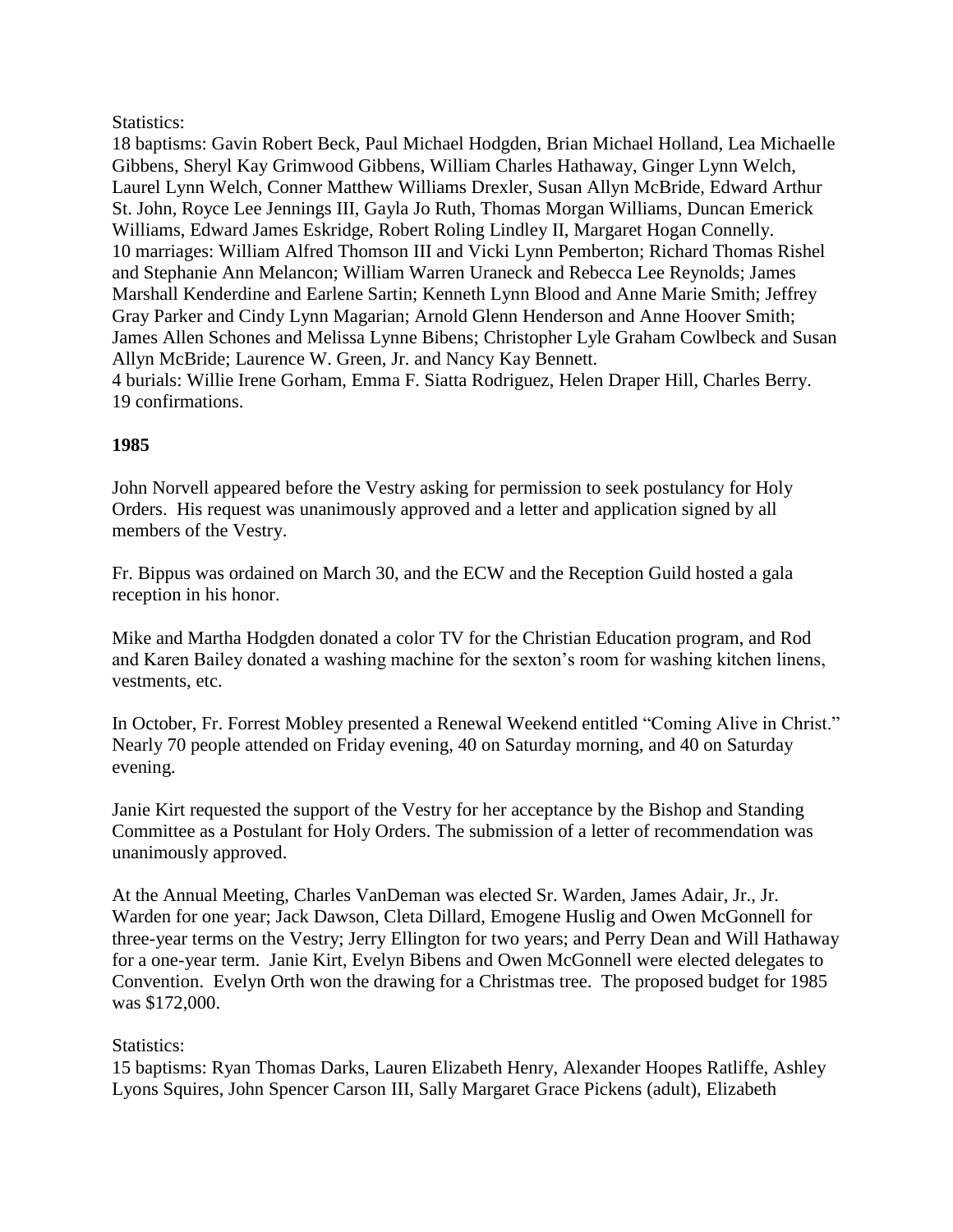Francene Pickins, Julia Dawn Wells, Amber Dianne Helling, Nathan David Deal (name changed as an infant from Nathan Robert Hudson), Mark Thomas Schrempp, Joan Elconin, Blair Adrian Speer, Evan Phillip Charles Dawson, Jordan Christian Ellington.

10 marriages: David James McCallister and Valerie Anne Green; Paul Albert Jaqua and Lisa Jameson; Gary Lynn Bratcher and Christina L. Riecken; David Kerr Seals and Babette Suzan Southard; JoeVan Bullard and Christine Anne Miles; James Paul Wilson and Elizabeth Jeanne Zerboni; Carvin Jean Knowles and Thea Marie Goldsby; John Russell Stiehler and Jill Michelle Wall; Michael Bryan Whanen and Marian Lawson Robinson.

5 burials: James Forrest Dunn, Richard Tyrrell Wallis, E. Dwight Morgan, Roberta Edith Korb, Mary Wynne Nolan.

## **1986**

Designated by St. Michael's parishioners as a year of celebration - our tenth birthday and the fifth anniversary of the move into our new church!

In January, Bishop Cox confirmed seven new Christians at St. Michael's.

A parish evaluation was undertaken, with an evaluation form sent to each parish family in an attempt to better understand where the parish stood and in what directions it wished to move.

In February, Bishop McAllister was present to participate in the birthday party. The pulpit and lectern, the pulpit Bible, the Gospel Book, the aisle posts, the hymnboard, the marble flooring under the font, and a new pall for the chalice were blessed. The Reception Guild and the WOC sponsored the reception after the service.

In April our curate, Fr. Bill Bippus, left St. Michael's to become Rector of St. Paul's in Marinette, Wisconsin, a parish of about 125 in a small town on Lake Michigan. He was sent off to his new life with a reception at Louise and Charles Robinson's.

Clancy Huslig designed, made, and installed the two water fonts at the back of the church. They were in place by the Maundy Thursday service in Holy Week.

St. Michael's hosted the Annual Convention, which was held at OCCE. Mary Helen Montgomery was local chairman, and Fr. Ohl host Rector. Committee chairmen were: Mary Anne Price, *Registration, Housing, Entertainment, Packets*; JoNell Luttrell, *Hospitality, Food*; Cleta Dillard, *Idea Fair, Exhibits*; Les Spencer, *Tellers, Ushers*; Dick Hancock, *Floor Manager*; Sheila Ohl, *Clergy Spouse Activities*; Emogene Huslig, *Altar Guild*; Karen Bailey, *Office Manager.*

Evelyn Bibens was selected to be one of the three regional lay representatives on the Bishop's Search Committee.

At the Parish Meeting in December, James Adair was elected Jr. Warden, three-year Vestry terms went to Lynn Christophersen, Evelyn Bibens, Tom Shingledecker and Ken Miner, Evelyn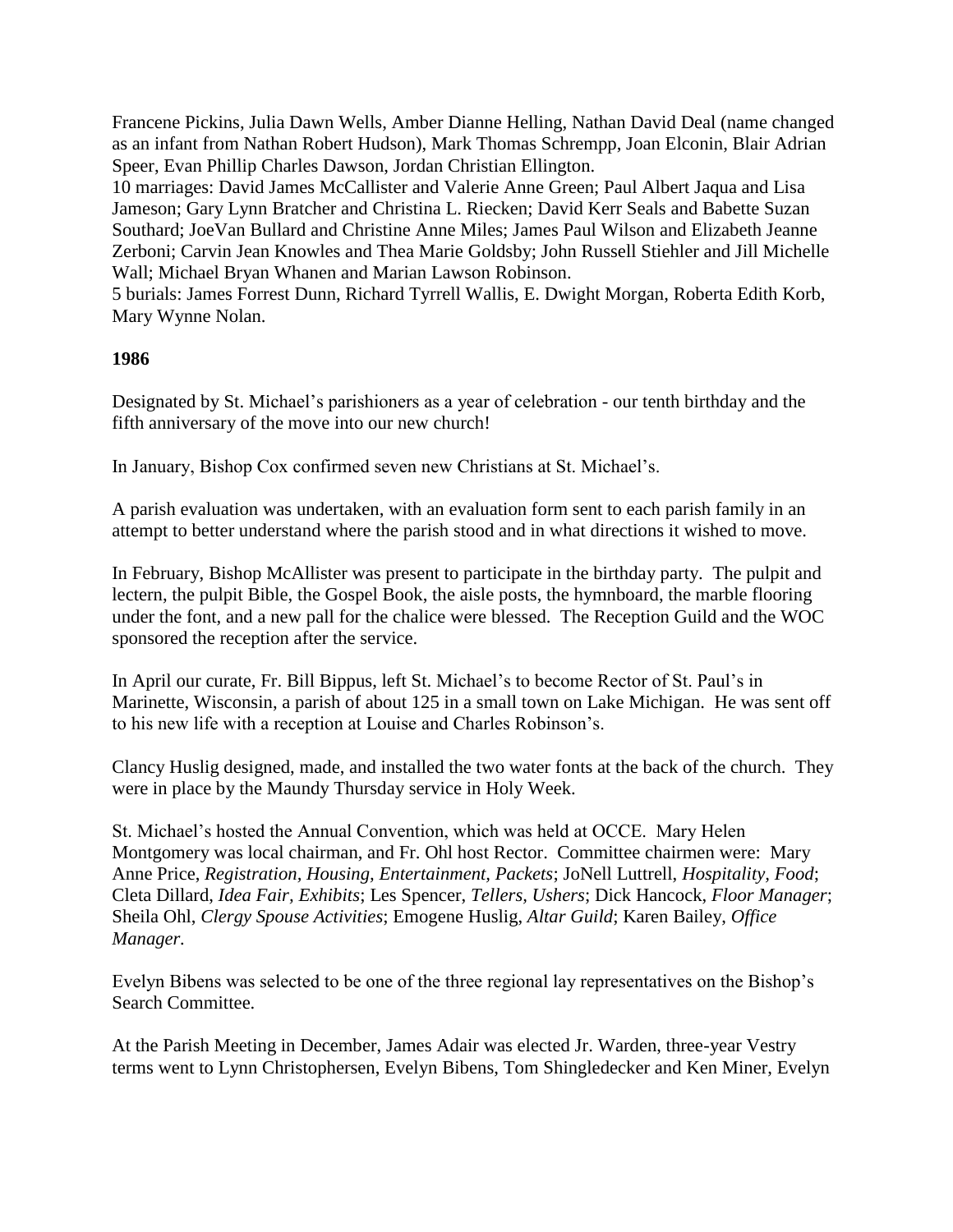Orth was chosen for a two-year term and Roland Brown for a one-year term. Janie Kirt, Owen McGonnell, and Paula Ellington will be delegates to the next Annual Convention.

Statistics:

6 baptisms: Victoria Michelle Williams, Jeffrey Joseph Lindley, William Allen Eskridge; Harriet Louise Browning; Emily Margaret Tinling, Larry Morton.

6 marriages: Howard Roberts and Linda Marie Hayes; Mark Dixon Baker and Judith Durham Alcott; Keven Eric McGehee and Michael Anne Nicholson; William Andrew Lutz, Jr. and Jeanne Sharon Tobin; Marcus Dwight McCloud and Cynthia Jo Miles Dunn; Steven Karl Gaut and Emily Hyde Hopkins.

4 burials: Robert M. Simmons, Arthur Richard Parduhn, Marjorie Thixton, Michael William Jones.

7 confirmations.

**1987**—A Year of Evangelism and the Jubilee Year for the Diocese of Oklahoma.

In February, all organized groups involved in ministries at St. Michael's had booths set up to share information about what they did and how others could get involved. Members of the parish were invited to ask questions about their areas of interest and join those groups that were a good fit.

For the first time, the ECW sold jumbo mixed-color caladium bulbs as a money-raising project. They cleared more than \$1,000.

On Servant Sunday in March, the Parish Activities Committee served beans and cornbread to all comers. Parishioners sat down and servants of St. Michael's brought them their lunch and waited on their every need.

In June, two St. Michael's members were ordained to the Sacred Order of Deacons—Robert Bibens at All Souls in OKC, Martha Hodgden at St. Anne's in Enid.

At the request of the Parish Activities Committee, Will Hathaway made and installed a sign above the doorway as you exit the church into the world which says "Servant's Entrance."

Janie Kirt and her children moved to Austin in August so that she could attend the Episcopal Theological Seminary of the Southwest.

The Long-Range Planning Committee began discussions of the need for a new parish hall and Christian education building and after several meetings asked architect Bill Kaighn to come up with ideas for a 2,000-square-foot multi-purpose parish hall with kitchen and bathrooms. The initial plans were presented at the Annual Parish Meeting.

In September, St. John's and St. Michael's held a joint picnic at Andrews Park, with food, games, and a volleyball tournament. Also in September, everyone was urged to bring a friend to church for Visitors' Sunday and an instructed Eucharist to explain some of the whys and wherefors of our liturgical practice.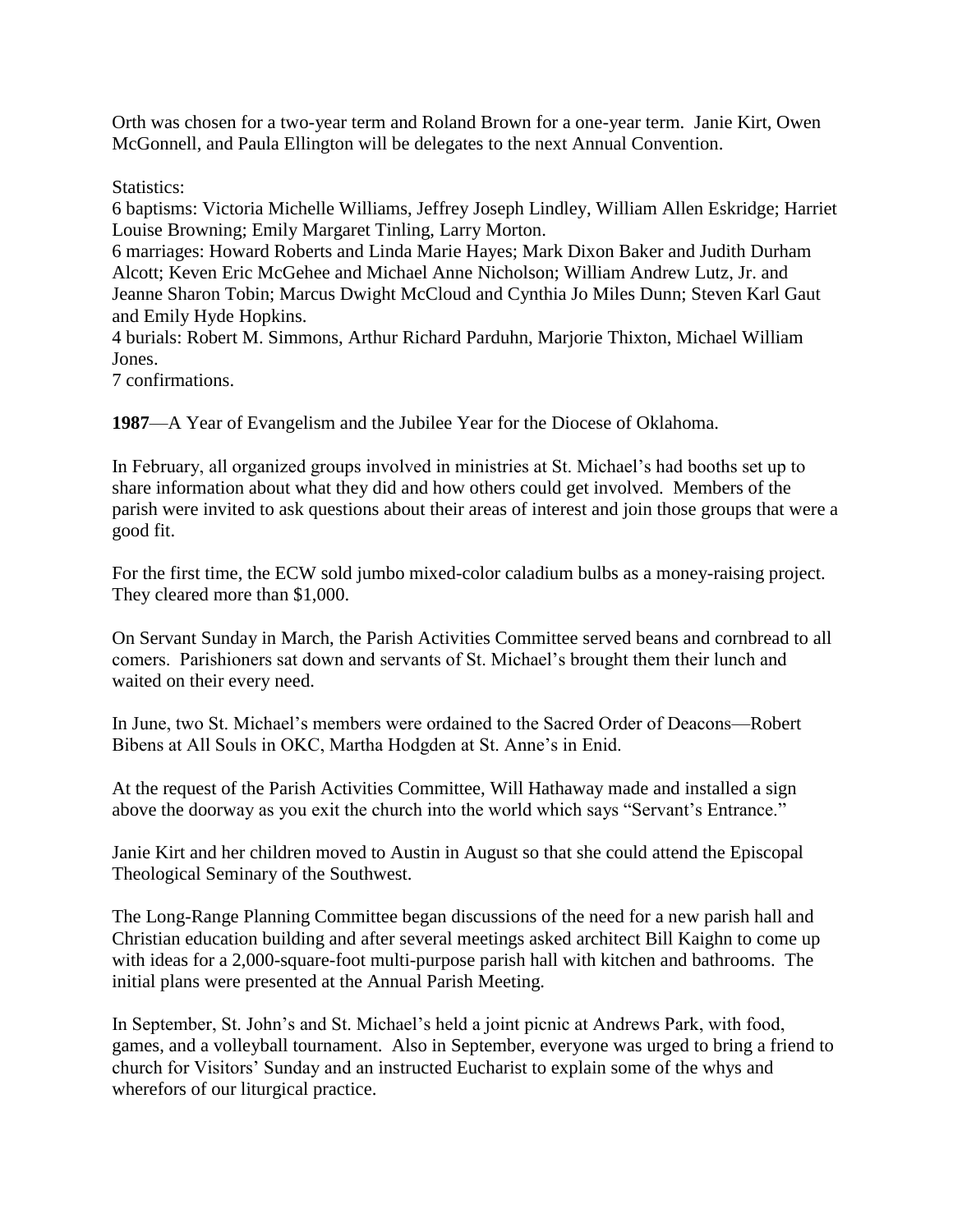In October, Milford Zornes, one of the most famous watercolor artists in the country, showed his recently-finished portfolio of paintings of West Ankole, Uganda, location of our companion diocese. Several paintings were sold to benefit VOOM.

As part of our community outreach in the fall, St. Michael's participated in Bell-Ringing for the Salvation Army, gift-wrapping at the Sooner Fashion Mall to benefit the Cerebral Palsy Center, and the preparation of Thanksgiving food baskets for needy families. The Youth Group collected toys and clothes for Christmas for Kids, which were sent to the Women's Resource Center, Salvation Army and Juvenile Services, Inc. Also, 15 families received Christmas baskets or food baskets, 4 were helped with gas or electric bills, 18 patients at Morningside Nursing Home received Christmas gifts, and 12 families who did not qualify for the Christmas Store were given the opportunity to buy Christmas gifts for their families.

The Trinhs, the Vietnamese family St. Michael's sponsored, moved to San Jose, CA, where Mr. Men was manager of a grocery store, with two of the children in college and all working after school. They added to their family another daughter in September.

Will Hathaway made three ushers' tables for the ingathering space.

At the Annual Parish Meeting in December, Roland Brown was elected Sr. Warden, Vestry members selected were Mike Canfield, Suzanne Moore, Gerald Hudson, and Marta Joseph, and delegates to the Convention included Roland Brown, Evelyn Bibens, Owen McGonnell, and Tom Shingledecker. The budget of \$175,000 was approved, although that entire amount had not yet been pledged. A Building Fund was initiated in anticipation of the possibility of adding more space to our church building, and preliminary drawings were presented to the meeting with the request that parish members contact the Long-Range Planning Committees with their reactions and recommendations.

St. Michael's First Annual Community Christmas Dinner took place at St. Michael's under the leadership of Bob Magarian. Despite bitter cold weather and ice, some 80 members of St. Michael's helped cook, decorate, serve, greet, drive, or clean up; 125 individuals were fed; and 26 Mobile Meals were sent.

#### Statistics:

10 baptisms: David James Thompson, Sarah Elise Thompson, Jami Rhiannon Harvey, Heather Renee Dallas, David Allen Schones, Tanya Lynn Nye (adult), Tyler Patrick Kelly, Stacy Ann Sharp, Tressa Anita Stiehler, Christopher Michael Daves.

5 marriages: David Aden Zimmer and Amy Elizabeth Upthegrove; Michael R. Kelly and Tera Diane Stough; Douglas Gene Adams and Felicia Rodriguez; Douglas Scott Nieb amd Karen Marie Meiller; Johnny Lee Reece and Janet Ann Greiner.

4 burials: John Norman Miles, Doris Maureen Rowan, Aline Asher, James Johnson, Sr. 13 confirmations.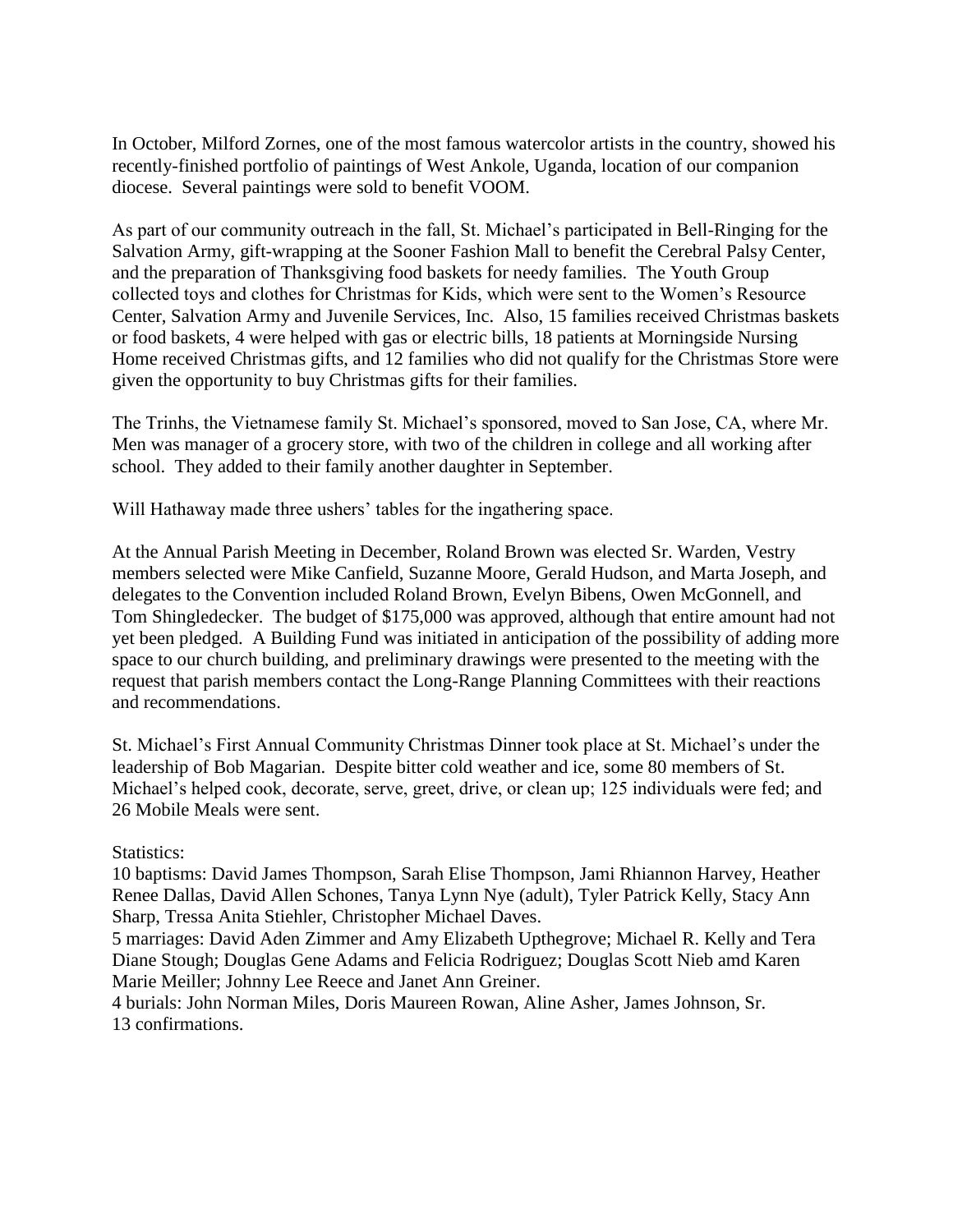**1988**—A Year of Stewardship

The ECW again sold caladium bulbs, with all profits designated for the new Building Fund. Profits from the Shrove Tuesday Pancake Supper were also earmarked for the Building Fund.

On February 6, the Rev. Robert M. Moody was consecrated as Bishop Coadjutor of the Diocese of Oklahoma at the Myriad in Oklahoma City. Many members of the parish assisted with the event, and many more were included in the various processions.

At the end of February the Long-Range Planning Committee presented the Vestry with a new and different design for the building addition, one that adds a proper choir room and two additional bathrooms. Costs were estimated at \$240,000, and plans were undertaken for ways to raise this amount of money without going into debt.

In June, John Norvell was ordained to the Sacred Order of Deacons at St. Paul's Cathedral in OKC.

Inez Price, Bob and Charmaine Magarian, Keith Catto, Sheila Dean, Betty McCallister, Jim Smith, Posey Warmker, Southwind Montessori, Frances Whitman, Evelyn Bibens, and J.R. and Kellye Talley contributed roses for the rose garden, which Chuck Korb, the 'parish rosarian,' started in memory of his wife Roberta and has tended since the first roses were planted.

At a special September board meeting, the Women of St. Michael's decided to suspend activities for the time being. At whatever time the women wished to reconstitute the group, the work of the ECW would proceed.

Susan Walker was accepted as a Postulant to the priesthood and left for Austin to begin her studies at seminary.

Bob Bibens and Fr. Ohl were two of the eight delegates representing Oklahoma at the General Convention in Detroit. Evelyn Bibens was one of four representatives to the ECW Triennial.

The Outreach Committee collected box fans for distribution in the summer to those who did not have air conditioning in their homes.

In December, Bishop Moody made his first official visit to St. Michael's and confirmed eight adults.

At the Annual Parish Meeting, James Adair was re-elected as Jr. Warden, Bob Magarian, Warren Childs, Doug Stiehler and Susan Hancock were elected to the Vestry for three years, Paula Price for one year. Tom Shingledecker, Bob Bibens, and Mike Canfield were chosen as delegates to the diocesan convention. A budget of \$169,312 was approved, which at the time of the meeting showed a deficit of \$6,120.

Statistics: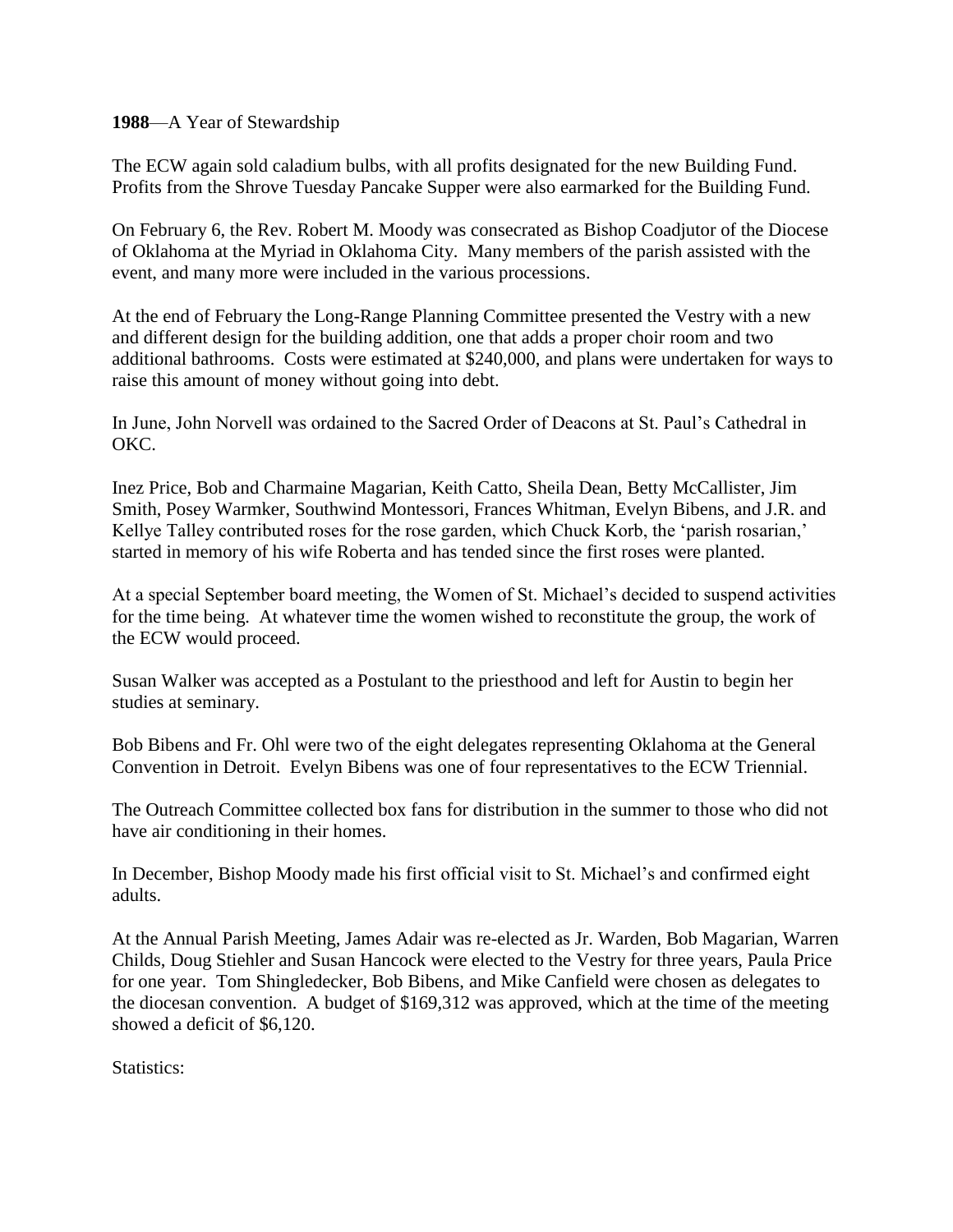7 baptisms: Brittanie Noel Dean, Kimberly Marie Stiehler, Suzanne Eckl Witzke (adult), Zachary James Schmidt, David James Henson, Juna Elsie Purcell, William Thomas Purcell. 6 marriages: Joel Hansen Young and Melissa Marie Tucker; Roy Anthony Mallory and Shawn Christine Childs Harvey; Timothy Jason Eggeman and Kathryn Elizabeth Terrell; Kerry Steven Emrick and Charlene Berry; Paul Carl-Gustav Nelson and Abigail Joan McKnight; Jimmy Lee Smith and Betty Sue Watkins McCallister.

5 burials: Margaret E. Wheeler, Marian Holmaas (Cathy Hopper's mother), Lucille Aurell Jameson, Jewel Stapp Ellsworth, Virginia Lee Claxton Farmer. 7 confirmations.

## **1989**

Betty Eick printed and organized nametags for everyone in the parish and set up the rolling bulletin board so that we could put our nametags back after service and find them again easily the next time we looked.

The Rev. Deacon John Norvell was ordained to the Sacred Order of Priests in March at St. Paul's Cathedral in OKC.

Fr. Ohl took a sabbatical leave from May 15 until August 15.

In June, an air-conditioning system for the organ loft was installed, allowing an even temperature to be maintained without turning on the large air conditioners in the nave.

Sheila Dean gave a stone bench for the rose garden as a memorial gift in memory of her father, William Wileman.

In August, Lynn Christopherson was approved by the Vestry as a candidate for Holy Orders.

Bob Bibens was honored at the Diocesan Convention with the Bishop's Award for his work with NAIC, VOOM, St. Michael's and education. He was also elected to Diocesan Council, as a delegate to Provincial Synod in 1990, and as a deputy to General Convention in 1991. Fr. Ohl was also elected to serve as a deputy to General Convention.

At the Annual Parish Meeting, Bob Bibens was elected Sr. Warden; Warren Childs, Jr. Warden; Roland Brown, Charles Robinson, Dan Gibbens and Betsy Taggart for three-year Vestry terms, Pat Mayes and Dick Hancock for two-year terms, and Jim Smith for one year. Dan Gibbens, Pat Mayes, and Evelyn Bibens were selected as delegates to Convention. The budget for 1990 was accepted, even though the EMC was not yet completed, with the stipulation that the Vestry would adjust it as necessary if the projected income was not sufficient to fund it adequately.

The Third Annual Christmas Day Community Dinner served 440 people, severely taxing the facilities at St. Michael's.

Statistics: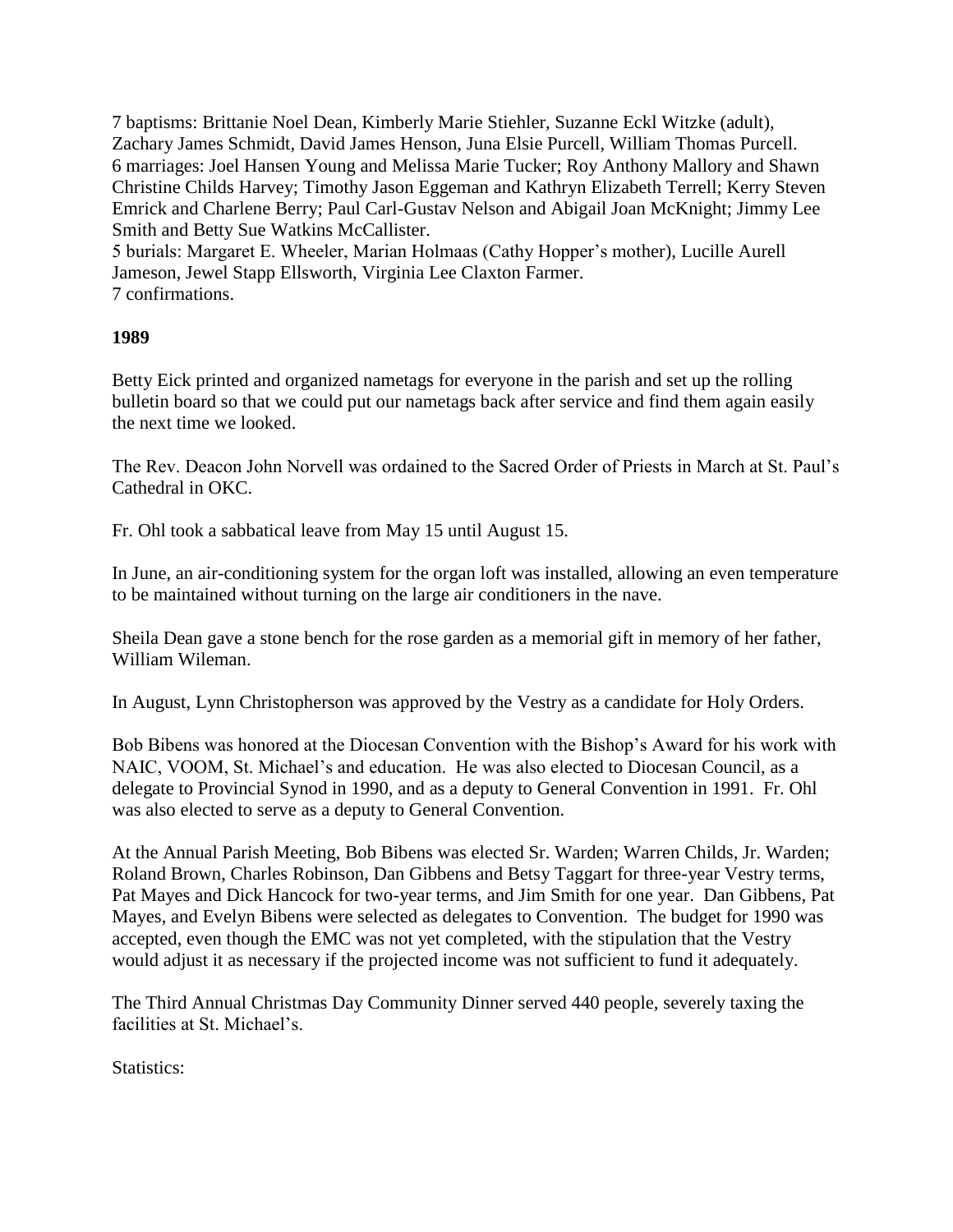16 baptisms: Anastasia Noel Calhoun, Anne Howell Jones, Jessica Angelique-Marie Sickman, Joseph John DuVall, Anne Murphy Askridge, Luke Craig Whiteside, Ronald Douglas Stiehler III, Travis Kenric Carrier, James Matthew Roffers, Anne Ballew Roffers, Candace Ann Roffers (adult), Sidney Ross Browning, Stewart Andrew Morton, Tiffani Paige Dean, Kevin Michael Brandon, Madelan Ruth McGehee.

4 marriages: Christopher Wade Hamilton and Lisa Ann Klaver; Jerome Orville Steffen and JoAnn Buchman; Gregory Martin Shaw and Mary Christine Ward; Kenneth Ray Andrews and Cristi Lynn Heggie Harris.

2 burials: Jowell Tull, Alvin Henry Wheeler. 3 confirmations.

**1990**—Beginning of the Decade of Evangelism

On January 6 and 7, St. Michael's lost two of its best-loved charter members, Inez Price and Bob Bibens. Inez succumbed to cancer and Bob suffered a massive heart attack.

Children's Choirs, divided by age into Angel and Cherub choirs, were well into their second year of study and performance, under the direction of Jennifer Canfield and Caroline Morton.

Dan Gibbens was selected by the Vestry to serve as Sr. Warden in place of Bob Bibens, at least until the next annual meeting's elections. John Hartley was selected to fill Dan's Vestry position for 1990.

In March a special parish meeting was called to find a solution to the financial crisis in which St. Michael's found itself, with two years of Diocesan assessment unpaid (\$10,000) and \$9,000 borrowed from designated funds. Sr. Warden Dan Gibbens, charter member Dick Hancock, and Treasurer Bill Deaton spoke about the problem, followed by Pat Mayes, who made an appeal for financial pledges to fund this special asking. Within two weeks, \$22,060 had been pledged or received outright. At this same meeting, the Vestry was charged with working to re-establish the sense of excitement and purpose that characterized St. Michael's in its early years.

A new ministry of Eucharistic Visitors began in March, whereby specially trained and licensed lay people would take Communion to those who could not come to church. Training for this ministry, designed to complement rather than replace the clergy's role, was undertaken by Jack Dawson and Trish Abolins.

The new facilities for Santa Maria Virgen, the Hispanic Mission in Oklahoma under the direction of Bishop Hugo Pina, former Bishop of Honduras, were dedicated in April. St. Michael's had supported the Hispanic Mission since it began, and members of its parish had been invited to services, participated with St. Michael's women in the Party Pantry, and occasionally sold tamales and other food after church for fundraisers. Bob and Evelyn Bibens and Dick and Nancy Hancock served on the first Hispanic Commission and remained active as it developed from a concept to a reality.

Geoffery Tumwine, coordinator and director of the programs begun by Bob Bibens for VOOM in Uganda, spent a week in Oklahoma and preached on VOOM Sunday at St. Michael's.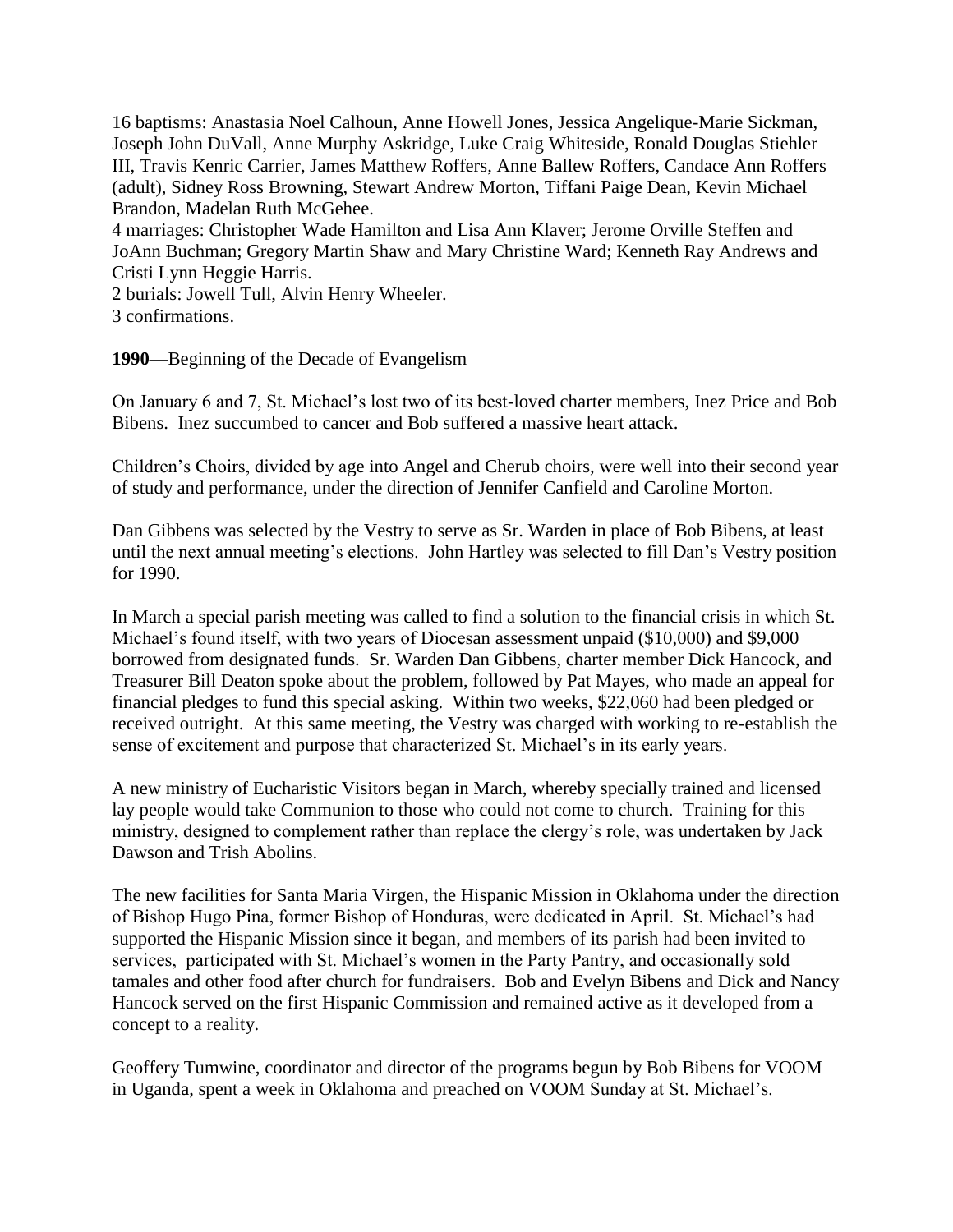Janie Kirt was ordained to the Sacred Order of Deacons at St. Paul's Cathedral in OKC.

The Senior High Sunday School Class took over all of the lay leader functions one Sunday in August, discharging the responsibilities of readers, chalice bearers, ushers, and preacher, with Fr. Ohl as celebrant.

At the Annual Meeting, Dan Gibbens was elected Sr. Warden; Bob Martin, Jr. Warden; Warren Childs, John Hartley, Clancy Huslig, Anne Doyle, and Moses Glidden, Vestry; and Bob Magarian, Sheila Ohl, and Evelyn Bibens, delegates to Convention. The \$172,655 budget for 1991 was an increase of \$14,600 over the 1990 budget.

The parish celebrated Dorothy Dellinger's 80<sup>th</sup> birthday with a surprise party and luncheon after the 10:30 service.

The Christmas Day Community Dinner was moved to the Norman High School Cafeteria, with increased worker participation from throughout Norman and increased numbers.

Statistics:

18 baptisms: Andrea Lee Wallace, Ricky Vaughn Brown, Jan Alain Simpson Taylor (adult), Shaa Marie Green, William Justin Watson, Jana Christine Smith, Sarah Whitney Young, Spencer Joseph Taylor, Addie Elizabeth Taylor, Sean Carter Steffen, Katrina Mae Croom, Mirabai Celeste Hull, Elijah Taylor Hull, Meredith Roy, Colby Roy, Amy Katherine Taylor, Benjamin David Gray, Sean Patrick Calhoun.

2 marriages: Edward Eugene Baker and Heather Lynn Hooper; Stuart W. Emmons and Shannon Kathleen Massey.

5 burials: Inez Elizabeth Bever Price, Robert F. Bibens, Elmer Mayse Million, Robert E. Bard, John M. Luttrell.

7 confirmations.

**1991**—The Decade of Evangelism

Janie Kirt was ordained to the priesthood in January at St. Michael's.

Fr. Bill Bippus, our former curate, came to visit in March and celebrated Holy Communion at St. Michael's, his first visit since he left for Wisconsin in 1986.

A new Committee on Evangelism formed in April to "present St. Michael's Parish as a vehicle to comply with the command of the Great Commission (Matthew 28:19 and Acts 1:8) to share our faith in Jesus Christ by word and deed. Our objective is to improve our outward manifestations of our life in Christ." Pat Mayes was chairman.

On April 17, the Vestry accepted our Rector's resignation effective June 30, with continuing appreciation of our long and rich relationship with him and his family. He accepted a call to serve St. Michael's Colorado Springs. Fr. Bill Collins of Edmond served us as interim priest until the Search Committee had finished its work.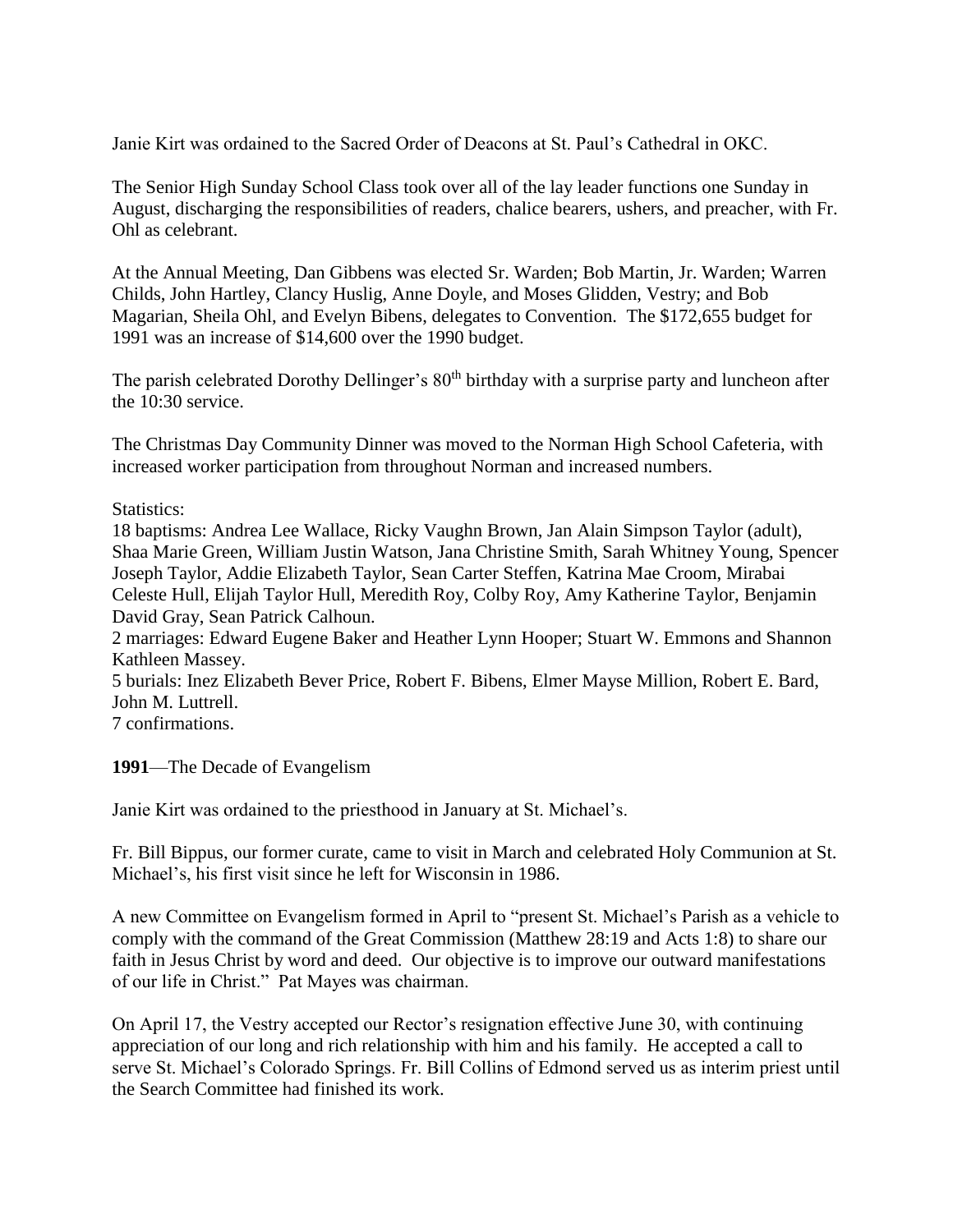The Children's Choir presented "Daniel" in April, and sang with Jennifer Canfield at her farewell concert, "A Little Night Music," in May.

The Parish Directory for 1991 contained a Yellow Pages section with a list of members possessing gifts and talents they would be willing to share with others.

Susan Walker was ordained as a transitional Deacon in June at St. Paul's Cathedral in OKC and the following week J.R. Talley and Lynn Christopherson were ordained permanent Deacons at St. Michael's.

The Search Committee for a new rector—Pat Mayes, Chairman, plus ten members including Evelyn Bibens, Cleta Dillard, Emily Eskridge, Shaa Green, John Hartley, Nancy Hancock, Bob Magarian, Howard Moore, Betsy Taggart, and David Zittel—began its work with a visit with Bishop Moody, followed by a parish survey and congregational meeting that led to the preparation of a Parish Profile, the evaluation of applications from all over the U.S., the indepth conference-call interviewing of some fourteen final candidates, visits to a number of outstanding candidates' home parishes, and the presentation of three recommended candidates for final selection by the Vestry after interviews with all three. The Vestry unanimously agreed on the choice of Fr. Rick Burris, who accepted our call.

On June 30, St. Michael's celebrated with the traditional fish fry its fifteenth birthday, the tenth anniversary of its 'new' building, and also bid farewell to the Ohls as they left for Colorado Springs.

Bishop Hugo Pina, after four years of dedicated service to Hispanic Mission work in Oklahoma, accepted a call to serve as rector of the Church of the Redeemer, Avon Park, in the diocese of Central Florida. Continuing health problems forced him to consider a less intense area of service.

The Rt. Rev. Charles S. Mallory confirmed six people and received one person from the Roman Catholic Church.

Sheila Dean, parish secretary for over 12 years, accepted another position in November. She made it clear that she was not leaving St. Michael's, just changing her place of work. She was replaced by Stephanie Lundy.

At the Annual Parish Meeting, Bob Martin was chosen Sr. Warden, Will Hathaway, Jr. Warden; Patronalia Hanley, Betsy McGonnell, Randy Simmons, and David Zittell for three-year Vestry positions; Evelyn Bibens for one year; and Dan Gibbens, Bob Magarian and Anna Walsh as delegates to Convention. A budget of \$168,216 was adopted despite a \$20,653 deficit, contingent on an additional canvass to be conducted early in 1992 after the new rector arrived, with an amendment directing the Vestry to take additional action as appropriate to produce a balanced budget by March 31, 1992.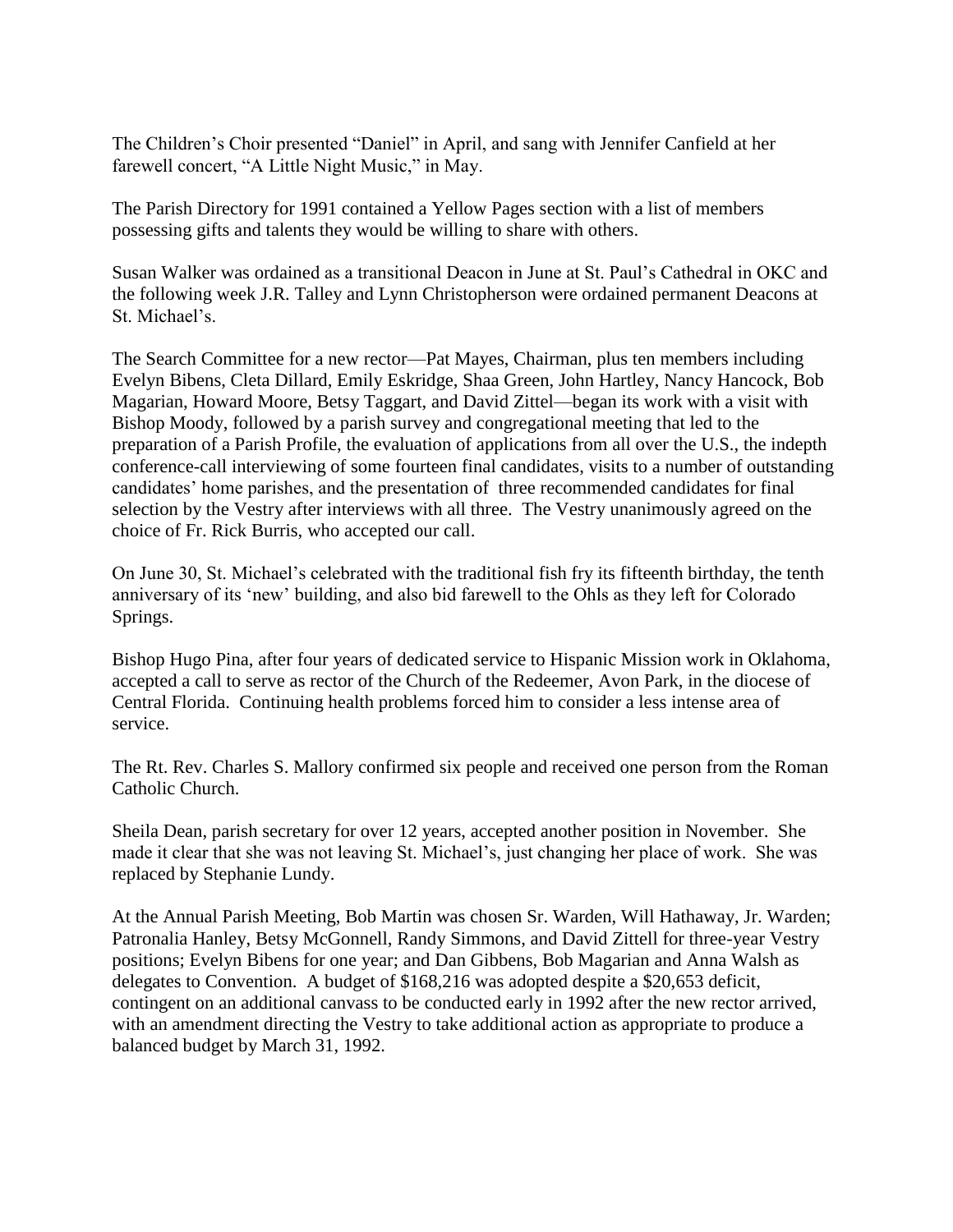The Christmas Day Community Dinner was a great success, with 414 meals served, a visit from Santa with gifts for all, Christmas carols, and the welcome presence of Mayor and Mrs. Reynolds and Fr. Dick Virtue.

#### Statistics:

14 baptisms: Ryan Alexander Morton; Erica Dawn Parker, Coreen Elizabeth Brians, Millay Christine Brians, David Joseph Smagorinsky, Rosemary Torres Villy Carlyle Cook, Emily Anne Jaqua, Sara McHale Alderton, Amy Michelle Schones, Madison Kate McGehee, Jared Andrew Childs, Jonathan Parker Boyle, Cody Lynn Hill, Jerid Wiley Rockhold. 5 marriages: James Matthew Nicholson and Jennifer Lynn Nolte; David Christopher Watkins and Sheri Jane Harrell; Michael Eugene Zamudio and Dena Faye Hale; Cody Lynn Hill and Maggie Frances Wilson; Brett Alan Byrd and Leian Irene Knight. 2 burials: Virginia Anne Dikeman, Marjorie de Carteret. 7 confirmations.

**1992**—The Decade of Evangelism

On January 3 the parish welcomed Fr. Burris and his family with a reception. They planned to arrive in Norman in late February and Fr. Burris would officially begin as Rector of St. Michael's on Sunday, March 1, 1992.

Susan Walker Colley was ordained to the Order of Priests in Christ's One Holy Catholic and Apostolic Church in January at St. Paul's Episcopal Cathedral.

A farewell reception for Fr. Bill and Frances Collins was held on February 23, his last day as Interim Priest at St. Michael's. Many expressed gratitude for his help and ministry during the time that St. Michael's was seeking a new spiritual leader.

The women's group started up again, with quarterly meetings for all members and interest groups including knitting, book discussion, aerobics and crafts.

Clancy Huslig again gave of his time and talent to create the holder for the guest book in the entryway.

On June 7, Bishop Moody installed Fr. Burris at St. Michael's with a Celebration of New Ministry, and also blessed two new portable communion sets given in memory of Robert Bard and Gladys Shellabarger. Two weeks later, Fr. Burris installed Lynn Christopherson as a deacon in service to St. Michael's.

In May, the Vestry decided to go forward with a budget deficit which has been decreased to \$8,500.

Fr. Rick, Carm, Luke, Anne and Nora invited the parish family to an open house at their home in December.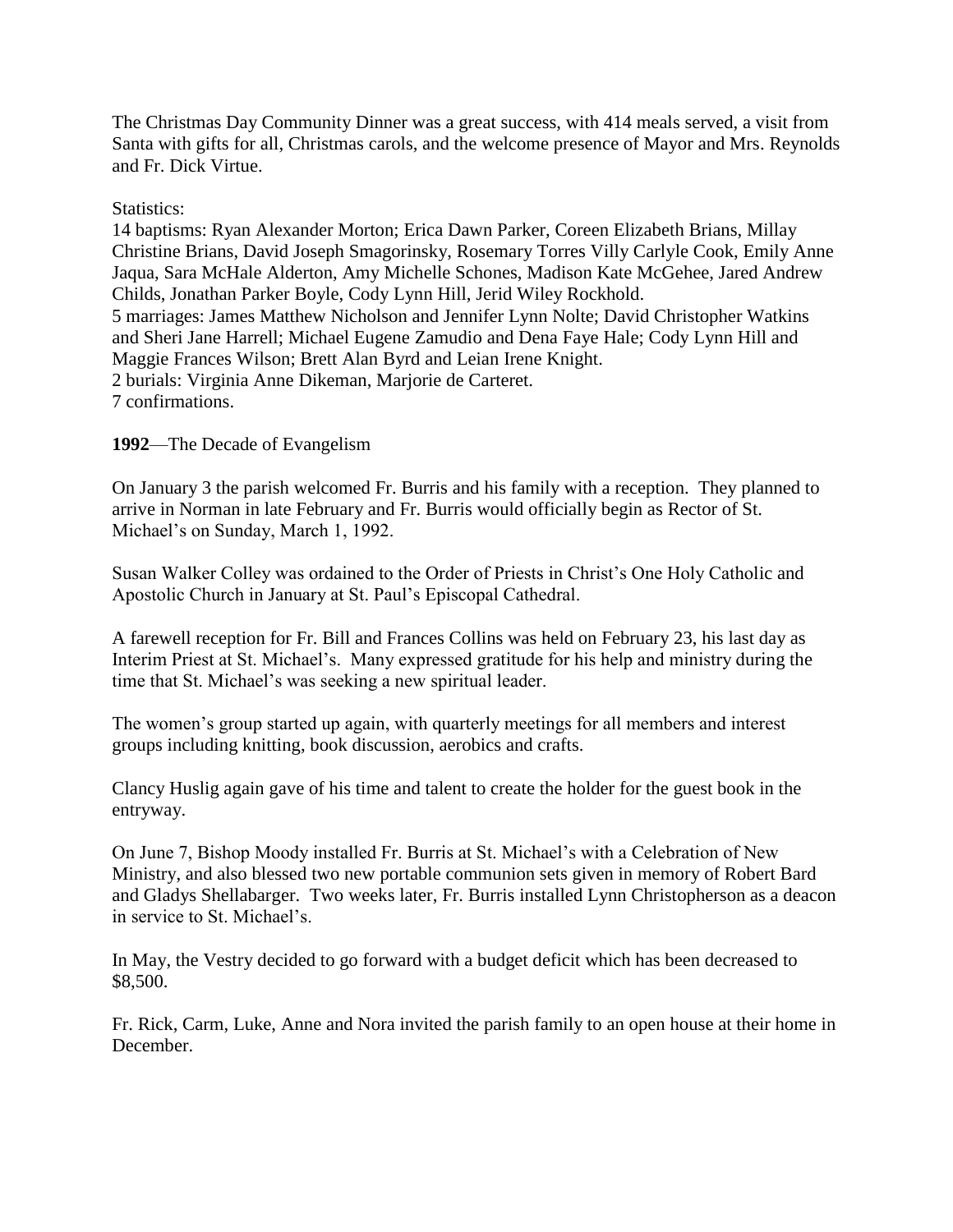A generous bequest of \$30,000 to the Diocese of Oklahoma Foundation as a permanent endowment for St. Michael's was received from the estate of George W. Nolan in the name of Mary Wynne Nolan. Proceeds from the endowment were to be used to support the music program, limited to music, vestments, and soloists.

At the Annual Parish Meeting, Jim Adair was elected Jr. Warden; Evelyn Bibens, Neil Hunt, Howard Moore and Suzanne Moore for three-year Vestry terms; Barbara Higgins for two years; Betty Wycoff for one year; and Evelyn Bibens, Dan Gibbens, Charmaine Magarian, and Eann Robinson as delegates to Diocesan Convention. A budget of \$167,393 was adopted, which anticipated \$20,151 in addional pledges and a \$5,000 deficit.

The Sixth Annual Norman Christmas Day Community Dinner was a huge success, serving 480 meals. Santa distributed gifts to all, and poinsettias donated by Mr. Wright of Wright's IGA were also distributed by workers. Mayor Nations was the honorary chairman, and Representative Laura Boyd paid a visit. Although the dinner in 1992 cost \$3,500 to put on, all costs were met through contributions from St. Michael's and from throughout the community.

Statistics:

6 baptisms: Lance David Wright, Gabriel Pendleton Fisher, Benjamin William Webb Hathaway, Erica Straughn, Benjamin Zerboni Wilson, Christopher Michael Marrs. 3 marriages: Kirk Allen High and Michelle Ann Taggart; Charles Wallis Ohl III and Rebeca Jean Pope; John Robert Walter and Eva Marie (Alexander) Ketner. 3 burials: Mary Luella Humphreys, Carroll Dreyfus Whitman, Nellie Mae Underwood. 11 confirmations.

**1993**—The Decade of Evangelism Continues

The Pastoral Care Committee inaugurated the First Annual Parish Weekend, on Friday evening and Saturday through lunch just prior to Ash Wednesday and Lent, as a kick-off for the Lenten Study program. Canon Hal Greenwood led the weekend discussions.

Joh Roberts, organist and choir director at St. Michael's, completed St. Michael's Mass, a complete setting for Rite II service music. It was introduced during Lent and Easter. He also completed 10 years of service to St. Michael's.

St. Michael's began its Children's Chapel in late February for children between three and six years old. Parents would take turns leading worship, with Sheila Dean directing the chapel and assisting parents. Chapel began at 10:30 and ended at the Peace, when children were brought into the nave to join their parents for the Eucharist.

The Bishop's Conference on Renewal was held in Tulsa at Holland Hall in April; a number of St. Michael's parishioners attended.

Fr. Burris was one of the speakers chosen for the Norman Ministerial Alliance Holy Week Program.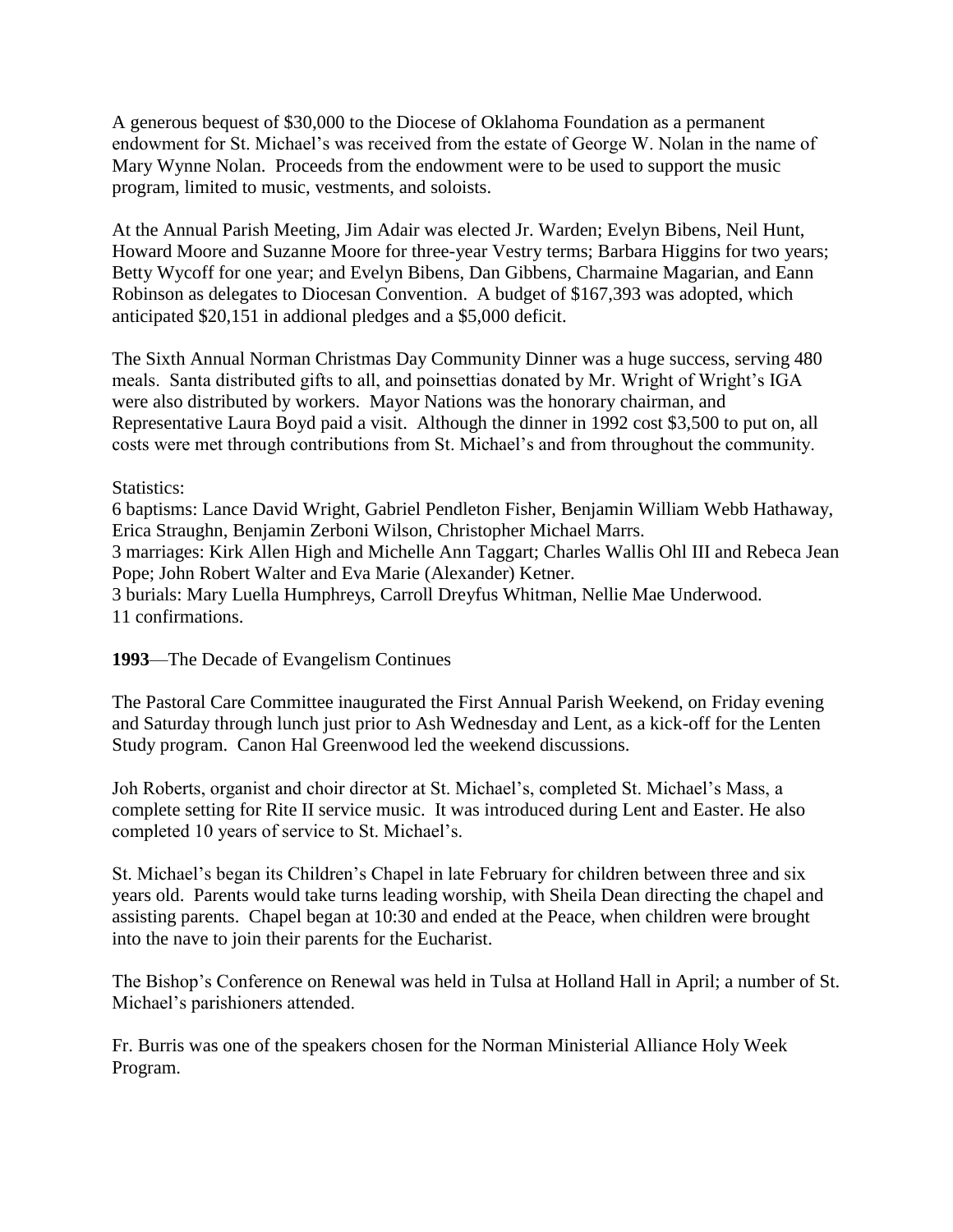In May, Patronalia Hanley and Terry Neel were commissioned to be Lay Eucharistic Visitors, helping the clergy by assisting with the delivery of Communion to those not able to attend services.

In June, after consultation with smokers and non-smokers alike, the Vestry declared St. Michael's a smoke-free environment. Smoking is limited to areas outside the church building.

Also in June, Evelyn Bibens spent 19 days in West Ankole, Uganda, following in the footsteps of her late husband Bob, and speaking with leaders of the programs Bob set up during his service through VOOM.

In June, Louise and Charles Robinson gave a new funeral pall for urns in memory of their daughter Harriet Robinson Gillock.

Margaret Smith gave a Mexican tin sculpture of Michael the Archangel throwing Satan out of heaven (Revelation 12:7-9). It was placed by the entrance to the nave in the in-gathering space.

Michaelmas was celebrated in September with a barbecue feast and a Dixieland band.

At the request of the Vestry, the 1994 Diocesan Assessment was adjudicated \$3,350, subject to the approval of Diocesan Convention, resulting in a 1994 assessment of \$29,400, an increase of \$3,285 over the 1993 assessment.

A Parish Aspirancy Committee was formed, including Patronalia Hanley (Chair), Mike Galluzzo, Trish Abolins, Charles Robinson, Missy Schones, and Dale Wade, to advise the Vestry concerning the aspirancy of James Smith for the diaconate.

Bishop Moody made an official visitation to St. Michael's in November, when he confirmed nine, received two, and reaffirmed one parishioner.

St. Michael's First Annual Holiday Festival was held early in December. A large wooden soldier crafted by Clancy Huslig and an afghan created by Judy Mahan were raffled, and won by Betsy Taggart and Melia Kersey. Suzanne Witzke won the door prize. \$987.33 profit in all.

At the Annual Meeting, the parish amended the By-Laws by adopting proposals previously circulated, and elected Doug Stiehler Sr. Warden; Keith Catto, Tony Gonzalez, Eann Robinson and Allen Schones to three-year Vestry terms; Mike Galluzzo to one year; and Patronalia Hanley and Bob Magarian as delegates to Diocesan Convention. The parish also adopted a budget of \$176,393, which anticipates \$11,240 in additional pledges and a balanced budget.

The Seventh Annual Norman Christmas Day Community Dinner served 613 meals, Santa provided toys, candy, and articles of clothing for all, and poinsettias donated by Jaci Williams of Casa Blanca and ONG decorated the tables and were then distributed to visitors. Several banks made donations, as did OEC Foundation, and churches, Casa Blanca, and the Nigerian Women's Association donated food and toys.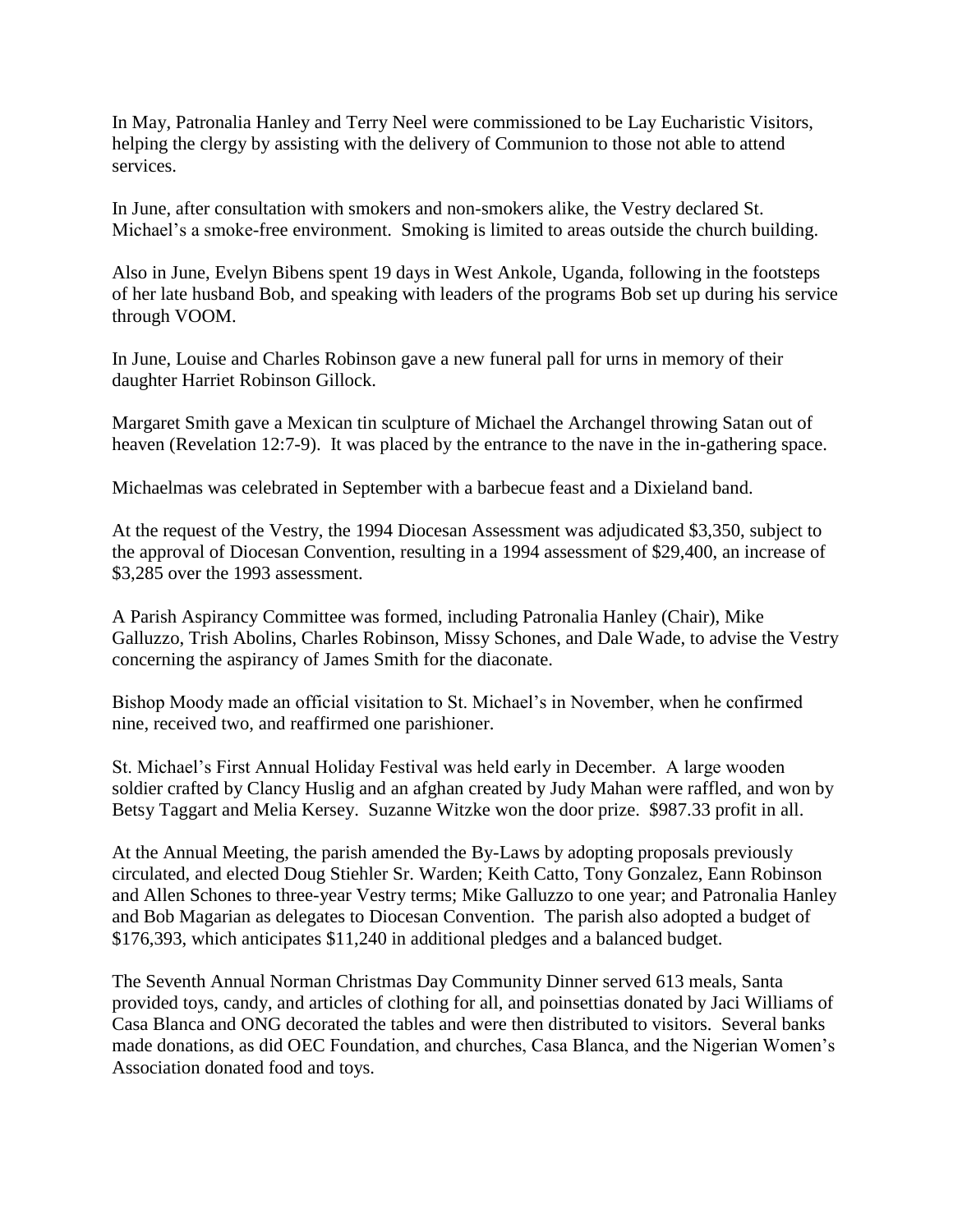On New Year's Eve, the Feast of the Holy Name, St. Michael's offered dinner, dancing, games, fellowship, activities for children and at 11:30 the first Eucharist of 1994.

Statistics:

9 baptisms: Toddye Elissa Ketner, Katie Louise Bradshaw (adult), Michael Lewis Schmitt (adult), Amber Marie Buchanan, Kristin Rene Buchanan, Evan Swain Miller, Faye Miller, Earl Edward Kimmel (adult), April Star Kimmel. 3 marriages: Victor Rood Blanchard and Coral Derise McCallister; David Shawn Freudiger and Mandy Alyssa Johnston; Gary Neal Hunt and Kristin Suzanne Taylor. 1 burial: Lyman Carr "Bud" Paden. 10 confirmations.

**1994**—The Decade of Evangelism Continues

Pat and Warren Childs made a generous donation to the acolyte program which allowed for the purchase of a full set of new server albs for senior acolytes, similar to those of the layreaders but with a hood attached.

The Second Annual Parish Weekend, on the subject of *prayer*, was led by Fr. Ross Jones, Rectory of Trinity Tulsa, as a preparation for the Lenten Study program.

Evelyn Bibens, having completed a three-year term as President of the Episcopal Church Women of Province Seven, was appointed to a three-year term as Province Seven representative to the National Board of ECW. She was installed at the General Convention.

The Third Annual Feast of St. Michael's Barbecue, fellowship, and entertainment drew a large crowd at the end of September.

Missy Schones put together a number of 'busy bags, 'small tote bags filled with quiet toys and activities to keep children entertained during service.

Bishop Cox baptized five, confirmed six, and reaffirmed three at St. Michael's in early November.

In early December, the following memorials were dedicated: an electronic keyboard as a memorial to Virginia Dikeman and an Earth Vial given by Louise Robinson in memory of her mother Ann Branch Reams Gilbreath.

Twenty-six Thanksgiving food baskets were distributed by the Holiday Outreach Committee of St. Michael's to needy families recommended by Action, Inc.

Mildred and Francis Cella celebrated the 50<sup>th</sup> anniversary of their wedding feast on December 11.

The Eighth Annual Norman Christmas Day Community Dinner served 624 meals with the help of many from St. Michael's and from the community. Santa distributed toys, articles of clothing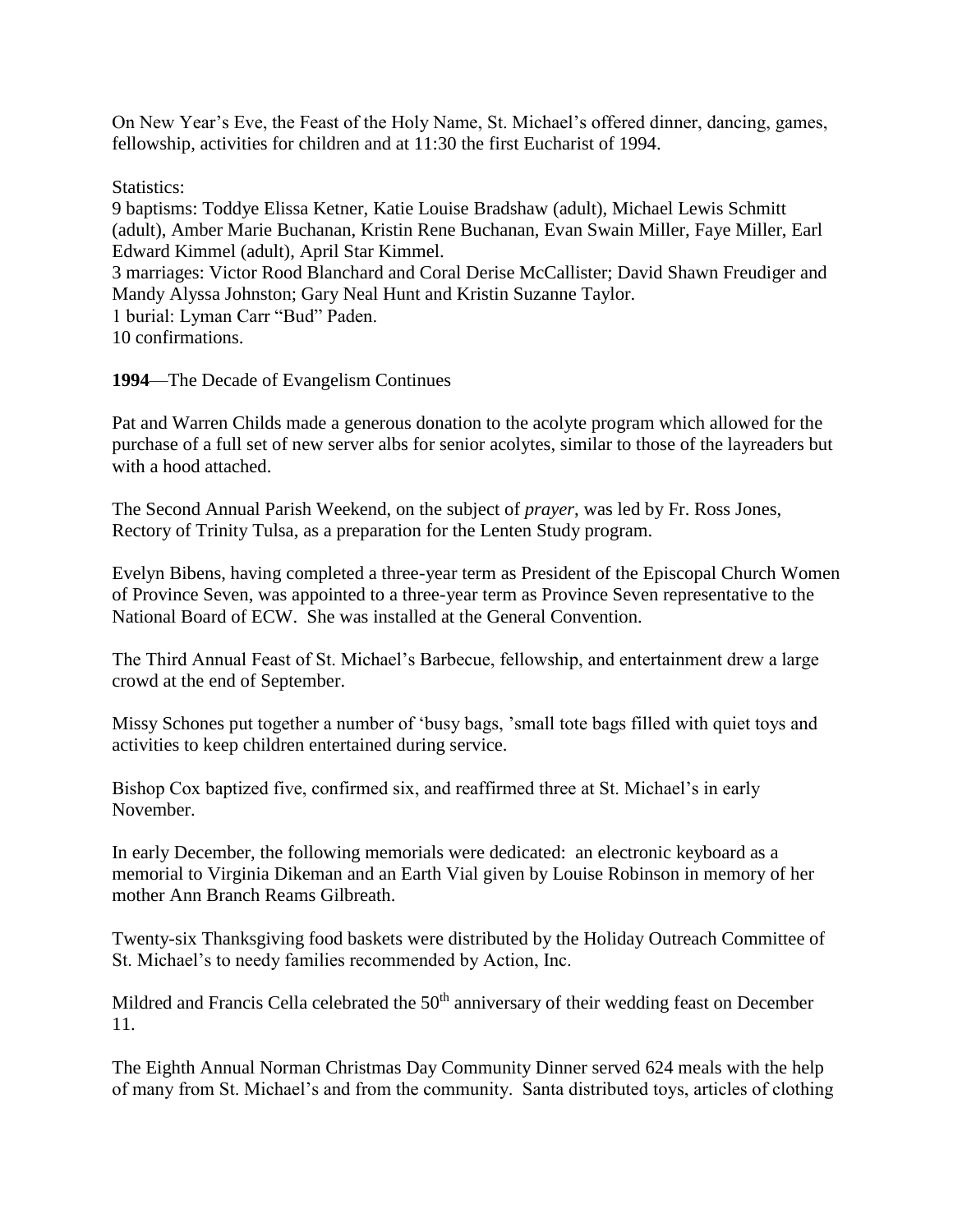and candy to all. Support came from several banks and businesses, Jaci Williams of Casa Blanca provided poinsettias to decorate the table and give to guests, Target donated a large Christmas tree with lights and ornaments, and La Baguette donated two very large, beautifully decorated Christmas cakes. Mayor Nations was honorary Chairman again and the St. Michael's carolers entertained.

## Statistics:

13 baptisms: Wiconi-Waste James, Winyan-Waste James, Nekanabaskaka Drake James, Nekanapeshe Peta James, Christopher Barkley Mereo, Kate Audrey Mohr, Molly Lorraine Mohr, Erin Kay McCallister, Joel Scott Formay (adult), Rebecca Anne Formby (adult), Cory James Truby, Michael Joseph Formby, Theresa Dawn Formby.

1 marriage: Ken Lee Lambert and Eva Jo Williams Watson.

4 burials: Carole Marie "A.B." Jamar, Dorothy Dellinger, Virginia Lee Stiehler, Sarah Swartz. 5 confirmations.

**1995**—Midpoint of the Decade of Evangelism

At the end of January, St. Michael's hosted two performances of St. Paul's Cathedral's production of "Godspell," a musical retelling of the gospel of St. Matthew. Both performances were sellouts.

The new votive stand, given in memory of Dr. John Miles and James Dunn, was dedicated in January.

The Annual Parish Meeting, usually held in December, was postponed until late January. Allen Schones was elected Jr. Warden; Betty Eick, Mike Galluzzo, Dwight Moore and Dale Wade were elected to three-year terms on the Vestry; James Smith was chosen for a two-year term to fill the position vacated by the election of Allen Schones as Jr. Warden; Evelyn Bibens and Patronalia Hanley were selected as delegates to Diocesan Convention. The membership accepted the Budget Report, despite a projected deficit of \$9,859.

In February, Fr. Burris presented an adult seminar on "Toward Understanding Islam." Four meetings with video and discussion attracted a number of parishioners.

Bishop Moody led the Parish Weekend on the subject of "Encountering Christ" as preparation for Lenten studies.

The Evangelism Committee began the implementation of a door-to-door campaign in the neighborhood with the purpose of inviting our neighbors without church ties to visit us.

St. Michael's parish was deeply saddened by the death of Betsy McGonnell in the Oklahoma City bombing April 19. A memorial service drew friends from all parts of the country back to Norman to honor her.

Vacation Bible School in early August included all ages for the first time. There were classes and activities for all, not to mention dinner every evening.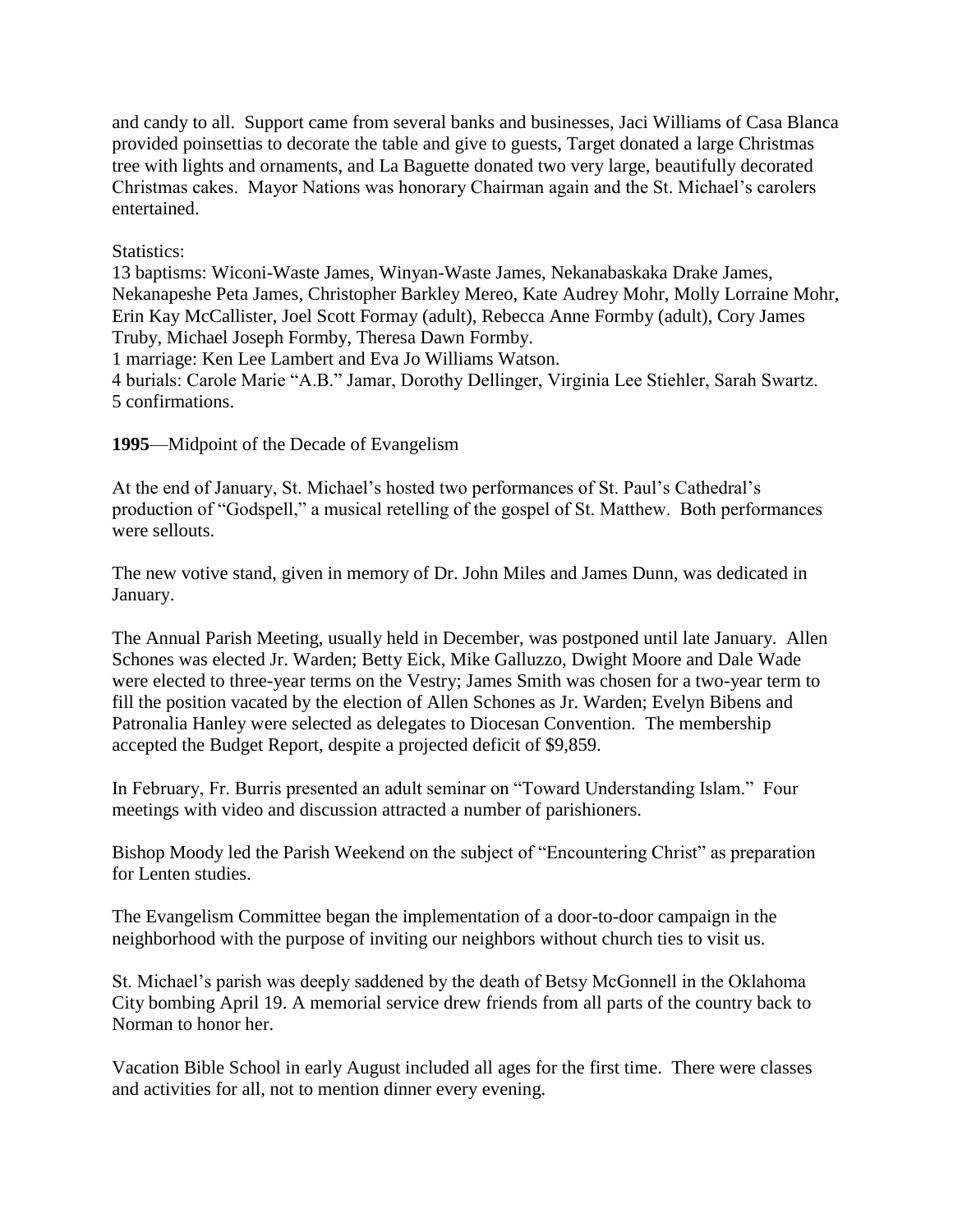In September, Fr. Burris began a Kerygma class called "Discovering the Bible," a basic introduction to the Bible as a whole. There were thirty classes one-and-a-half hours each, with homework, and classes lasted until May. More than a dozen completed the course and were awarded certificates and a pin in May.

In June an icon of the Blessed Mother and Child was dedicated for use and placed above the credence table. A gift from Evelyn Bibens in honor of Bob Bibens, the icon was obtained in Greece while she was there in 1994.

In August, St. Michael's was visited by Mr. Theron Walker, a senior seminarian at Virginia Theological Seminary and a candidate for Holy Orders in Oklahoma. Interested in pursuing the possibility of sharing a curacy between St. Michael's and St. Anselm's, he preached at both services and was available afterwards to meet and speak with members of the parish. His halftime curacy was approved by the Vestry and funding was raised by a special request. His time with us would be from July 1996 through June 1998.

The youth group at St. Michael's conducted a "Ministry/Talent Auction," to raise money for the EYC scholarship fund, programs, and the transportation fund. They called everyone, asking them to commit a skill or talent to be auctioned off in a silent auction.

Sunday School classes started a penny project to raise money to provide schooling for Ugandan students.

This year, the Stewardship Committee decided to run an old-fashioned Every-Member Canvass in which members of the parish canvass team would call on every parishioner, asking for a pledge to support our ministries and visiting about your hopes and dreams for the future. From these conversations, the Vestry hoped to develop a better vision for our ministry and a budget which could make the best possible use of the resources pledged.

A new sound system was installed in the nave as a memorial to Bud Paden.

St. Michael's received a large King James Bible, copyright 1660, that had been restored. This was a gift from Shaun Kelly. A suitable display case was ordered.

Fr. Burris was elected Dean of the Oklahoma City Region in October and was installed at the Convention Eucharist in Enid on November 3.

The Norman Community Choral Society presented its Winter Concert at St. Michael's in December. Members included David Zittel, Steve Sharp and Genia McClellan, and Jon Roberts was guest organist.

The Memorial Garden was completely remodeled, with a wall added and the interior redesigned to make it into a 'perpetual columbarium,' a place where open cremains could be buried. The garden was originally built in memory of Gladys Shellabarger, with additions made in memory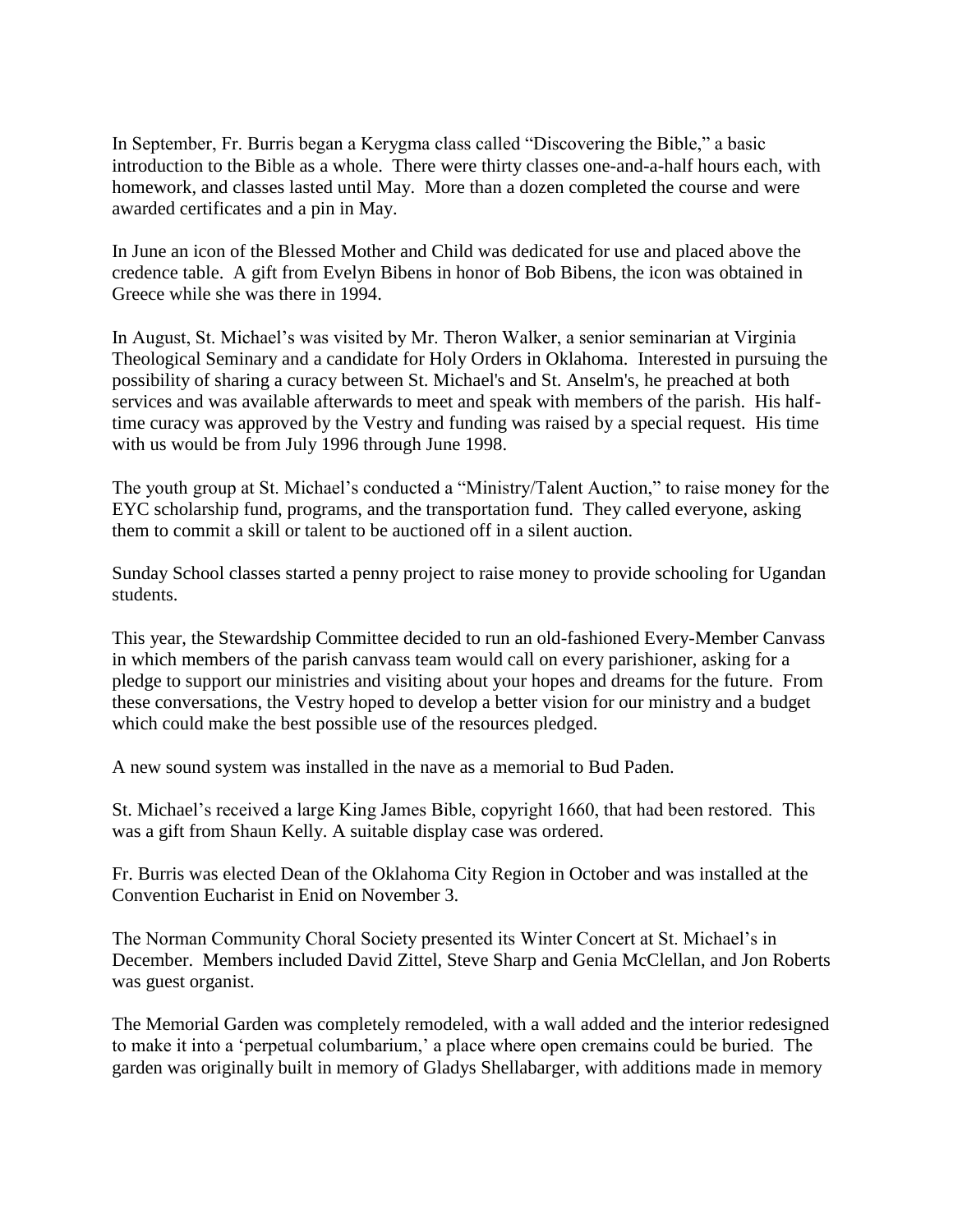of Roberta Korb. When Virginia Stiehler died in 1994, a memorial was given to allow for the remodeling.

The Annual St. Michael's Naming of Our Lord Celebration was held on New Year's Eve, with food, fellowship, music, games, movies for the kids, a domino tournament, and a good time for all, culminating in the first Eucharist of 1996!

## Statistics:

4 baptisms: Zane Wallace Gray III (adult), Zane Joshua Gray, John Edward Dean, Jr., Chandler Million Garrard.

2 marriages: Dustin Wayne Jensen and Angela Kay Walkup; Jere Dale Claunch and Natalie Anne Dean.

7 burials: Dorothy Anne Lower, Betsy Janice McGonnell (died in the OKC bombing of the Murrah Building), Mary Galluzzo, Frances Coleman Whitman (mother of Chris Busch), Pauline Yvonne Hatch, Gene Bert Walker, Anne Bater Baldwin.

7 confirmations.

#### **1996**

New to the Vestry were David Zittel, Sr. Warden; Nancy Hancock, John Hartley, Cheryl Mohr, and Janet Schisser, Vestry members.

Our twentieth anniversary year welcomed Fr. Theron Walker and his wife Denice to Norman as he began a two-year curacy beginning in June, sharing his time between St. Michael's and St. Anselm's.

Deacon Lynn Christopherson was on sabbatical leave from August 1 until February 1 of 1997.

#### Statistics:

7 baptisms: Haley Christine Moore, Sara Nicole Marcella Sheely, Jacob Lloyd Jennings, Joshua Lee Marrs, Taira R. Scoggins, Tawnya R. Scoggins, Nathan Evan Childs. 5 marriages: Gregory Guy Wilber and Julie Ann Wagner Lovelace; Garrett Lee Miller and Barbara Lynn Higgins; Scott Michael Lyon and Tressa Anita Stiehler; James Nathan Jarrett and Marcy Lynn Denney Taylor; John Robert Dorr, Jr. and Nora Danielle Woods. 3 burials: Sylvia Jeannell Adair, Avon Ray Griggs, Laurence Howard Mayfield.

#### **1997**

The proposed budget for the year was \$214,920, an increase of slightly more than \$12,000 over 1996. Warren Child was elected Jr. Warden; Jay Childs, Neal Hunt, Lisa Schmidt and Peggy Sharp were elected to three-year terms on the Vestry, and Pam Walker to a one-year term; Patronalia Hanley, Howard Moore, Amy Gardner were elected as delegates to convention, and Dick Hancock and Evelyn Bibens were alternates.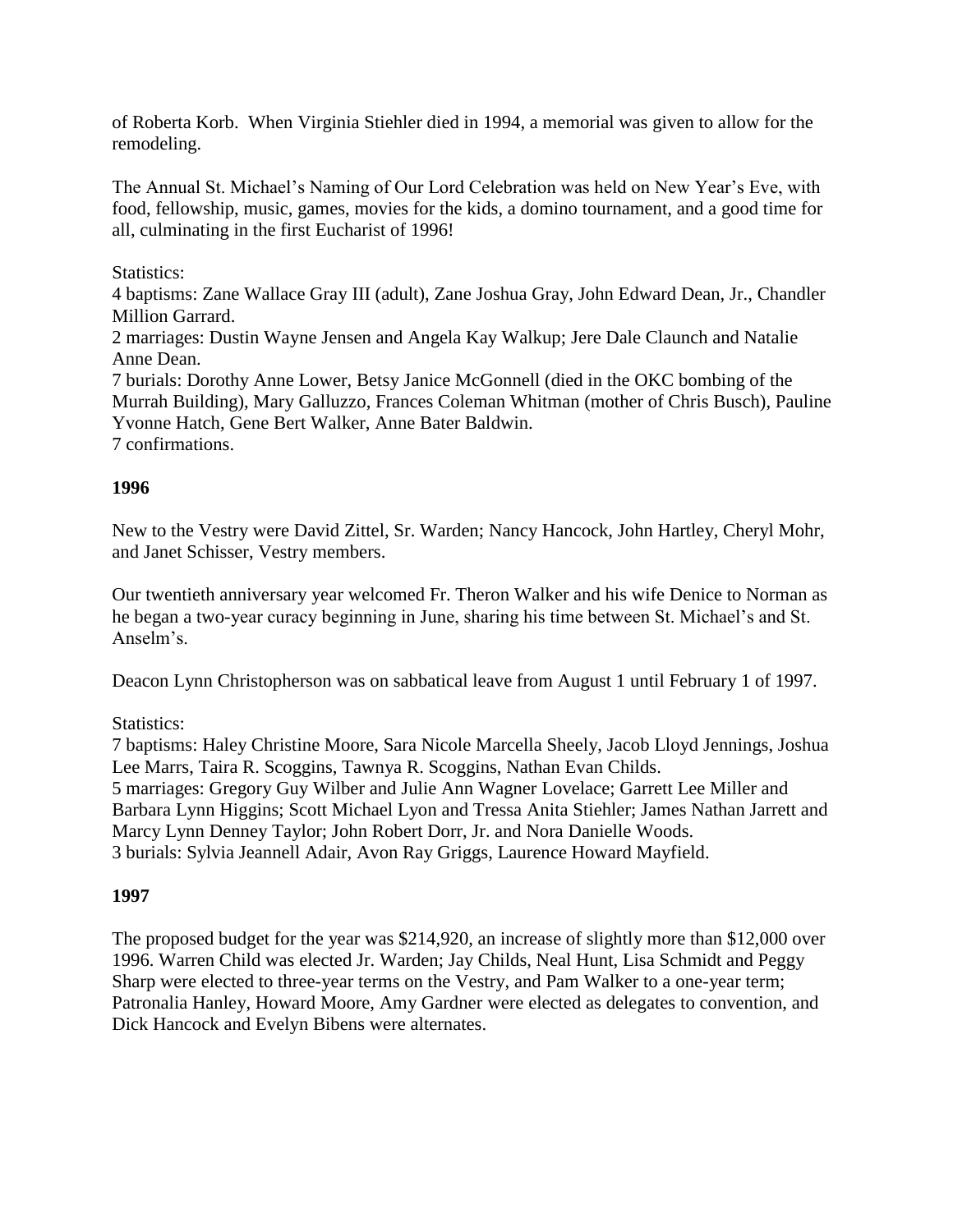After Jon Roberts' resignation to become organist at Covenant Presbyterian Church in Oklahoma City in January, Clyde Morris was invited to serve as interim organist/choir director. In March he was offered and accepted the position as permanent organist/choir director.

Sheila Dean, former secretary of St. Michael's passed away on January 19 and her ashes were spread in the Memorial Garden.

Information gathering for expanded Christian Education/Montessori facilities continued and specific needs and desires were solicited as building plans moved forward.

On February 1, Fr. Wallis Ohl was elected Bishop of Northwest Texas. Some 70 people traveled to Lubbock for his ordination in June.

Fr. Burris took a Sabbatical in June, July and August, during which time he did research at the University of the South at Sewanee, Tenn. and then spent the month of August at St. George's College in Jerusalem in the Holy Land.

Kyle John Dickinson, Sean Rex Dickinson, and Albert Camden Miller were baptized at the Great Vigil of Easter. Bishop Moody visited St. Michael's on April 6 and confirmed Marnie Childs, Paul Clifford, Martin Gardner, Claire Germond, Melanie Harding, and Bridgett Sharp.

As a memorial in memory of Robert Bibens, the folding doors at the back of the Nave were replaced with a permanent structure of cabinets and glass.

After several years' interruption, St. Michael's resumed participation in the Food for Friends program.

In November, a number of things happened: Fr. Burris led a group of 14 on a pilgrimage to the Holy Land, most of them members of St. Michael's; a credenza for the entry way was built and installed; Howard and Associates was given the contract to design a master plan for the new education wing and columbarium; and the roof over the kitchen was repaired.

Statistics:

8 baptisms: Jere Andrew Claunch, Kyle John Dickinson, Sean Rex Dickinson, Albert Camden Miller, Dylan Hardy Dawson, Jeremiah Winston Smith, Jonatha Wallace Smith, Carrie Jung Ae Miner (adult).

2 marriages: Randy Allen Blood and Martina Joanne Miner; William Robert Appleby and Andrea Carole Hallum.

8 burials: Sheila Dean, Albert J. Harrington, Margaret Ann Buck, Robert Fairchild Brandenburg, Jr., Wesley Dunn Bates, Ana Pattee Allenberg, Daniel Isah Morton, Marvin Demasters Pemberton.

6 confirmations.

# **1998**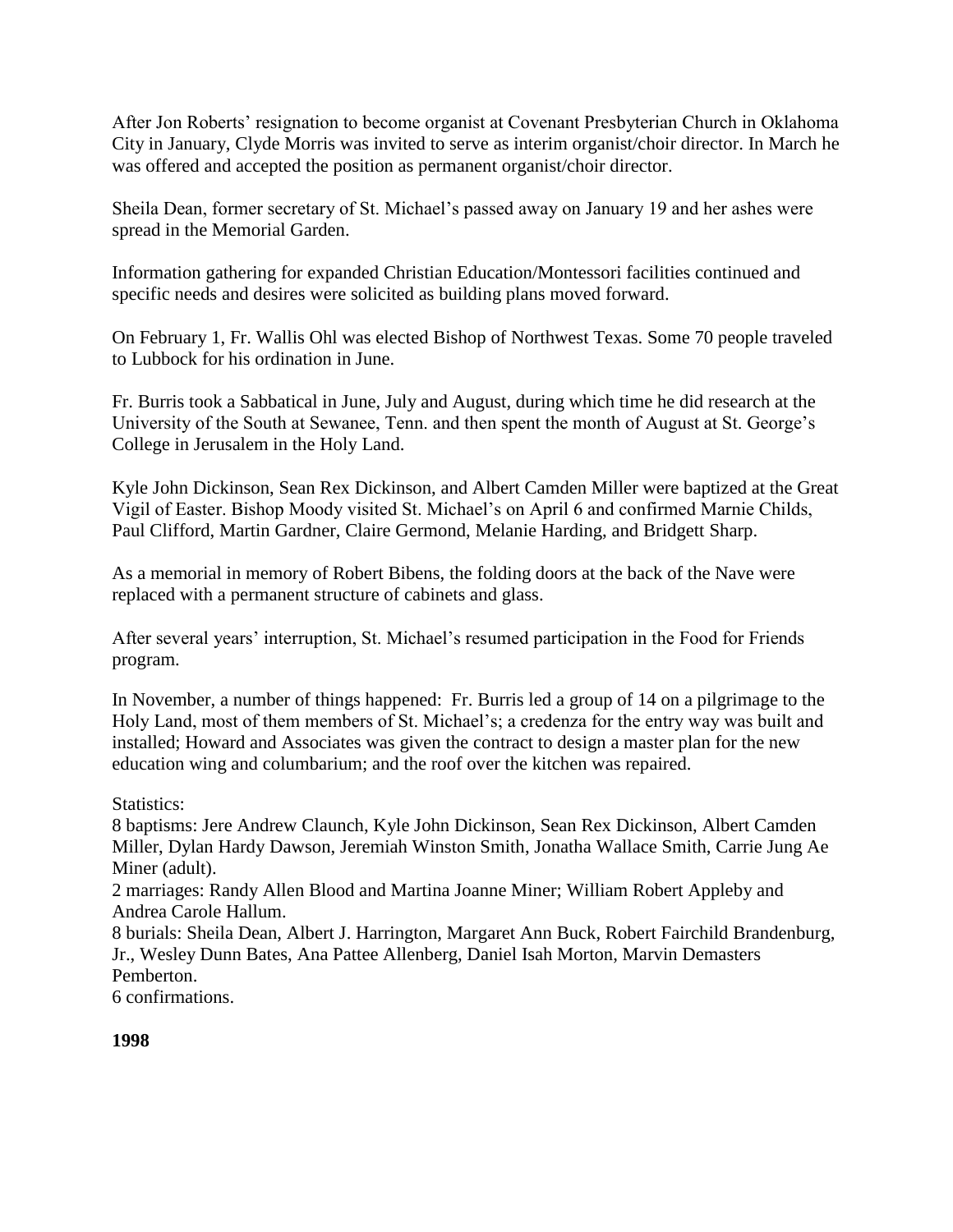Cleta Dillard was elected Sr. Warden; Judy Mahan, Julianne Parker, Charles Robinson, and Clark Morter to the Vestry; Patronalia Hanley and Howard Moore as delegates to Convention; and Bob Magarian, Dan Gibbens, and Dick Hancock as alternates.

On April 26, Bishop Ashby confirmed Judy Lewis, Laura Lewis, Roland Lohmann, and Christine Schisser.

Graduates honored include: Madeline Witzke from preschool; Jenni Lohmann from 5<sup>th</sup> grade; Sarah Briggs from Noble High; Laura Lewis and Martin Gardner from Norman High; Patrick Cody and Anne Burris from bachelor's programs at OU; Denise Walker from master's program at OU; and Carl Winton from Ph.D. program at OU.

After meetings with stewardship consultants from Resource Services, Inc., a capital funds campaign began in September to fund the Educational Wing. Dan Gibbens and Jaci Williams were Campaign Directors, and Bishop Wallis Ohl served as Honorary Chairman and Pat Mayes as Honorary Chairman of Outside Giving.

Fr. Theron Walker was appointed vicar of St. James' in Oklahoma City, effective May 17 when his curacy at St. Michael's ended.

Statistics:

8 baptisms: Judith S. Lewis (adult), Laura Tryphena Lewis (adult), Travis Ryan Scoggins, Jacob Austin Woods Dorr, Breanna Kathleen Gray, Jared Austin Jennings, Catherine Caroline Sanger, Marissa Ann March.

2 marriages: Luke Brooks Burris and Sarah Annette Meiners; Christopher Damon Werring and Ann Jeannette Hawley.

4 burials: Bertha Muriel Johnson, Margie Marie Morgan, Mary Wyatt Rushton Paden, Francis Raymond Cella.

4 confirmations.

## **1999**

Greg Mohr was installed as Jr. Warden; Art Crucet, Roy Dickinson, Tim Kellogg, Frankie Martin and Missy Schones as Vestry members.

Baptized or received in January were Will Gardner, Andy Hartley, Rosemary Meacham-Zittel, Martine Smith, Mark Griffin, Marnie Childs, Anne Cloud, Patrick Cody, Rich Colvin, and Janet Liddell. Emily Rebekkah Gray and Sierra Nicole Gabrels were baptized at the Easter Vigil. Madeline and Margaret Witzke and Francesca Smith were baptized by immersion, a first at St. Michael's, on All Saints' Sunday. In May, Anne Cloud, Patrick Cody, Rich Colvin, Will Gardner, Krystyne Gohnert, Andy Hartley, Janet Liddell, and Rosemary Meacham-Zittel were confirmed by Bishop Moody.

Graduates honored were: Abraham Hartley, Bridgett Sharp, and Scott Robinson from Norman High; Brent McClain from Community Christian High; Catie Robinson with an Associate degree from St. Gregory's; Alexander Hartley from Cooper Union, NYC; Becci Dodson from OU;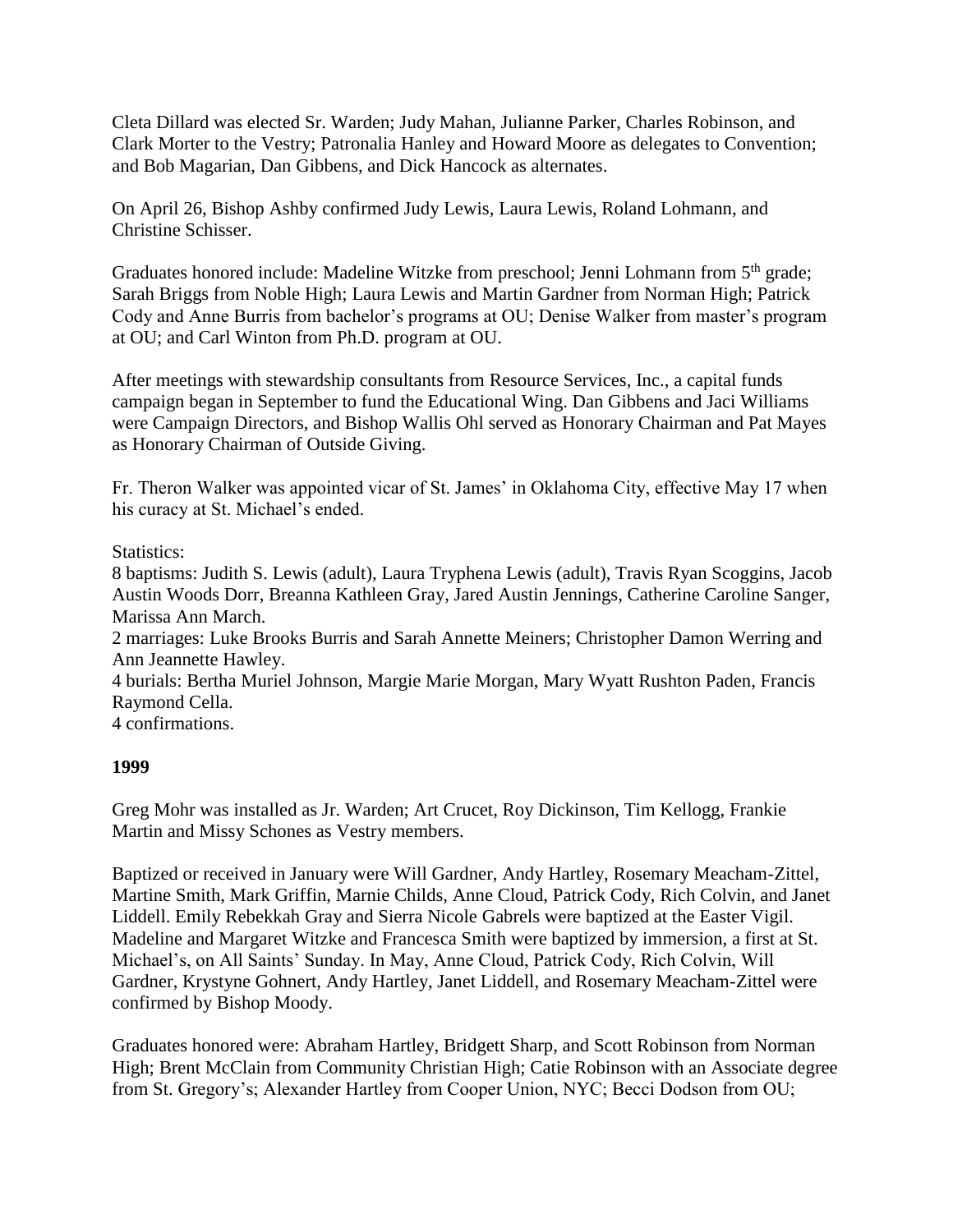Melanie Harding with a BS from Southern Nazarene; Patrick Cody with a MA from OU; Barbara Higgins Miller with an MD from OU.

Work began in earnest on the new Education Wing. Architectural drawings were completed in the spring and went out for bid in early summer. A ground breaking ceremony was held in September. When final bids came in \$160,000 over the original budget, a special parish meeting was called in November to discuss and approve a second capital campaign at the end of the current one with the goal of having the debt retired by the end of 2004.

August saw the resignation of Cleta Dillard as Sr. Warden, as she and Walt moved to Nevada. Neal Hunt was selected by the Vestry to fill out her term.

Two members of St. Michael's, Andy Hartley on bass and Rosemary Meacham-Zittel on clarinet, toured the British Isles in July with the Oklahoma Youth Symphony.

Lynn Christopherson became a Deacon at St. Michael's in November.

Statistics: 5 baptisms: Sierra Nicole Gabriels, Emily Rebekkah Gray, Margaret Suzanne Witzke, Madeline Marie Witzke, Francesca Isabella Constance Smith. 1 marriage: John Lee Tointigh and Keli Lenae Parmeter. 0 burials. 8 confirmations.

#### **2000**

Neal Hunt was installed as Sr. Warden; Basha Hartley, Frankie Martin, David Zittel, and Rachael Delchamps were installed to the Vestry. Bob Magarian and Evelyn Bibens were chosen as delegates to the Diocesan Convention, and Janet Schisser, Howard Moore, and Julianne Parker as alternates.

The old mortgage was paid off, with a "mortgage burning" at the March 12 Good Sam Breakfast.

The ashes of Betsy McGonnell, who died in the Oklahoma City bombing of the Murrah Building, were inurned in the Memorial Garden.

St. Michael's parishioner EAnn Robinson was selected as Norman Volunteer of the Year.

Planning for the 2001 Diocesan Convention, which St. Michael's will host, began with Bob Magarian and Evelyn Bibens as chairmen. It will be the year of St. Michael's 25<sup>th</sup> anniversary. In May, Suzanne Moore stepped down as Sunday School Superintendent after more than 20 years in that position. Her years of service were recognized at a luncheon after the 10:30 service on the Feast of St. Michael and All Angels on October 1.

High school graduates this year include Christine Schisser, Jackie Terrell, Sarah Schmidt, and Rosemary Meacham-Zittel; University graduates include Jenny Hancock, Bradford Saums, and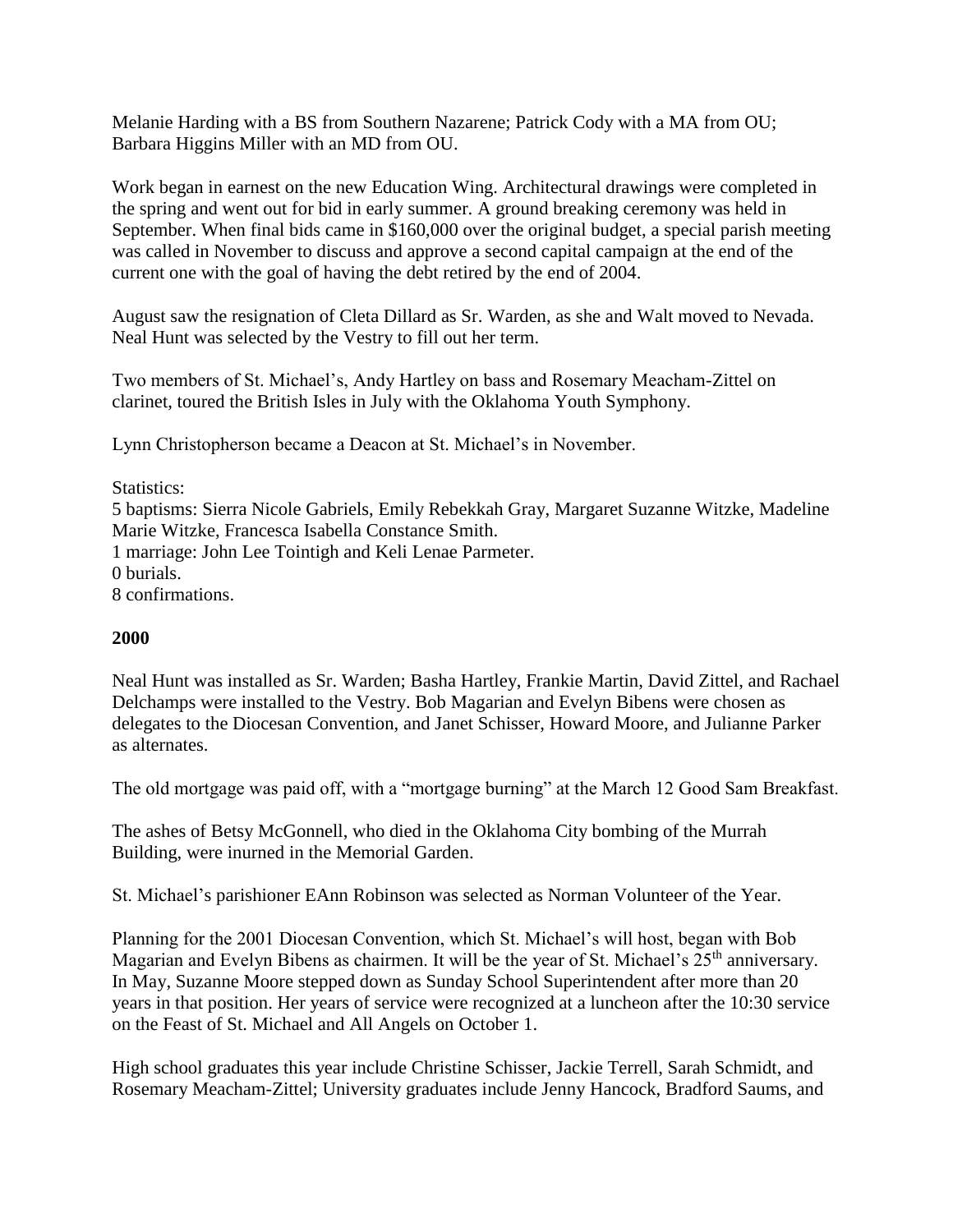Kate Essenberg; receiving graduate degrees were Leslie Browning, Deana Webb-Hathaway, Allen Schones, Jay Childs, and Tim Kellogg.

In December, five were received from other traditions: William Malone, Greg Stumpf, Keith and Gena Stejskal, and Dee Rao.

On December  $24<sup>th</sup>$ , parishioners were invited to take a walk-through of the new Education wing, as plans got under way for finishing up the kitchen area by mid-January so the new kitchen equipment could be installed.The Montessori school and nursery was to have quarters in the new annex. The current nursery would be the vesting room; the current vesting room would be the bookstore; the current choir room would be the library; the choir would move to the vacated Montessori area and the blue room would be the chapel, with a new altar and columbarium.

#### Statistics:

7 baptisms: Sheila Abbigaile Claunch, Elizabeth Ann Blazek, Rachel Ann-Louise Gray, Ansel Solomon Paul Pendley-Griffin, Sarah Coulson Allen, David Leighton Malone, Sara Malone. 7 marriages: Bradford Lee Saums and Karen Myvonne Grooms; Frank Walter Hoke and Yamileth Retana Chacon; Nicholas Vincent Cuomo, Jr. and Linda Anne Frankenfield Cloud; Todd Randall Whatley and Tatiana Borisorna Apanasora; Jonathan Barton Kelly and Leslie Blythe Oliver; Samuel Charles Harris and Susan Nicole Prieto; Michael Sham Rao and Deresa Marie Scott.

7 burials: Willie J. Freudiger, Vera Roseinah Duke, Gwinn Pattee Fox Allenberg Norman, Neil Jude Dikeman, Esther Luella Sherman Mayfield, Perry Dean, James Richard Schisser. 1 confirmation.

## **2001**

Pepper Haraway was elected Jr. Warden; Eric Blazek, Dan Gibbens, Sue Harrington and Judy Kellogg were elected to three-year terms on the Vestry, Tim Phillips to a one-year term. Delegates to Convention were Janet Schisser, Suzanne Witzke, and David Zittel; alternates were Susan Laird, Judy Lewis, and Dick Hancock.

On Sunday, February 18, we used the new Education wing for the first time, and the old education and Montessori area began the remodeling process.

Mildred Cella needlepointed a beautiful kneeler with our name on it for the cathedral as part of the restoration after the Murrah Building bombing. After being displayed here for two weeks, it was sent to the cathedral.

Sasha Willison, Will Gardner, and Darla Wade graduated from high school; Ana Calhoun from OU Magna Cum Laude; Michael Rao from OCU; Jim Smith with a MA from OU; and Julianne Parker from Spritual Direction formation.

In September, St Michael's celebrated our annual Feast of St. Michael's both as a day to dedicate our new and our remodeled buildings as well as to celebrate our twenty-fifth anniversary. A single afternoon worship service was held late in the day, followed by dinner.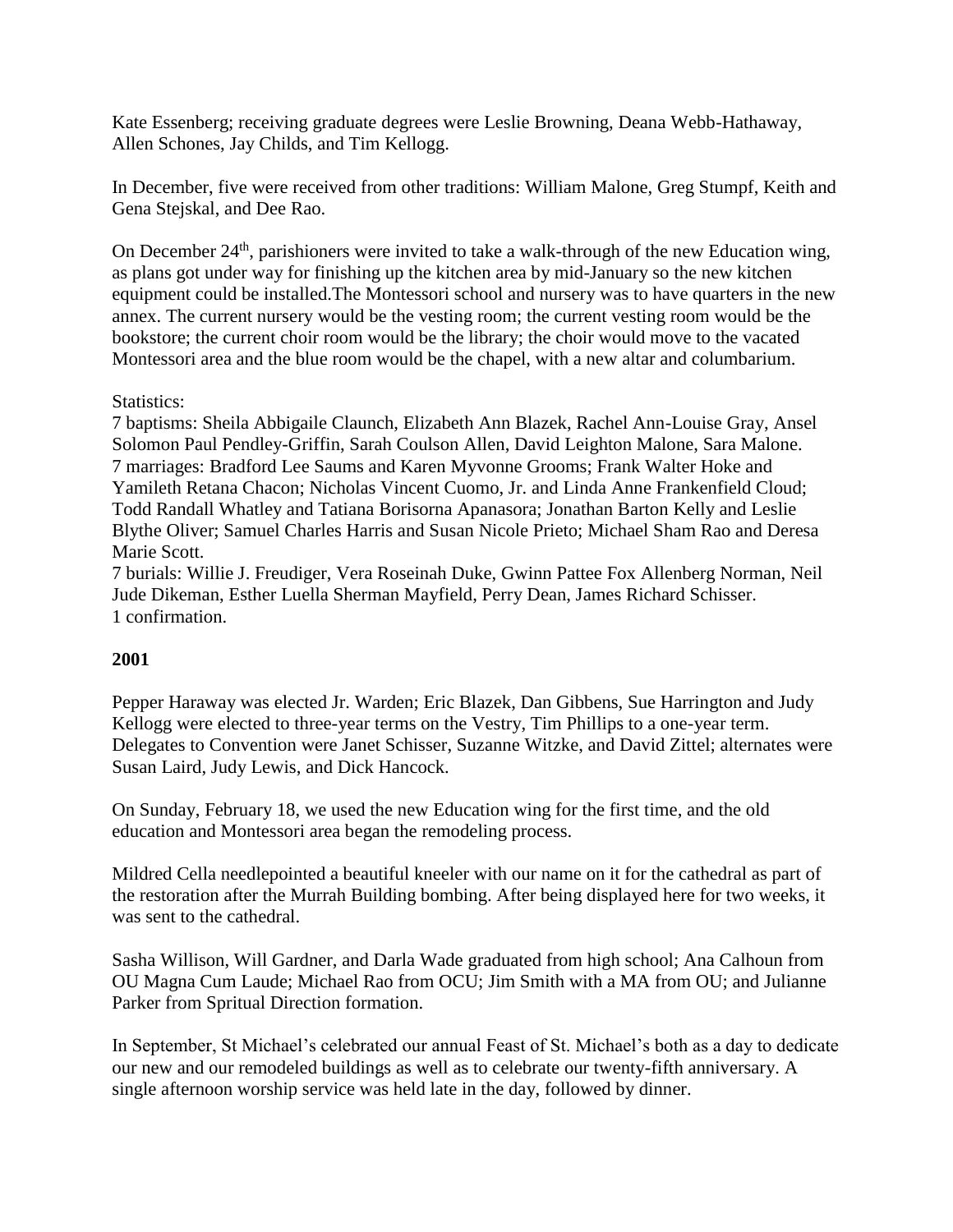After 25 years, the early service was moved in September from 7:30 to 8:00 in response to concerns from some regulars about driving to church in the dark during the winter.

In November, St. Michael's hosted the Diocesan Convention at the OCCE. A total of 106 members of St. Michael's served as convention workers!

## Statistics:

6 baptisms: Kelsey Gabrielle Bennett, Kyla Danielle Bennett, Michael Sham Rao (adult), Parker Wileman Claunch, Alejandro Miguel Tomás Rao, Audrey Moselle Stumpf. 5 marriages: Dale Steven Sinquah and Jennifer Leigh Attocknie; Gregg Lee Tune and Addie Elizabeth Taylor; John David Hilmes and Guinnevere Eden Geyer; Eric Lance Nydick and Amanda Nicole Mallory; Edwin Davis Woodward and Lynn (Wakeham) Christophersen. 3 burials: Jack Wesley Lynn, Donald Cheek Mason, Derik Lowell Scoggins. 6 confirmations.

## **2002**

At the Annual Meeting, EAnn Robinson was elected Sr. Warden; Suzanne Moore, Judy Lewis, John Hartley, and Evelyn Bibens were elected to the Vestry for three-year terms and Patrick Calhoun to a 1-year term; Joy Pendley-Griffen, Greg Stumpf, and Katy Mohr were elected as delegates to Convention, with Dan Gibbens, Evelyn Bibens, Suzanne Attocknie, Julianne Parker and Jim Smith as alternates.

Graduates from primary school included Stuart Delchamps from kindergarten; Margaret Witzke from 6<sup>th</sup> grade; Katie Gardner, Laura Smith, Amy Schones, and Molly Mohr from 5<sup>th</sup> grade; Mike Kellogg and David Schones from middle school; Andy Hartley and Gavin Beck from high school; Catie Robinson from UCO; Laura Hunt (daughter of Judy Lewis) from Washington University; Cassie Malone from OU; and Anne Burris from OSU College of Osteopathic Medicine.

The columbariam was installed in the chapel in July and was blessed in November when Frances Cella, Fred Shellabarger, Marjorie de Carteret and Barbara Lamme were inurned.

## Statistics:

7 baptisms: Zachary Allen Bennett, Samuel Jordan Gray, Gehrig Parker Tointigh, Cassadi Lynn Cox, Monica Oforiwah Ahedor, Lucas Graham Steele, Maximilian Gabriel Crowther-Heyck. 0 marriages.

3 burials: Fred David Shellabarger, Linda Gale Johnson, Melbourne Aleta O'Neal. 7 confirmations.

## **2003**

Pepper Haraway was elected as Jr. Warden; Randy Witzke, Lezlie Christian, Patrick Calhoun and Suzanne Attocknie were elected to the Vestry. Delegates to Convention were Eric Blazek,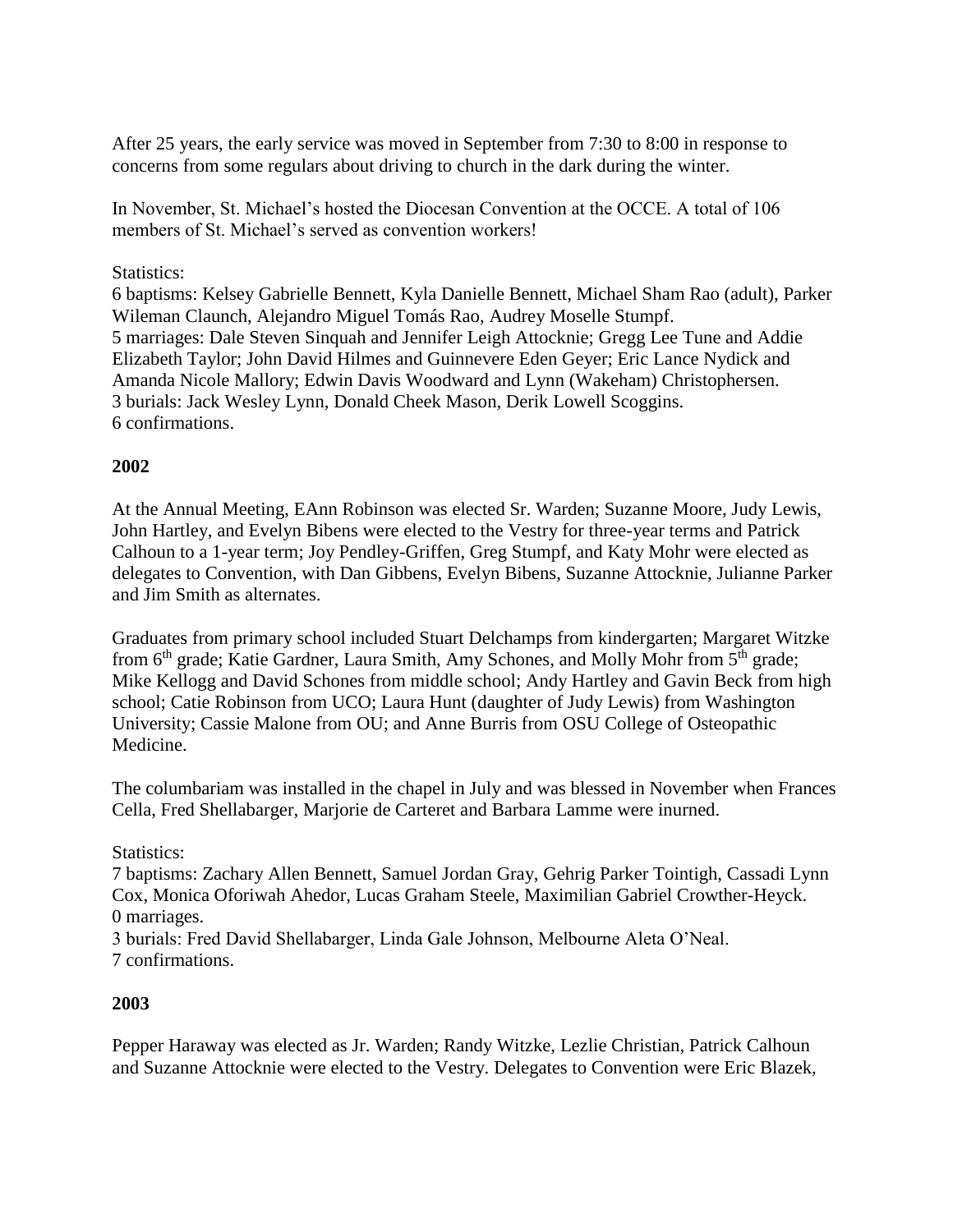Joe Farber, and Gerald Hudson; alternates were Katie Mohr, Lezlie Christian, Keith Stejskal, Dan Gibbens.

A bequest from the estate of Charles D. Standley, Jr. of St. John's, in the amount of \$67,754 was received, and after considerable discussion was applied to building debt retirement.

A stained-glass window honoring Fred Shellabarger, founding member of St. Michael's and the architect of our building, was installed.

The August election at the General Convention of the Rev. Gene Robinson, a gay priest living openly in a relationship with another man, as Bishop of New Hampshire, caused considerable discussion, and the Vestry voted to have materials from both sides of this issue available in the library, labeled by position for easy access. A number of members were lost, and a special effort was made to pastorally care for persons of all opinions in this difficult time.

Graduates included Matthew Morter from elementary; Eli Hull, Doughie Stiehler, and Steele Willison from middle school; Dean Moore from home schooling; Katie Kellogg from high school; Leighton Strout, Jeremy Wance, and Jennifer Terrell from OU.

St. Michael's served as host for the Diocesan Junior High Youth Conference, housing and feeding some 80+ participants for the weekend.

Ryan Speers traveled to Uganda with the Diocesan Cultural Exchange group for a month, visiting our companion parish St. James Rwebaare.

In October, St. Michael's had its first St. Francis' Day Animal Blessing.

St. Michael's Fine Arts and Craftmen Fair was held on December 6, with some \$1500 profit, designated to buy seasonal colored cinctures for acolytes and new robes for the smaller acolytes.

Statistics:

2 baptisms: Evan Rue Baller (adult), Daniel Josiah Gray.

4 marriages: Michael Lee Andrews and Ruth Kirkbride Moore; Grant Christian Kaufmann and LeAnn Mayfield; Cedric James LeBlanc and Darla Joy Wade (blessing of a civil marriage); Matthew Edward Melton and Heidi Day Bruton.

4 burials: Shawn Kelly III, Mildred Adeline Zittel, Walter Robert Zittel (Columbarium committal only), Thomas Thurman Barnes.

3 confirmations.

## **2004**

Judy Kellogg was elected St. Warden; Kathleen Crowther-Heyck, Joseph Farber, Kris Hund and Jeremy Wance were elected to the Vestry; Lezlie Christian, Joseph Farber and Judy Lewis were elected as delegates to Convention, withSuzanne Attocknie and Dan Gibbens as alternates.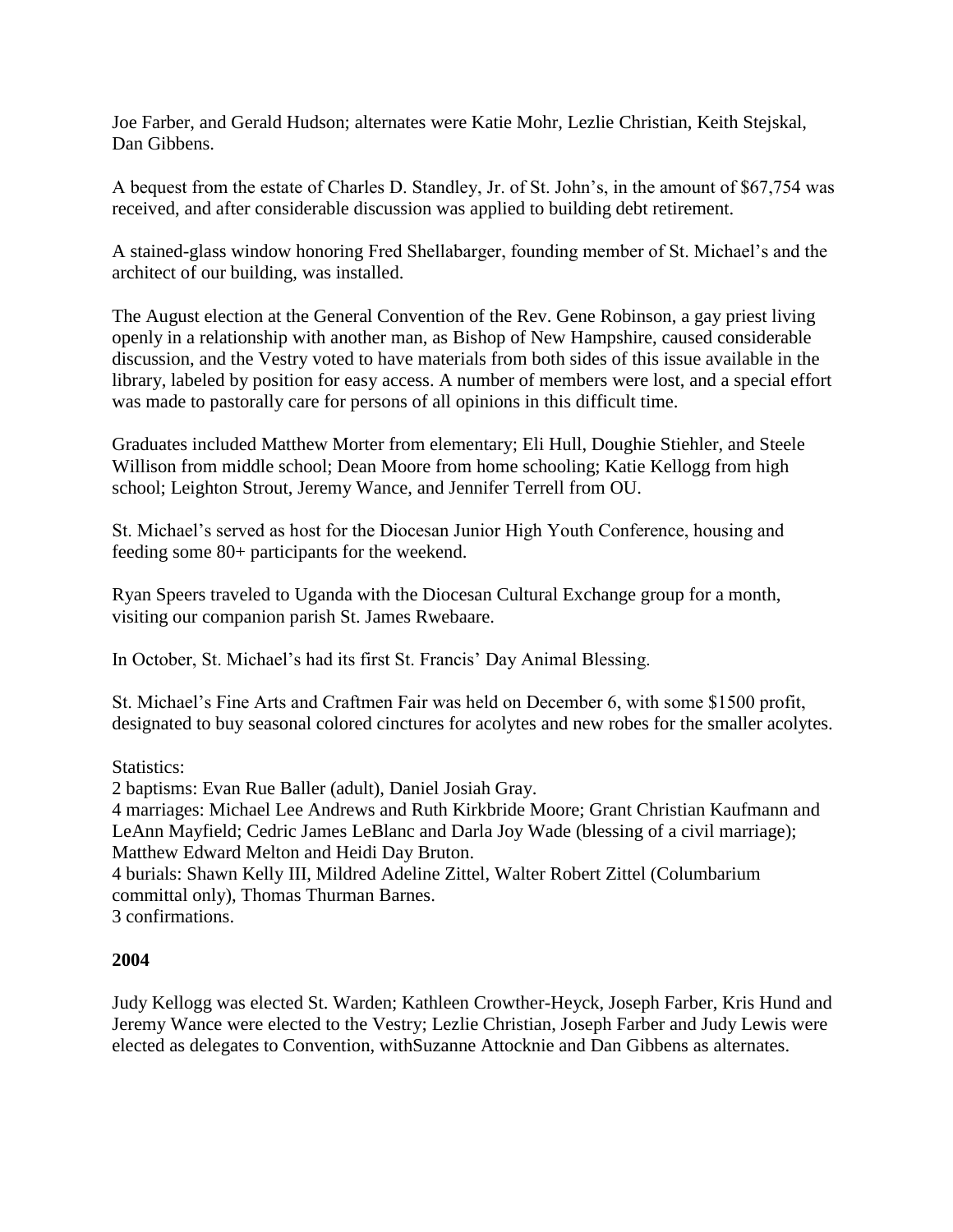Graduates this year included: Joanna Schonauer from kindergarden; Sara Oxenreider and Riley Kate Delchamps from elementary school; David Childs from middle school; John Cloud, Will Dickinson, Sara Allen, Ryan Steer, Mirabai Hull, and Blair Speer from high school; Scott Robinson, Rosemary Meacham-Zittel, and Becky Tilley from university bachelor's programs; Carrie Hendricks and Gordon Delchamps from master's programs; and Amy Gardner from EFM.

In May Fr. Rick Burris announced that he was resigning as rector of St. Michael's to become comptroller of the Diocese of Oklahoma. He continued here until the end of June. On June 27, St Michael's held a celebration of Fr. Burris's ministry and twelve years with us.

Fr. Roy Baker, originally from London, recently retired from St. Stephen's Church in Casper, WY, was invited to serve as interim priest as we began the search for a new rector, beginning his ministry in December.

Statistics:

2 baptisms: James Attocknie Sinquah, Ella Grace Stejskal.

5 marriages: Grant Allen McKinney and Catherine Caroline Robinson; Adam Edward Cloud and Danielle Marie Barlow; Charles Morris Woltz and Kathryn Jan Harris; James Thomas Irwin III and Jacqueline Margaret Terrell; Joseph Wade Farber and Janice Fern Luber.

4 burials: Margaret Louise Long, Robert Stephen Sharp, Richard Weston Payne, Mary Ellershaw Heckendorn.

3 confirmations.

## **2005**

Tom Selvedge was elected as Jr. Warden, but after his resignation in September was replaced by Steve Wright; Eric Blazek, King Price, Kathy Rodriguez and Keith Stejskal were elected to the Vestry; Eric Blazek and John Hartley were elected as delegates to the Diocesan Convention, with Lezlie Christian and Judy Lewis as alternates.

National Episcopal Cursillo Committee was hosted by St. Michael's in January, and a smaller South Central District meeting was held here in March.

Graduates included Katie Gardner from middle school; Will Gardner and Martin Gardner with bachelor's degrees; and Sandy Dengler with a Ph.D.

Fr. Roy Baker's last service was August 7, and his time with us was celebrated that same evening as well.

Fr. Jack Wilcox arrived in Norman from Greenville, Tenn. on August 1 and began work at St. Michael's on August 14. A reception on that date celebrated his arrival.

## Statistics:

6 baptisms: Audra Marie Wood, Mason Ellis Dent, Alexandra Brooke Wright, Boston Cooper Tointigh, Tristin Russell McDaniel, Keegan Garrett Freese.

1 marriage: Corey Wayne Berlier and Sarah Jane Briggs.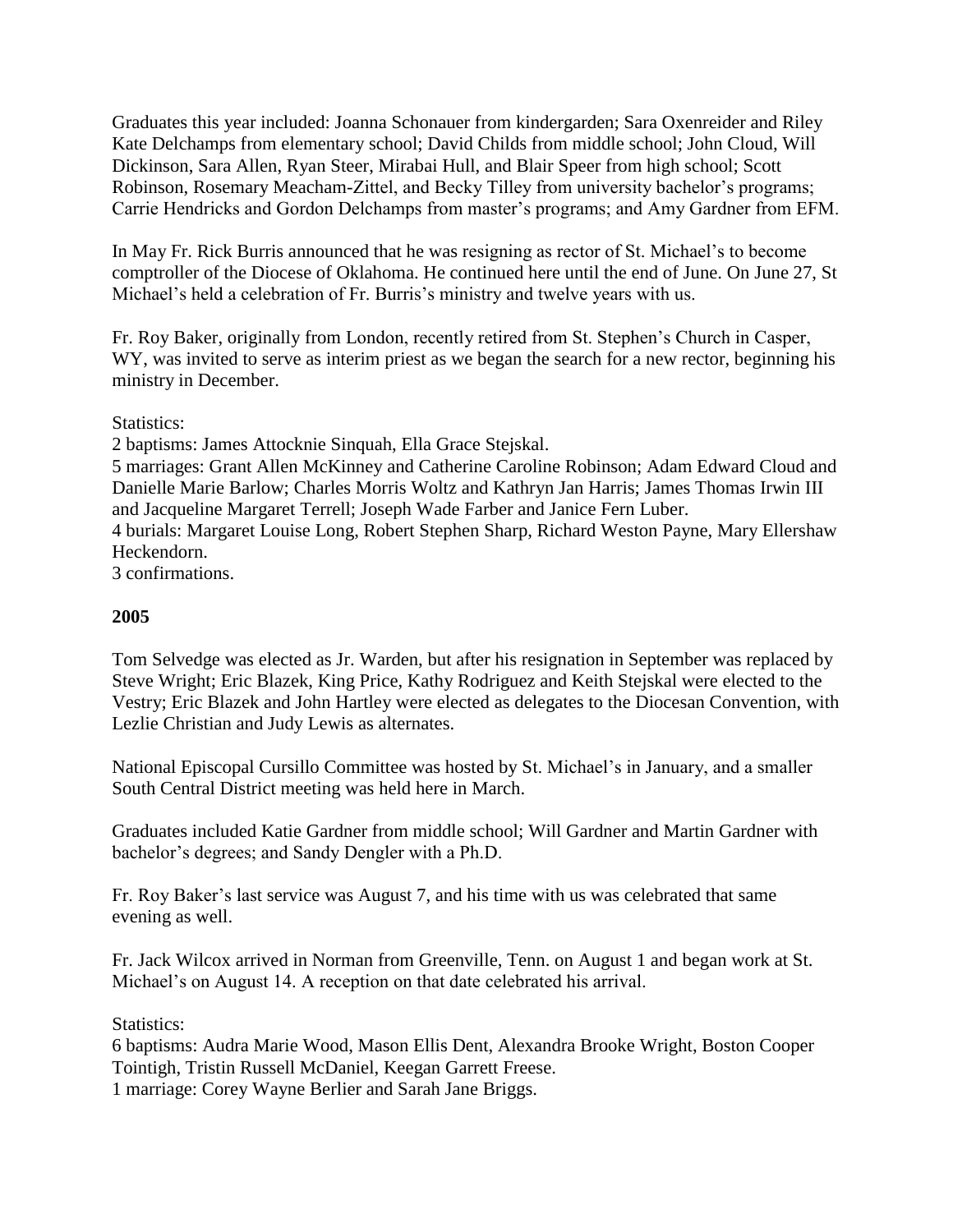0 burials. 3 confirmations.

#### **2006**

David Zittel was elected Sr. Warden; Brandt Cassidy, Nelson Dent, John Hartley, and Beth Sandoval were elected to the Vestry for three-year terms, Jeff Baldwin for a two-year term; Juan Sandoval and Peter Rodrigues were elected as delegates to Diocesan Convention, with Lezlie Christian and Gail Wilcox as alternates. After Steve Wright had to resign as Jr. Warden in September, Pepper Haraway agreed to serve in his place until the annual meeting.

Janet Schisser was ordained to the diaconate on June 24; a celebration was held in her honor at St. Michael's on June 25. She became our Deacon immediately after her ordination.

In August, the Food Pantry, which St. Michael's had maintained for many years, was moved to McFarlin Methodist Church to better coordinate the distribution of food.

St. Michael's celebrated its  $30<sup>th</sup>$  anniversary.

Deacon Lynn Woodward was reassigned to St. James in Oklahoma City as of October 31. A reception was held in her honor on October 29.

Statistics:

0 baptisms.

2 marriages: Mark Allen Harris and Sara Melanie Hay; Kent Lee Sharp and Janet Marie Liddell. 3 burials: Patti Sentell Whistler, Veta E. Brown, Richard G. Rauch.

2 confirmations.

#### **2007**

Pepper Haraway was elected Jr. Warden; Laura Blazek, Dan Gibbens, Judy Kellogg and Anne Million were elected to the Vestry for three-year terms, Judy Lewis for a two-year term; Lezlie Christian and Howard Moore were elected delegates to Convention, and Anne Million and Gail Wilcox as alternates.

Graduates for this year were James Cassidy, Eva Wilcox, and Sarah Oxenreider from middle school, Dougie Stiehler and Eli Hull from high school; Tressa Lyon from junior college; Lezlie Christian from university; Laura Hunt from Medical School, David Garrett from Law School; and Adjoa Ahedor with a Ph.D.

Our new Bishop, the Rev. Dr. Edward J. Konieczny, was consecrated on September 15.

Bob Magarian had a book signing for his novel "The Watchman" and a talk on the writing process at Norman Public Library.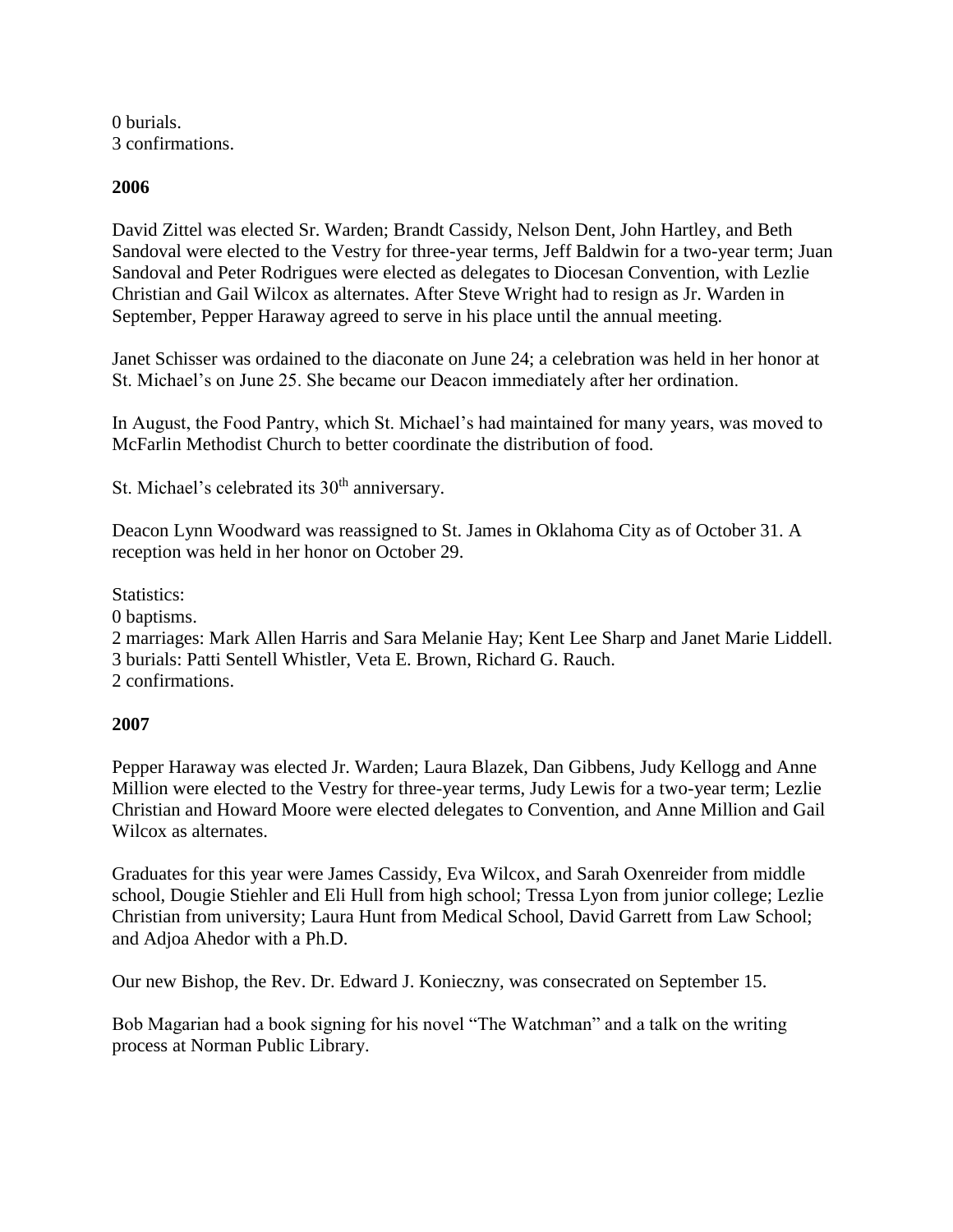Faced by decreasing attendance and hoping to allow leaders to be available to become more involved with the L.I.F.E. teams, the Vestry decreased its size from 12 to 9 members.

The many contributions to the life of St. Michael's made by Keith Catto were commemorated by the awarding of a plaque saying "Courage, courage" and a courage angel figurine.

In December, Genia McClellan retired from St. Michael's as our secretary and general factotum for more than 11 years to move to Texas nearer her family. Her time with us was celebrated with a reception in January. She was replaced by Christinia Detamore.

#### Statistics:

1 baptism: Krista Michelle Ulrich. 1 wedding: David James Garrett and Kathryn Ann Kellogg. 0 burials. 1 confirmation.

#### **2008**

.

Nelson Dent was elected Sr. Warden; EAnn Robinson was elected to the three-year Vestry position, and Kathaleen Cassidy for a one-year term; Patrick Calhoun and Lezlie Christian were elected delegates to Convention, with Clark Morter and Gail Wilcox as alternates.

The Youth Group completed a makeover of its meeting space, with new paint, furniture, a door coated with chalkboard paint, hand-decorated ceiling tiles, etc. It was dedicated with prayers following the annual meeting.

The Sr. Warden resigned suddenly in March, and the Jr. Warden agreed to fill in as interim Sr. Warden until a new one can be appointed. Judy Lewis was chosen as Sr. Warden in April.

At a special Vestry meeting in March, a formal request was made and approved to ask the Bishop "to assist the Vestry and rector in resolving the conflict that imperils the pastoral relationship between the rector and congregation of St. Michael's Church." Fr. Wilcox met with the Bishop on March 31, and representatives of the Vestry met with the Bishop on that same day. Fr. Jack Wilcox terminated his relationship with St. Michael's as of May 11, 2008. He sent a letter to all members of the congregation explaining the reasons for his resignation and the amicable dissolution of the letter of agreement between himself and St. Michael's.

Kathy and Peter Rodrigues agreed to serve as Rector Search Committee Co-chairs, with the understanding that the two of them would have one vote on committee decisions. Brandt Cassidy, Judy Kellogg, Howard Moore, Laura Smith, Suzanne Witzke, and Susan Wood agreed to serve on that committee.

On June 4, the Rev. Canon David Egbert, well-known to many of the early members of St. Michael's, began his one-year service as our full-time interim rector, with the possibility of extending that time as needed. On July 6, Fr. David led us in worship from the Book of Common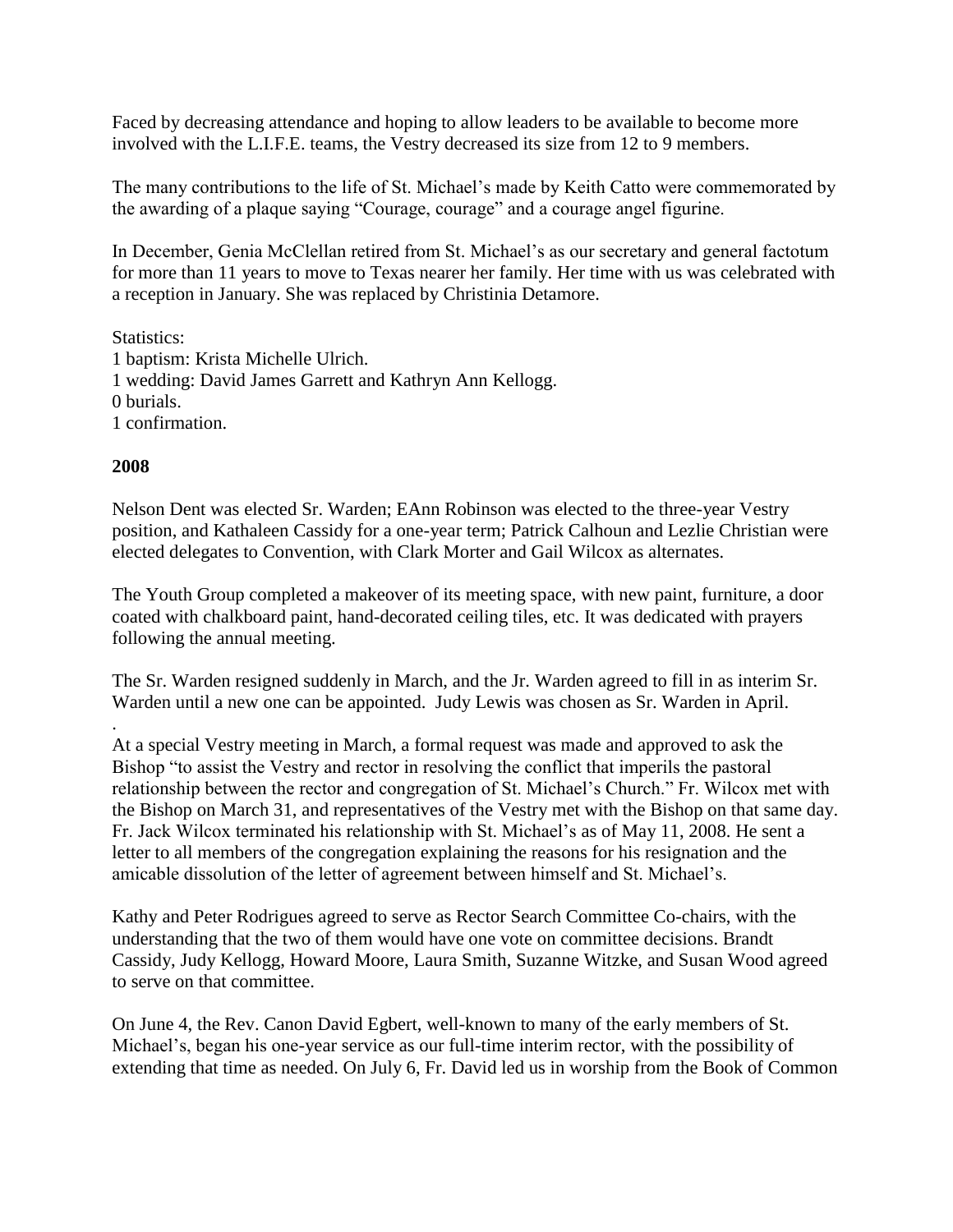Prayer of 1662, dressed in the priestly raiment suitable in 1776. Parishioners were encouraged to come in costumes appropriate to that time.

Graduates this year were: Krista Ulrich and Joey Wharton from elementary school; Madeline Witzke from junior high school; Kimberly Ulrich, Margaret Witzke, and Meghan Cassidy from high school; and Gail Wilcox from EFM.

Changes to the Memorial Garden included the replacement of railroad ties with a brick wall and a wheelchair ramp for easier access. Doris and Tom Shingledecker were responsible for the renovations.

Genia McClellan donated a railing for the choir room entrance door.

Statistics: 0 baptisms. 0 marriages. 3 burials: James Richard Schisser, Jr., Carl Warren Stokes, Jr., Rosalie Loraine Franklin. 0 confirmations.

## **2009**

Judy Lewis was elected for a one-year term as Sr. Warden; Jeff Baldwin as Jr. Warden; Sue Harrington, Amy Gardner, Rosemary Ford and Kathaleen Cassidy were elected to three-year terms on the Vestry, and Clark Morter to a one-year term; Dan Gibbens and John Hartley were elected as delegates to Convention, with Patrick Calhoun and Lezlie Christian as alternates.

By-Laws of St. Michael's Episcopal Church were revised in 2009 under the auspices of Dan Gibbens and approved at the Annual Meeting.

Deacon Janet Schisser left St. Michael's and Norman after 14 years to move to Columbia, MO, to be nearer her children and their families. The parish celebrated her time with us with a goingaway party. Deacon Nancy Wakely joined us in February, at first on a part-time basis sharing with St. John's, then on a regular basis.

St. Michael's hosted clergy and laity of the Oklahoma City Region to hear of the medical mission work being conducted in West Ankole, Uganda, Sister Ephrance, a long-time friend of many of us at St. Michael's, shared her insights on the present situation in Uganda.

St. Michael's united with other Norman churches for the Apostle's Build Habitat for Humanity house, providing funds and work to build a house. It was dedicated on April  $11<sup>th</sup>$  and the Baker family moved in on April  $12<sup>th</sup>$ .

In August, Fr. Egbert spent his last Sunday with us and a celebration of his ministry was held on August 29. Interim priests were scheduled to serve until the arrival of our new priest.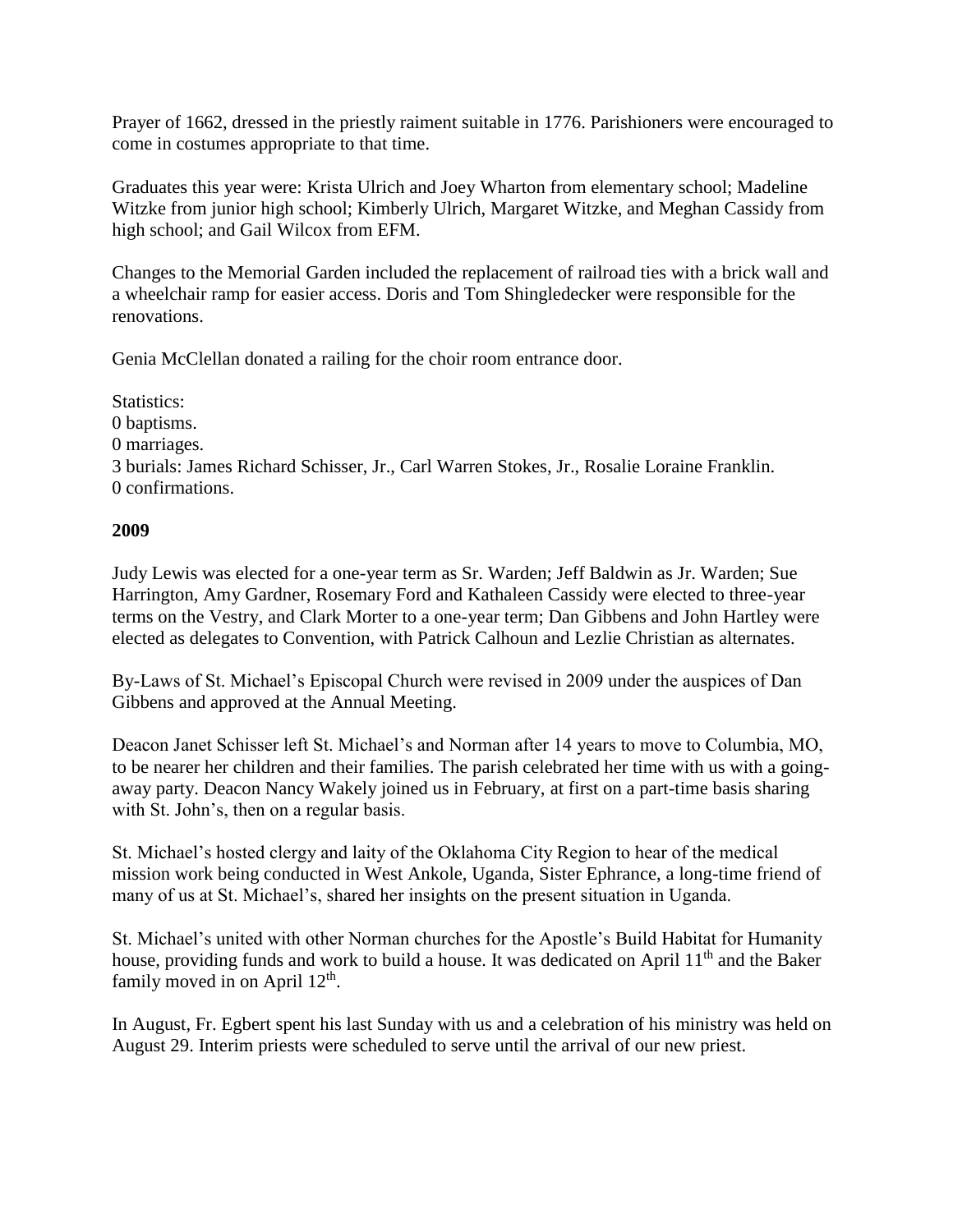In November, Fr. Alan Sutherland accepted St. Michael's call to be our new rector, to begin his service on January 3, 2010, Epiphany Sunday.

In November, St. Michael's accepted and blessed "Bubblegum," a beautiful wooden rocking horse lovingly hand-made by Clarence Huslig for the nursery. The children named the rocking horse and decided that it was a girl. This wonderful creation added to the list of wooden items Clancy crafted for the church, including the candle lighter stands in the nave, the guest book stand, the tract rack, the holy water fonts, the missal stand in the nave, the doves above the columbarium in the chapel and the service bulletin holder that hangs on the door there. He fashioned the cross in the adult Sunday school classroom as well.

Betty Wycoff, long-time member of St. Michael's, died on December 3. At the age of 98, she was our oldest member. She designed and wove the St. Michael's original banner.

Statistics: 5 baptisms: Avari Rosemarie Gray, Cody Michael Lyon, Andrew Evan Stiehler, Jasmine Sofia Hart, Braxton Marshall Clarke. 0 marriages. 2 burials: William Eick, Betty Wycoff. 6 confirmations.

## **2010**

Fr. Alan Sutherland, the unanimous first choice of both the search committee and Vestry, became the fourth priest to have served St. Michael's, beginning his ministry with us on January 3.

Kathy Rodrigues was elected Sr. Warden; Tara Calhoun, Dean Oliver, and Suzanne Witzke were elected to three-year terms on the Vestry, and Clark Morter to an unexpired two-year term; delegates to Convention were Judy Kellogg and Judy Lewis, with Patrick Calhoun and John Hartley as alternates.

On January 23, Joseph Farber was ordained to the transitional diaconate for a six-month term before being ordained to the clergy. He will actually complete his last semester at Sewanee during this term, and will after ordination go to the church where he will serve.

As a consequence of the actions of General Convention in 2003, Oklahoma had no choice but to terminate our companion relationship with West Ankole, Uganda, although Bishop Ed urged us all to continue our unofficial work with Ugandans as much as possible through alternative outlets such as BARHD. A discussion was opened with Uruguay, exploring the possibilities of developing a companion relationship there. Bishop Ed and Canon José visited Uruguay late in the year at the invitation of their Bishop.

In June, four members of our Youth Group—James Cassidy, Sarah Oxenreider, Patrick Calhoun and Laura Blazek—joined with 200 other youths and adults on a mission trip to Lead, SD, to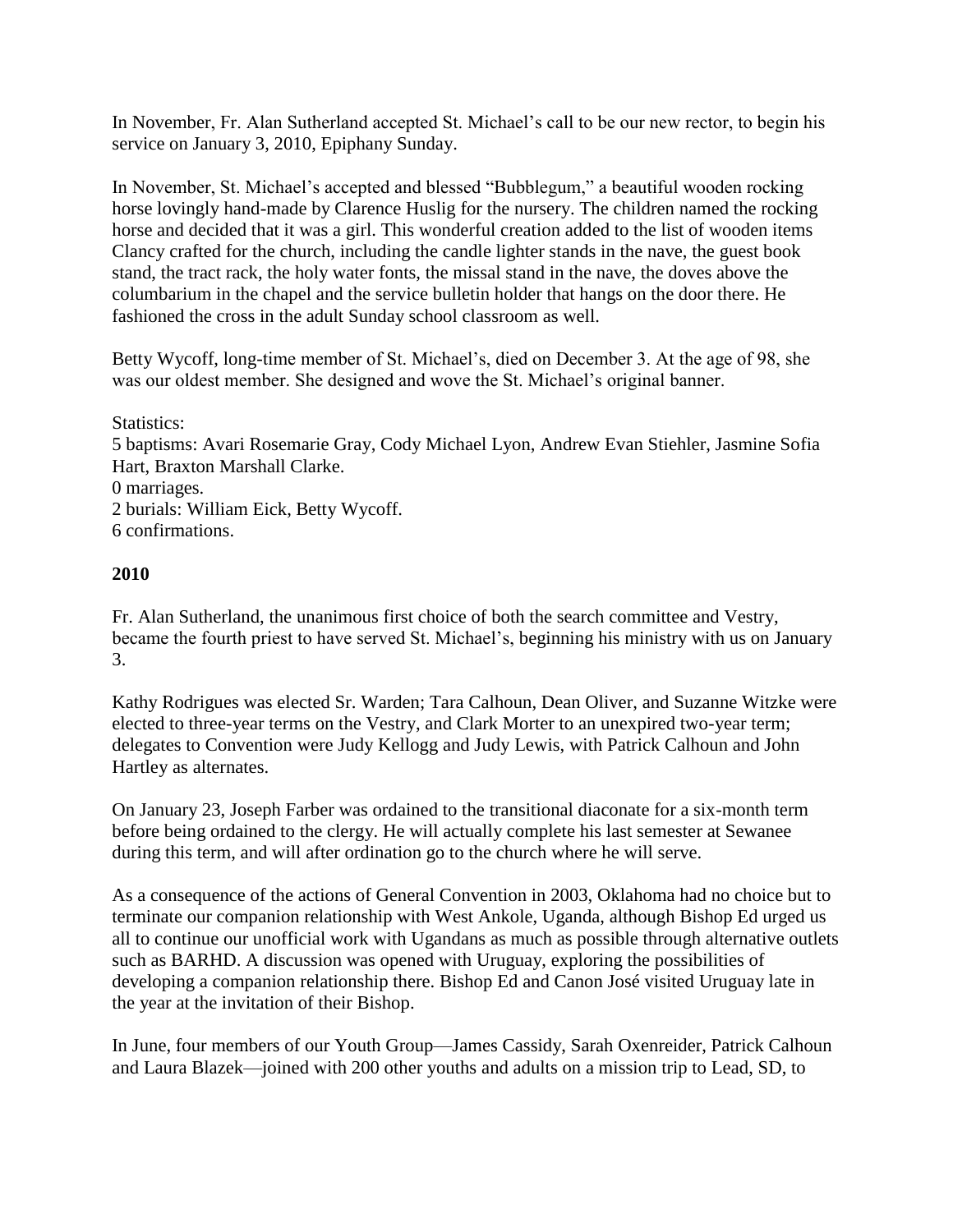help repair homes of those who lost their jobs in mine lay-off several years ago. This was coordinated by the Group Workcamps Foundation.

A new St. Michael's banner, to be dedicated to the memory of Betty Wycoff, who wove the very fragile first banner, resulted from the commissioning of a new banner to be made by an Anglican woman from the UK whose work is displayed all over the world, including Salisbury Cathedral, where Fr. Alan studied.

In July we celebrated the Institution and Induction by Bishop Edward Konieczny of the Reverend Alan Sutherland as Rector of St. Michael's Episcopal Church.

In September, Sunday School began with a barn raisin', putting together a playhouse in which the floor was PRAYER, decorated with prayers for the coming year; the walls COMMUNITY and STUDY, with names, handprints, and pictures or words that represent things we use to learn about God, Jesus, and the Holy Spirit; and the roof which helps hold everything together was GOD/JESUS/HOLY SPIRIT.

The commissioning of 40 new choir albs and scapulars was undertaken, and completed before the end of the year.

The first Michaelmas Country Fair was held in September with fun for all, including a chance to dunk Fr. Alan or Kathy Rodrigues in the dunk tank. The day was a great success, filled with fun, and we cleared \$1,300.

Vines and saplings were removed from the chainlink fence along Highway 9, making the church more visible.

Venetian blinds for the nave were installed.

As his Eagle Scout project, Josh Gray undertook to build three picnic tables and a bridge across the drainage ditch near the Education wing on our property.

A Lay Eucharistic Visitor program started in September to carry weekly communion to shut-ins and those not well enough to come to church.

At the end of Fr. Alan's first year with us, pledges for next year increased by \$62,000.

Statistics:

5 baptisms: Maris Williams Tointigh, Nathan James Gray, Alison Georgeanne Williams, Joshua Allen Williams, Mark Christopher Garrison.

3 marriages: Patrick Neff LaGrange Patten and Jennifer Marie Retter; David Alfonso Yepez Gomez and Sara Anne Carter; Kenneth Randall Kordis and Georgianne Landy.

5 burials: Cece Kelly, Jonell Luttrell, Jean Baker, Suzanne Attocknie, Miriam Ray. 0 confirmations.

#### **2011**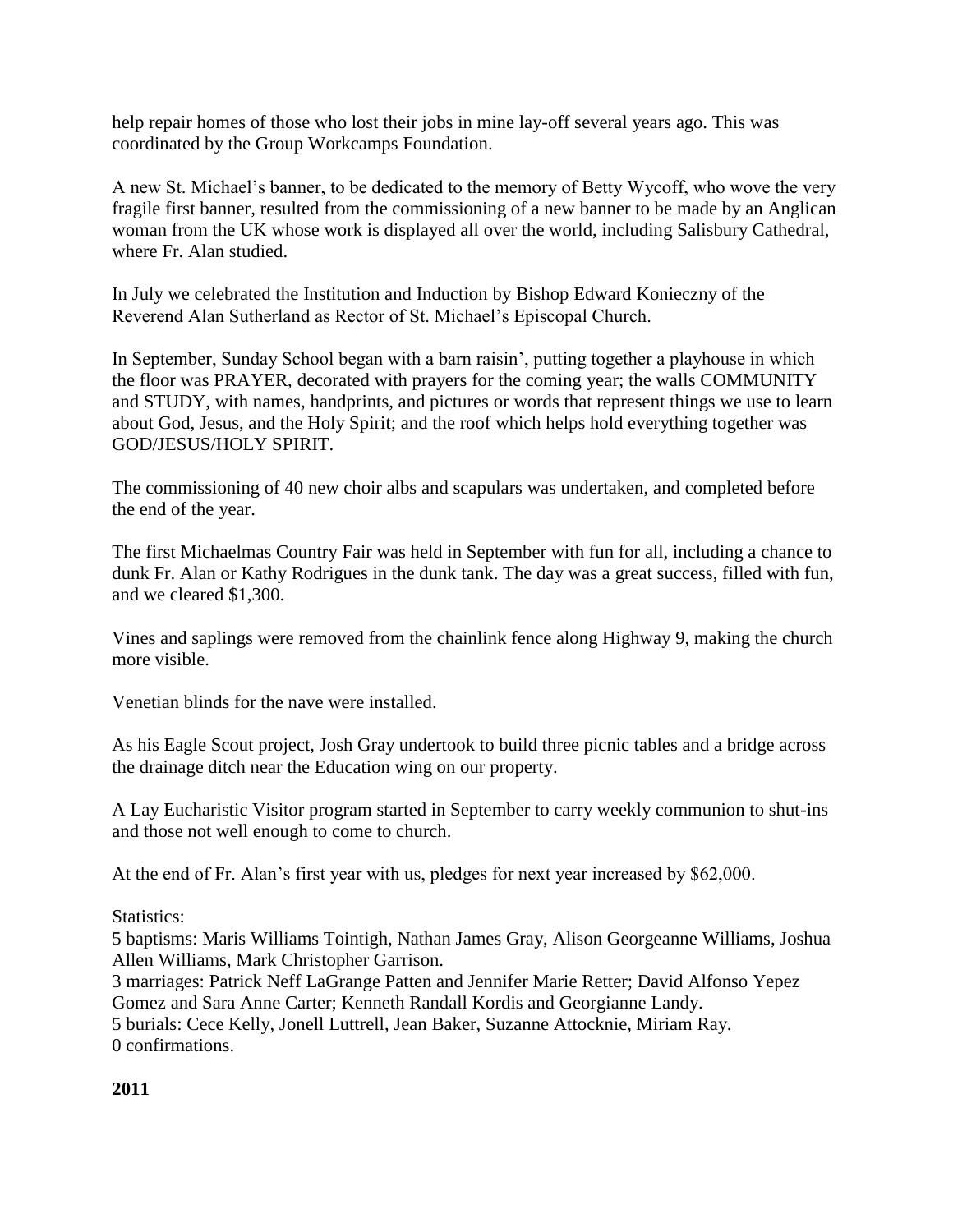Jeff Baldwin was elected Jr. Warden; LaVeta Dent, Tom Chambers, and Steve Wright were elected to three-year terms on the Vestry and Tom Pearson to a two-year term. Peter Rodrigues, Jeremy Wance and Basha Hartley were elected delegates to Convention, with Lezlie Christian and Dan Gibbens as alternates.

Madeline Witzke, Sara Oxenreider, Katy Baker, Kayli Ulrich, James Cassidy, Jennifer Chambers, Elise Miller, and Becky Hodge graduated from high school.

Fr. Alan began as an on-call hospital chaplain at Norman Regional two nights per week.

In June, we held a parish picnic at Lake Thunderbird for swimming, building sand castles, walking the shoreline, picking up trash, chatting with old and new friends, and relaxing by the lake. We brought side dishes and the men cooked hamburgers.

The Long-Range Planning committee made recommendations that we: go to three services per week to alleviate crowding at services and parking problems; add 25 additional parking spaces and resurface the existing parking lot; paint the church inside and out and repair the roof. If a deal could be made, we would also purchase, remove and store a pipe organ on which we were currently bidding.

The Kirkin' of the Tartans was celebrated for the first time in November.

In December, Fr. Alan instituted a candlelight 'Blue' Christmas service, an opportunity to be in God's presence for those of us who mourned, or who simply felt a need to await the coming of the Christ Child in contemplation and solemnity.

Statistics:

5 baptisms: Ariel Sphinx McCullough, Aliyah Sunshine Kelley, Chloe Annalise Gammon, Blake Matthew Gammon, Talia Nicole Gray.

2 marriages: Lindsay Gordon Robertson and Andrea Lynn Taylor; Charles Thomas Chambers III and Tonnie Jean Tucker.

6 burials: Nelson Ray, Dan Gibbens, Kathaleen Cassidy, Joel Whittaker, Mary Ruth Bussey, Richard Wahkinney.

0 confirmations.

## **2012**

Amy Gardner was elected Sr. Warden; Brandt Cassidy John Hartley and Debi Smith were elected to the Vestry; Brandt Cassidy, Lezlie Christian, and LaVetta Dent were elected delegates to Convention, with Tim Phillips, James Smith, Jeremy Wance and David Zittel as alternates.

Clyde Morris undertook the formation of a music guild, St. Cecilia's Guild, to organize fundraising for the choir. Initial members David Zittel, Lawrence Larsen, and Amy Gardner recruited other members, and over \$3,000 was raised, to be used for paid singers and to purchase a set of hand bells. Additional funds were solicited and raised.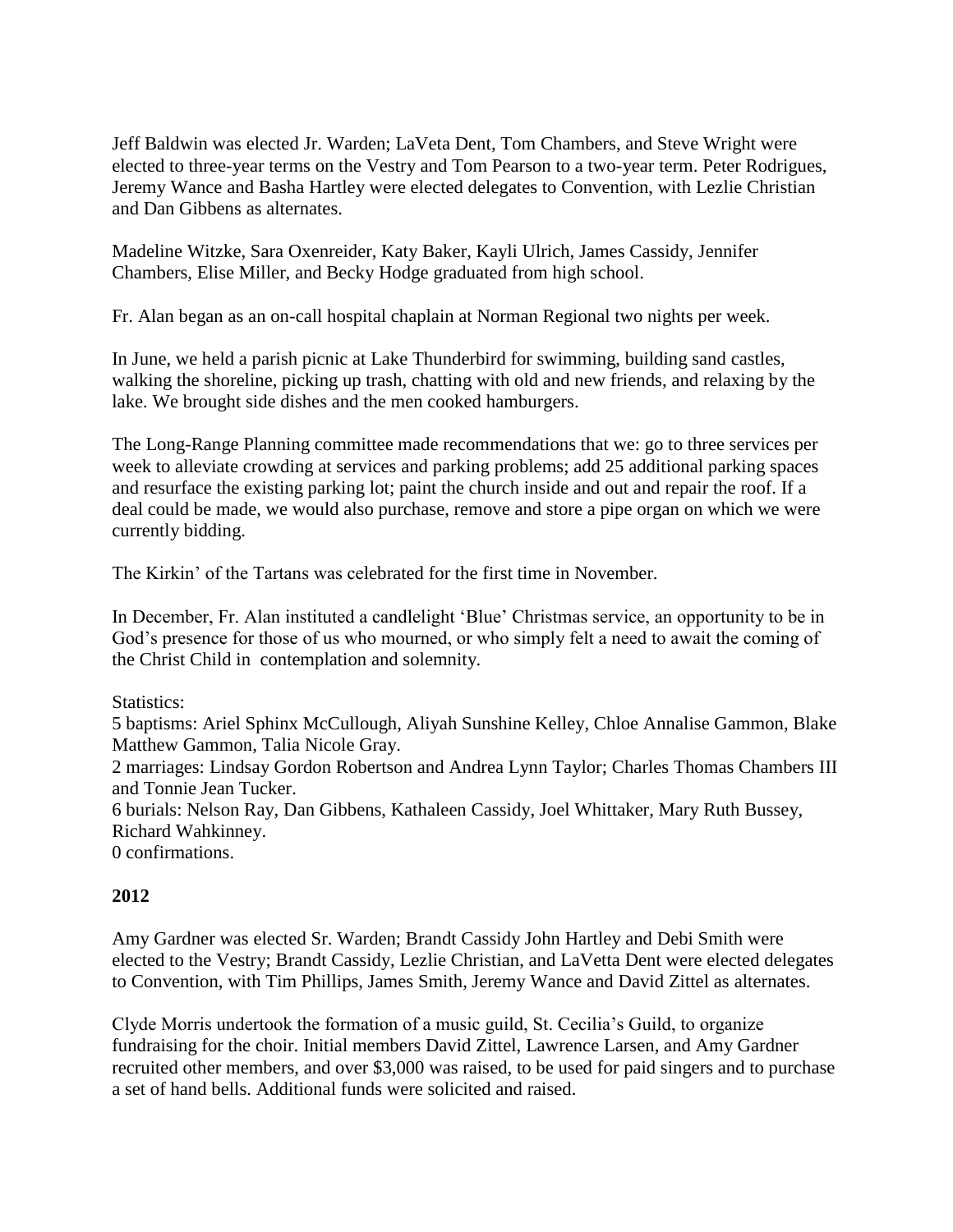Sylvia Crucet was elected President of the Daughters of the King for the Diocese of Oklahoma.

A St. Michael's chapter of the ECW (Episcopal Church Women) formed in the spring after an absence of a number of years.

A two-day leadership conference was held at St. Michael's in September under the leadership of Fr. Kevin E. Martin on "Living the Mission: Moving from Maintaining a Congregation to Growing God's Kingdom."

A black granite monument was installed in the Memorial Garden to hold the plaques naming those whose ashes were buried in the Garden.

During the time the nave was being repainted and the flooring replaced with tile and new carpet, St. Michael's met at the Brookhaven Funeral Home.

Statistics:

9 baptisms: Clint Michael Porter, Grant Wade Porter, Christopher Joaquin "Jack" Rozzell, Isabella Sophie York, Harper Gabrielle York, Greeley William York,Tyler James Aul (adult), Sydney Grace Pober, Ally Jean Beard.

0 marriages.

7 burials: B. G. Schumacher, Art Crucet, Margaret Smith, Joanne Melton, Clarence "Clancy" Huslig, Jeanne Zerboni, Stephen "Meatball" Benso. 36 confirmations.

## **2013**

Jeff Baldwin was elected Jr. Warden; J. R. Day, Shannon Gammon, and Thomas Pearson were elected to the Vestry; Amy Gardner, LaVetta Dent, Nelson Dent, and Peter Rodrigues were elected as delegates to Convention; Lindsey Robertson, John Hartley, David Zittel, Thomas Pearson, and Lezlie Christian as alternates.

Suzanne Moore was hired as St. Michael's financial secretary in May on a part-time basis.

Donna Young joined the staff as church secretary in July.

St. Michael's was saddened at the death of long-time organist and choir director Clyde Morris after an illness of several months.

After the tornados hit in May, St. Michael's chose two families from the Little Axe area to help support with financial aid. On the first Sunday of each month, non-designated monies from the collection plate were divided between these two families.

Graduates from high school were Kendra Stanton, Eliza Robertson; from university, Carrie Min, Christi Madden, Margaret Witzke.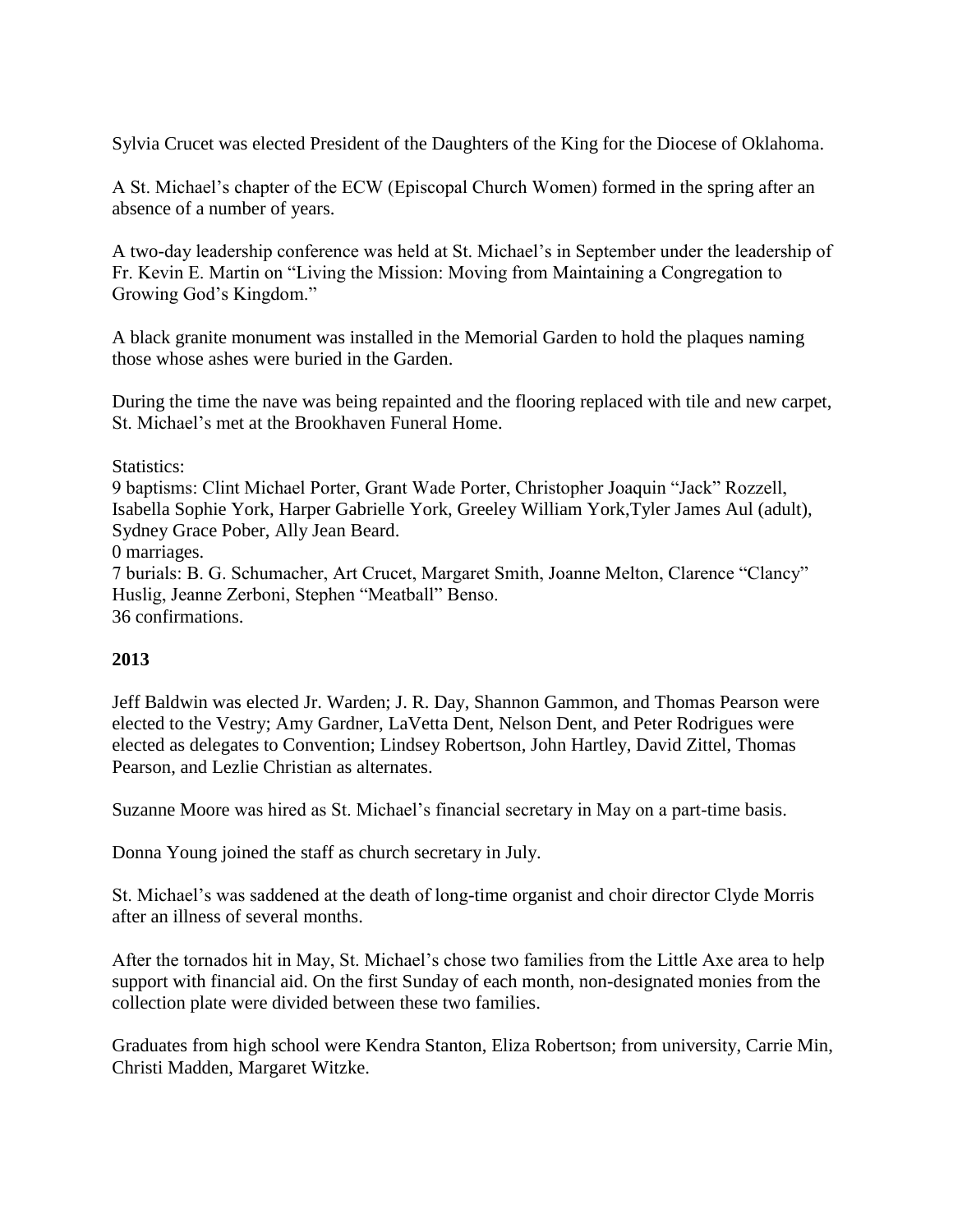Brandt Cassidy was selected as our first youth representative to the Vestry, without vote, to report on and represent the youth of St. Michael's and to take information back to them.

St.Michael's bought Clyde Morris's Steinway baby grand piano as a memorial to Clyde and as an investment for St. Michael's. St. Cecilia's Guild was responsible for raising the funds necessary.

Jon Roberts accepted the position of choir director/organist.

Statistics:

5 baptisms: Colt Joseph Coffin, Blakeley Ann Stephens, Wrenna Marion Porter, Luke Paul Sprouse, Samuel Andrew Sprouse.

3 marriages: Jonathan Peter Marr and Miranda Nicole Hornsby; Aaron Wayne Hudgins and Jenna Melissa Steuhr; Walter Keith Oehlschlager and Janis Clary McGee.

10 burials: Carl Melton, Aidan Joe LeDoux, Phillip Lewis Linneman, Dan Scott, Robert Martin, Mary Kay Vasseur, Irene Jernigan, Erma Luise Yarney, Joan Kaplan, Dolores Dickinson. 0 confirmations listed

## **2014**

Rick Young was elected Sr. Warden; Christi Madden, Jocelyn Pedersen and Andrew Sprouse were elected to three-year terms on the Vestry; Judi Sutherland, Tom Wakely and Donna Young were elected as delegates to Convention, with Tom Pearson as alternate.

Wonderful Wednesdays were begun in 2014, and very well received. A variety of classes were offered for adults and children.

The Youth Group sponsored a Spring Break ski trip to Colorado.

Michaela Fann became our second youth representative to the Vestry.

St. Michael's was deeply saddened at the death of Fr. Alan and Judi's son James in February, and by Fr. Alan's subsequent retirement in October to return to Kentucky.

A memorial concert to celebrate Clyde Morris's ministry to St. Michael's was held in November. Choir members from around the country came to participate.

Fr. Tom King and his wife Judy joined us in November. Fr. Tom agreed to serve us as interim priest until such time as the Search Committee finds us a new priest.

Braxton Clark attended an Episcopal Youth Leadership event in Philadelphia.

Sylvia Crucet was chosen as Diocesan Chair for Daughters of the King.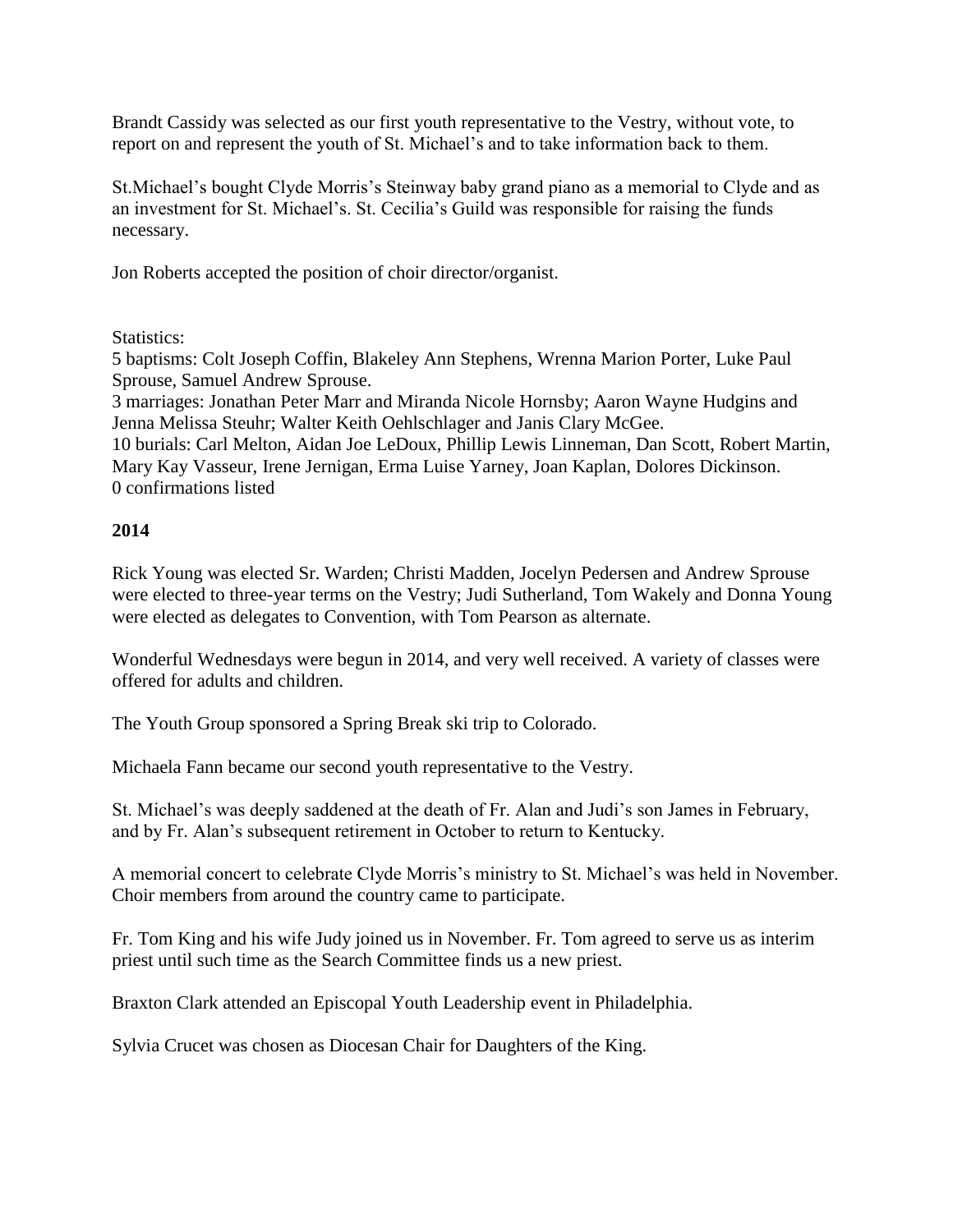We received word of the death of Bill Dengler, long-time St. Michael's member along with his wife Sandy, and originator of the Wild Men's Night Out.

Statistics:

7 baptisms: Benjamin Michael Rozzell, Anastasia Rose Aguilar, Ian Thomas Calhoun, Aaron Wayne Hudgins (adult), Dylan Cody Hudgins, Zackery Neil Cornelius, Courtney Michelle Hopkins.

4 marriages: Cass William Walters IV and Katherine Rebecca Argentos; John Ross Day and Mallory Beth Scott; Michael Andrew Risley and Erin Elizabeth Baird; Jonathan Parker Bogle and Heather Jo de la Cruz.

2 burials: Robert Eugene Busch, Ruth Pearson.

0 confirmations listed.

## **2015**

Rick Young was elected Sr. Warden; Carolyn Demps, Robert Rickner and Debi Smith were elected to the Vestry; and Tom Pearson and Donna Young were elected as delegates to the Convention.

The Search Committee was selected, with Keith Giles as chairman, Amy Gardner, Bobby Rozzell, Debi Smith, Jocelyn Pedersen as vestry liaison, Melissa Gray, Lori Bannister, Ken Miner, and Jeanne Giles as clerk.

A labyrinth was completed at St. Michael's in the spring and blessed in December by Bishop Ed.

In February, the service scheduled was changed to two services on Sunday, one at 8:30, the second at 11:00, with Christian formation beginning at 9:30.

In April, Deana Ford resigned as part-time Christian Formation director, to continue as a volunteer as time permitted. The Vestry decided not to fill that position, but rather to rely on volunteers to take a more active role in helping with the Christian Formation ministry for the near future, leaving staffing decisions up to the new rector.

Laura Blazek completed three years of study with her class of deacon candidates. A celebration of the completion of her formal studies was held in June. Her ordination was in Broken Arrow in August, and she was scheduled by the Bishop to serve at St. Michael's.

Twenty students graduated from Southwind Montessori, the 32<sup>nd</sup> graduating class.

Graduates this year were: Ryan Andrew Punto, Winston Smith, Jonathan Smith and John Robertson from high school; Adam Streets, Elise Anne Miller, James Martin Cassidy, and Chloé Flanagan from university.

Chloe Flanagan was inducted into NYU's chapter of the Alpha Sigma Lambda Society.

Repairs to the organ were completed in June, and repairs on the piano were to follow.